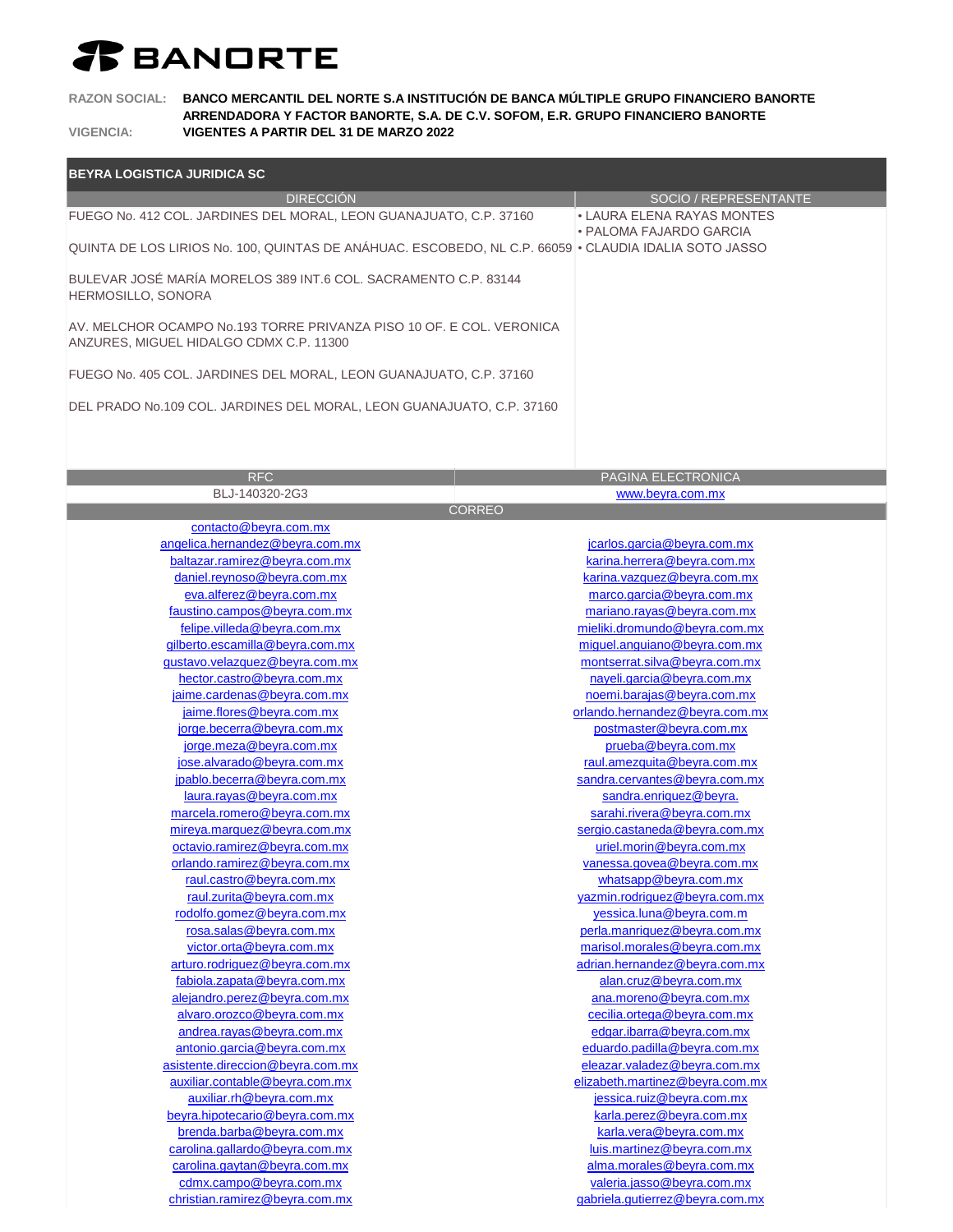dr.fonseca@beyra.com.mx alejandra.aboites@beyra.com.mx ana.rios@beyra.com.mx ignacio.duran@beyra.com.mx roberto.perez@beyra.com.mx asvhy.esparza@beyra.com.mx guadalupe.gutierrez@beyra.com.mx

correo.prueba@beyra.com.mx direccion@beyra.com.mx dulce.cuellar@beyra.com.mx emmanuel.luna@beyra.com.mx irene.gutierrez@beyra.com.mx

|                        |            | TELEFONOS (ENTRADA/SALIDA) |               |            |
|------------------------|------------|----------------------------|---------------|------------|
| (477) 4782700 EXT.1501 |            |                            | 01800 8396868 |            |
| 2229671714             | 5544203211 | 5522829201                 | 6625005503    | 3341601858 |
| 2293412004             | 4774958586 | 5522829203                 | 6625005508    | 6629801106 |
| 3119801070             | 5571090283 | 5522829204                 | 6625005509    | 4779801199 |
| 3385260062             | 5571098842 | 5522829205                 | 8334780300    | 9993991257 |
| 4426449617             | 3320800057 | 5522829206                 | 8334780301    | 8141610162 |
| 4439802117             | 3320800599 | 5522829207                 | 8334780302    | 4439800903 |
| 4779802000             | 8117643849 | 5522829208                 | 8334780303    | 9519800378 |
| 5592259969             | 4774754572 | 6678008810                 | 8334780304    | 7719801196 |
| 6629801481             | 6673350877 | 6678008815                 | 8334780305    | 2229801338 |
| 6648895064             | 4772411040 | 6678008817                 | 8334780307    | 4429803963 |
| 6679801082             | 4773274244 | 6678008818                 | 8334780308    | 8339800968 |
| 7449801138             | 4494413293 | 6678008819                 | 8334780309    | 3119800431 |
| 7719801764             | 4773274647 | 8999700442                 | 3333184939    | 6649800973 |
| 7779802021             | 4772505056 | 8999700443                 | 8133951300    | 9619800753 |
| 8133481741             | 4772505058 | 8999700444                 | 4771122716    | 2293411382 |
| 8339803149             | 8118083614 | 8999700448                 | 5617767505    | 5588972709 |
| 9519801426             | 2221413701 | 8999700449                 | 6864157305    | 5588972710 |
| 9619801386             | 2221413702 | 8112530400                 | 8129360131    | 5588972711 |
| 9989802598             | 2221413703 | 8112530406                 | 4775239234    | 5588972712 |
| 9993991861             | 2221413704 | 8112530407                 | 6631013218    | 5588972713 |
| 4774782700             | 2221413705 | 8112530409                 | 9614505354    | 7228688508 |
| 4774782701             | 2221413706 | 9984780300                 | 9984644099    | 7228688509 |
| 4774782702             | 2221413707 | 9984780301                 | 5586031918    | 7228688510 |
| 4774782703             | 2221413709 | 9984780303                 | 5621403820    | 7228688511 |
| 4774782704             | 3322823881 | 9984780304                 | 4773799650    | 7228688512 |
| 4774782705             | 3322823882 | 9984780305                 | 6861562001    | 3321010481 |
| 4774782706             | 3322823883 | 9984780306                 | 9613701090    | 3321010482 |
| 4774782707             | 3322823885 | 9984780308                 | 8115361033    | 3321010493 |
| 4774782708             | 3322823886 | 9984780309                 | 4771722798    | 3321010494 |
| 4774782709             | 3322823887 | 6646154400                 | 4773795466    | 3321010497 |
| 4774751958             | 3322823888 | 6646154401                 | 4776348091    | 8121880396 |
| 4774320132             | 3322823889 | 6646154403                 | 4776830101    | 8121880395 |
| 8121509192             | 4421539102 | 6646154404                 | 4773790490    | 8121880394 |
| 4773099206             | 4421539104 | 6646154405                 | 4443516122    | 8121880393 |
| 4773099207             | 4421539105 | 6646154406                 | 7449800368    | 8121880392 |
| 4774958091             | 4421539106 | 6646154408                 | 9989801986    | 4775820007 |
| 4774952507             | 4421539107 | 6625005500                 | 5541647147    | 4775820005 |
| 4774952508             | 4421539108 | 6625005501                 | 7779801575    | 4775820004 |
| 3322638247             | 4421539109 | 6625005502                 | 6679800207    | 4775820003 |

| <b>COBRANZA ESTRATEGICA DEL POTOSI SC</b>                                                    |               |                                                              |  |  |  |
|----------------------------------------------------------------------------------------------|---------------|--------------------------------------------------------------|--|--|--|
| <b>DIRECCIÓN</b>                                                                             |               | SOCIO / REPRESENTANTE                                        |  |  |  |
| FUENTE DEL AMOR No.235 - B COL.BALCONES DEL VALLE C.P.78369 SAN LUIS<br>POTOSÍ, SLP.         |               | • FRANCISCO JAVIER RUIZ SEPULVEDA<br>• SANDRA ORTEGA CARREON |  |  |  |
| AV. CORONEL ROMERO No.1382 COL. BALCONES DEL VALLE C.P. 78369 EN S.L.P.                      |               |                                                              |  |  |  |
| 23 DE NOVIEMBRE No.550 INT, 11 COL, IGNACIO ZARAGOZA C.P. 91910 EN<br>VERACRUZ, VER.         |               |                                                              |  |  |  |
| SM 321 M16 L 13 CALLE SAN SEBASTIAN FRACC, GRAN SANTA FE II C.P. 77535<br>ZONA URBANA CANCUN |               |                                                              |  |  |  |
| RICARDO COVARRUBIAS No.3321 COL. ESTADIO C.P. 64830 MONTERREY, N.L.                          |               |                                                              |  |  |  |
| <b>RFC</b>                                                                                   |               | PAGINA ELECTRONICA                                           |  |  |  |
| CEP-140222-1T4                                                                               |               | http://www.coep.mx/                                          |  |  |  |
|                                                                                              | <b>CORREO</b> |                                                              |  |  |  |
| irving.caballero@coep.mx                                                                     |               | control.calidad@coep.mx                                      |  |  |  |
| america.martinez@coep.mx                                                                     |               | direccion@coep.mx                                            |  |  |  |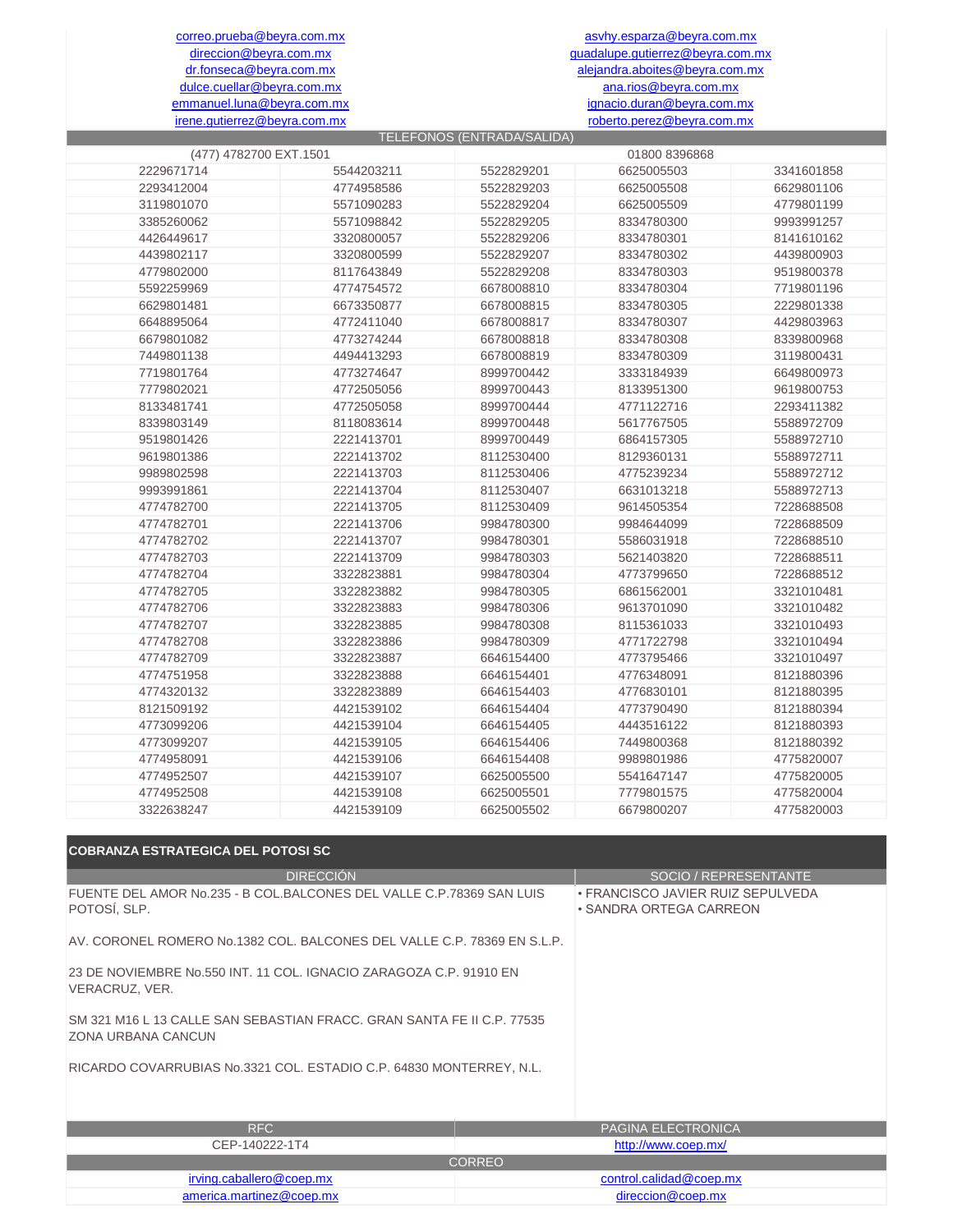| arely.estrada@coep.mx       | erika.capuchino@coep.mx     |                                   |                             |            |
|-----------------------------|-----------------------------|-----------------------------------|-----------------------------|------------|
| auxiliar55@coep.mx          | guillermina.sanchez@coep.mx |                                   |                             |            |
| antonia.acosta@coep.mx      |                             |                                   | hipotecario.castigo@coep.mx |            |
| gustavo.rodriguez@coep.mx   |                             |                                   | hipotecario.vencido@coep.mx |            |
| miguel.barradas@coep.mx     |                             |                                   | inversionistas.vdl@coep.mx  |            |
| minerva.castillo@coep.mx    |                             |                                   | norma.tovar@coep.mx         |            |
| perla.romero@coep.mx        |                             |                                   | recepcion@coep.mx           |            |
| diana.noyola@coep.mx        |                             |                                   | recursos.humanos@coep.mx    |            |
| hipotecario55@coep.mx       |                             |                                   | reporteria@coep.mx          |            |
| administracion.pyme@coep.mx |                             |                                   | teresa.bustamante@coep.mx   |            |
| alicia.ortega@coep.mx       |                             | visitaduriaslp@coep.mx            |                             |            |
| carolina.solis@coep.mx      |                             |                                   |                             |            |
|                             |                             | <b>TELEFONOS (ENTRADA)</b>        |                             |            |
| 8008307840 (C)              | 5576562928                  | 5618584739                        | 6182101055                  | 9382930032 |
|                             |                             | <b>TELEFONOS (ENTRADA-SALIDA)</b> |                             |            |
| 9514959197                  | 9934251949                  | 4443790017                        | 2292789136                  |            |
| 5584786822                  | 9613596693                  | 4441139950                        | 2293040880                  |            |
|                             |                             | <b>TELEFONOS (SALIDA)</b>         |                             |            |
| 9982930032                  | 9933070557                  | 4442562430                        | 4445740073                  | 8342150960 |
| 7773493059                  | 4424760462                  | 4442659998                        | 9613120304                  | 9994716037 |
| 4444130895                  | 4442992797                  | 8333857779                        | 9612736571                  | 4442562431 |
| 78442866295                 | 8117643903                  | 9934007312                        | 2212540974                  | 5569672523 |

| <b>CONSORCIO JURIDICO DE COBRANZA ESPECIALIZADA SA DE CV</b>            |                        |
|-------------------------------------------------------------------------|------------------------|
| <b>DIRECCION</b>                                                        | SOCIO / REPRESENTANTE  |
| AV. ANDALUCIA No.245 COL. LOS ALAMOS, DELEG. BENITO JUAREZ, CDMX C.P.   | ŀ SERGIO DUEÑAS SUAREZ |
| 03400                                                                   | • RICARDO ACOSTA JAIME |
| LAVE FUOTNILA NU LATIONI NIADVADTE DELEG DENITO ILIADET ODIAVO DI AGAGA |                        |

|  |  | AV. EUGENIA No. 197 COL. NARVARTE. DELEG. BENITO JUAREZ. CDMX C.P. 03020 |  |  |  |
|--|--|--------------------------------------------------------------------------|--|--|--|
|  |  |                                                                          |  |  |  |

| <b>RFC</b>                        | PAGINA ELECTRONICA                     |                            |                                     |            |
|-----------------------------------|----------------------------------------|----------------------------|-------------------------------------|------------|
|                                   | CJC-950529-128<br>http://www.cjcweb.mx |                            |                                     |            |
|                                   |                                        | <b>CORREO</b>              |                                     |            |
| alejandro.carbajal@conjur.com.mx  |                                        |                            | carlos.sanjuan@conjur.mx            |            |
| axel.apolonio@conjur.com.mx       |                                        |                            | cobranzabanorte@conjurnet.mx        |            |
| contacto.banorte@conjurnet.com.mx |                                        |                            | jonathan.jaimez@conjur.com.mx       |            |
| elba.perez@conjur.com.mx          |                                        |                            | montserrat.villanueva@conjur.com.mx |            |
| gretel.martinez@conjur.com.mx     |                                        |                            | solucionesbanorte@conjurnet.mx      |            |
| andrea.cordero@conjur.com.mx      |                                        |                            | tania.lopez@conjur.com.mx           |            |
| atencionbanorte@conjurnet.mx      |                                        |                            |                                     |            |
|                                   |                                        | <b>TELEFONOS (ENTRADA)</b> |                                     |            |
| 5553513803                        | 5568465709                             | 5590146001                 | 5590146012                          | 8000836785 |
| 5568465705                        | 5568465734                             |                            |                                     |            |
|                                   |                                        | <b>TELEFONOS (SALIDA)</b>  |                                     |            |
| 2229457149                        | 3346241978                             | 4869800858                 | 6569802402                          | 7779801916 |
| 2229457233                        | 3346241990                             | 4869800861                 | 6569802404                          | 7779801920 |
| 2229457557                        | 3346241992                             | 4869800865                 | 6624810332                          | 7779801924 |
| 2229457673                        | 3347702460                             | 4869800867                 | 6624810477                          | 7779801925 |
| 2229457827                        | 3347702463                             | 4869800880                 | 6624810497                          | 7779801934 |
| 2229801650                        | 3347702540                             | 4869800888                 | 6624810717                          | 7779801946 |
| 2229801654                        | 3347702544                             | 4869800893                 | 6629801424                          | 7779801963 |
| 2229801667                        | 3347702566                             | 4869800897                 | 6629801429                          | 8121865280 |
| 2229801683                        | 3347703148                             | 4869800899                 | 6629801440                          | 8121865380 |
| 2293411200                        | 3347703150                             | 4922091132                 | 6629801445                          | 8121865523 |
| 2293411209                        | 3347703152                             | 4922091202                 | 6629801462                          | 8121865597 |
| 2293411222                        | 3347703154                             | 4922091294                 | 6675300517                          | 8121865719 |
| 2293411504                        | 3347703156                             | 4922091667                 | 6675300532                          | 8121865757 |
| 2293411508                        | 3347703158                             | 4922091760                 | 6675300762                          | 8121865800 |
| 2293411523                        | 3347703160                             | 4922091781                 | 6675300964                          | 8141650641 |
| 2293411529                        | 3347703162                             | 4922091998                 | 6689801226                          | 8141650646 |
| 2293411535                        | 3347703164                             | 4929800159                 | 6689801231                          | 8141650648 |
| 2293411857                        | 3347703166                             | 4929800651                 | 6692260466                          | 8141650649 |
| 2293411860                        | 3347703168                             | 4929800689                 | 6692260467                          | 8141650656 |
| 2293411864                        | 3347703311                             | 4929800791                 | 6692260560                          | 8141650658 |
| 2293411868                        | 3347703313                             | 4929800815                 | 6692260566                          | 8141650669 |
| 2293771134                        | 3347703317                             | 4929800819                 | 6864550138                          | 8141650670 |
| 2293771160                        | 3347703329                             | 4929800824                 | 6864550177                          | 8141650674 |
| 2293771289                        | 3347703333                             | 4929800852                 | 6864550528                          | 8141650677 |
| 2293771738                        | 3347703353                             | 4929800855                 | 6864550831                          | 8141650685 |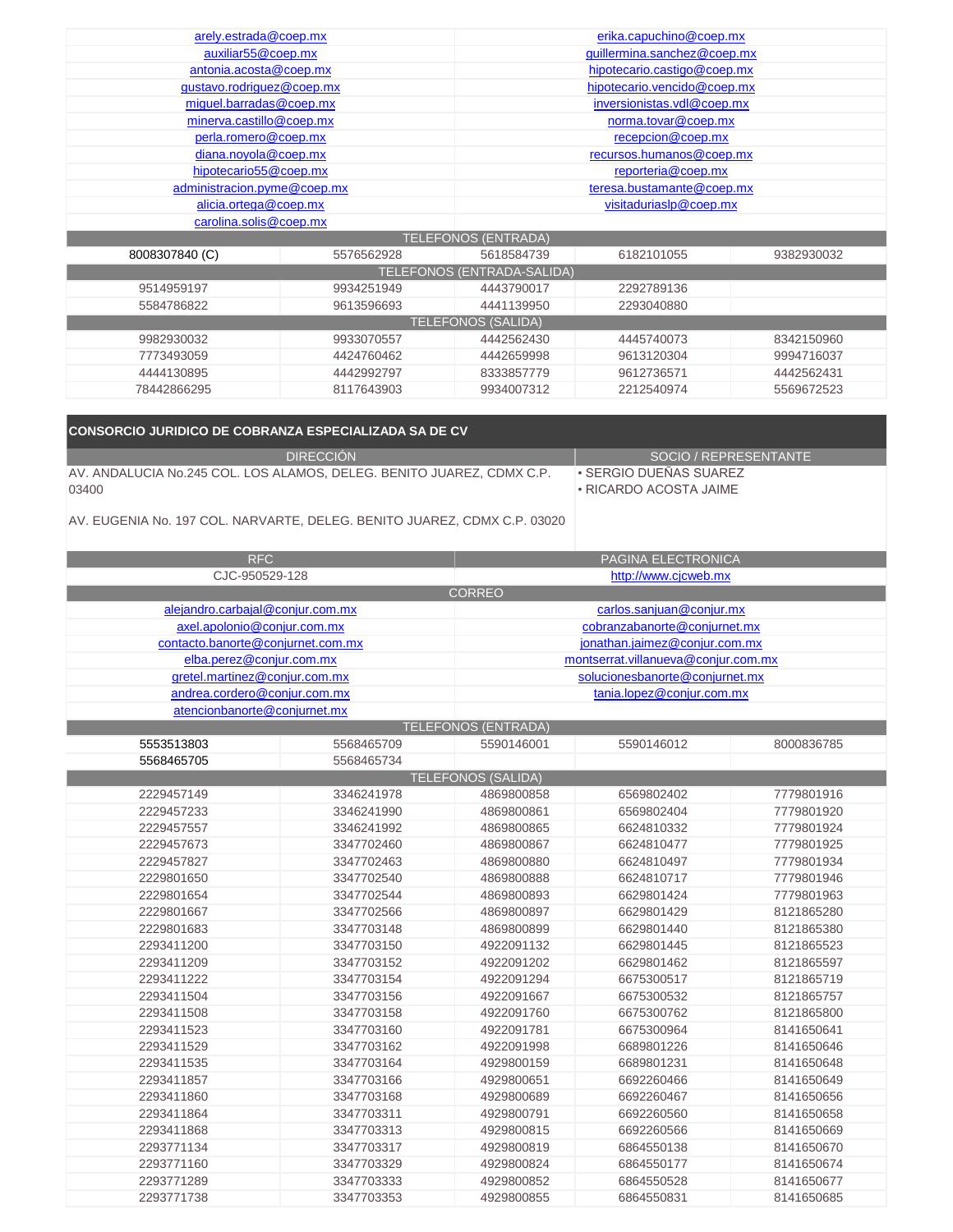| 2293771997 | 3347703365 | 4929800870 | 7129800575 | 8141650690 |
|------------|------------|------------|------------|------------|
| 2412050156 | 3347703374 | 4929800872 | 7129800576 | 8141650693 |
|            |            |            |            |            |
| 2412050175 | 3347703376 | 5554814258 | 7129800581 | 8141650698 |
| 2412050566 | 3347703388 | 5587522052 | 7129800582 | 8141650782 |
|            |            |            |            |            |
| 2412050569 | 3347703398 | 5587522133 | 7129800586 | 8141650784 |
| 2412050797 | 3347703600 | 5587522186 | 7129800587 | 8343210067 |
|            |            |            |            |            |
| 2412050798 | 3347703609 | 5587522221 | 7129800590 | 8343210186 |
| 2449800195 | 3347703624 | 5587522542 | 7129800593 | 8343210474 |
|            |            |            |            |            |
| 2469800176 | 3347703627 | 5587522846 | 7129800594 | 8343210560 |
| 2469800580 | 3350042887 | 5587522888 | 7129800596 | 8343210604 |
|            |            |            |            |            |
| 2469800588 | 3350042889 | 5588909126 | 7129800599 | 8343210656 |
| 2469800600 | 3350042891 | 5588909394 | 7129800600 | 8343210953 |
|            |            |            |            |            |
| 2469800624 | 3350042893 | 5589471798 | 7129800601 | 8349800629 |
| 2469800828 | 3350042895 | 5589471799 | 7129800603 | 8445250164 |
|            |            |            |            |            |
| 2469800829 | 3350042897 | 5589471810 | 7129800607 | 8445250221 |
| 2469800831 | 3350042899 | 5589471811 | 7129800616 | 8445250277 |
|            |            |            |            |            |
| 2469800846 | 3350043003 | 5589471817 | 7229168048 | 8445250618 |
|            |            |            |            |            |
| 2469800864 | 3350043009 | 5589471831 | 7229168117 | 8445250756 |
| 2469800877 | 3350043025 | 5589471844 | 7229168132 | 8449800749 |
|            |            |            |            |            |
| 2729800223 | 3350043029 | 5589471846 | 7229168588 | 8449800752 |
| 2729800229 | 3350043036 | 5589471851 | 7229168676 | 8449800789 |
|            |            |            |            |            |
| 2729800232 | 3350043047 | 5589471866 | 7229168683 | 8689800228 |
| 2729800235 | 3350043070 | 5589471868 | 7229310351 | 8689800362 |
|            |            |            |            |            |
| 2729800243 | 3350043074 | 5589471880 | 7229310386 | 8689800899 |
| 2729800247 | 3350043084 | 5589471887 | 7229310417 | 8689800920 |
|            |            |            |            |            |
| 2729800250 | 3350043089 | 5589471895 | 7229310425 | 8689800926 |
| 2729800252 | 3350043099 | 5589471897 | 7229310442 | 9339800861 |
|            |            |            |            |            |
| 3113200087 | 3350043180 | 5589471927 | 7229310510 | 9339800878 |
| 3113200199 | 3350043187 | 5589471938 | 7229310525 | 9339800888 |
|            |            |            |            |            |
| 3113200435 | 3350043196 | 5589471998 | 7229310536 | 9339800926 |
|            |            |            |            |            |
| 3113200521 | 3350043199 | 5589472001 | 7229310541 | 9513690253 |
| 3113200748 | 3350043210 | 5590200066 | 7229310789 | 9513690319 |
|            |            |            |            |            |
| 3113200783 | 3350043216 | 5590200077 | 7229310793 | 9513690485 |
| 3113200891 | 3350043218 | 5590200093 | 7229310795 | 9513690924 |
|            |            |            |            |            |
| 3119800094 | 3350043230 | 5590200102 | 7229310970 | 9519800895 |
| 3119800109 | 3350043240 | 5590200116 | 7229310971 | 9519800904 |
|            |            |            |            |            |
| 3119800131 | 3350043248 | 5590200144 | 7229310979 | 9613810493 |
| 3119800735 | 3350043260 | 5590200150 | 7229310982 | 9613810634 |
|            |            |            |            |            |
| 3119800750 | 3350043281 | 5590200167 | 7229310984 | 9613810712 |
| 3129800284 | 4159800195 | 5590200169 | 7229310990 | 9613810784 |
|            |            |            |            |            |
| 3129800299 | 4426449309 | 5590200176 | 7229310993 | 9613810820 |
| 3129800661 | 4426449319 | 5590200224 | 7229800355 | 9619800834 |
|            |            |            |            |            |
| 3129800738 | 4426449322 | 5590200237 | 7229800356 | 9619800840 |
| 3129800740 | 4426449326 | 5590207242 | 7229800520 | 9619800844 |
|            |            |            |            |            |
| 3129800741 | 4426449330 | 5590207251 | 7229800521 | 9619800860 |
|            |            |            |            |            |
| 3129800784 | 4426449331 | 5590207270 | 7229800523 | 9619800895 |
| 3141850173 | 4426449332 | 5590207276 | 7229800534 | 9619800899 |
|            | 4426449338 |            |            |            |
| 3141850222 |            | 5590207289 | 7229800535 | 9619800900 |
| 3141850388 | 4426449339 | 5590207293 | 7229800700 | 9619801189 |
| 3141850429 | 4426449343 | 5590207306 | 7229800885 | 9619801195 |
|            |            |            |            |            |
| 3149800328 | 4426449385 | 5590207312 | 7229800888 | 9619801197 |
| 3149800339 | 4426449388 | 5590207315 | 7229800890 | 9619801203 |
|            |            |            |            |            |
| 3149800340 | 4427260425 | 5590207319 | 7472320425 | 9699800403 |
| 3149800341 | 4427260558 | 5590207320 | 7472320486 | 9699800405 |
|            |            |            |            |            |
| 3229800956 | 4427260594 | 5590207322 | 7472320489 | 9699800414 |
| 3229800977 | 4427260753 | 5590207328 | 7472320580 | 9699800417 |
|            |            |            |            |            |
| 3321005016 | 4427260939 | 5590207331 | 7472320706 | 9699800418 |
| 3321005148 | 4429804804 | 5590207333 | 7479800156 | 9812390411 |
|            |            |            |            |            |
| 3321005596 | 4429804823 | 5590207334 | 7479800158 | 9812390490 |
| 3321005676 | 4429804825 | 5590207337 | 7479800161 | 9812390688 |
|            |            |            |            |            |
| 3321005977 | 4435100188 | 5590207345 | 7479800185 | 9812390857 |
|            | 4435100325 |            |            |            |
| 3341630078 |            | 5590207365 | 7479800189 | 9812390862 |
| 3341630086 | 4435100382 | 5590207368 | 7479800195 | 9812390921 |
|            |            |            |            |            |
| 3341630087 | 4435100418 | 5590207370 | 7479800198 | 9819800698 |
| 3341630096 | 4435100437 | 5590207373 | 7539800330 | 9819800709 |
|            |            |            |            |            |
| 3341630100 | 4435100810 | 5590207377 | 7559800426 | 9819800817 |
| 3341630105 | 4439800338 | 5590207379 | 7559800461 | 9819800821 |
|            |            |            |            |            |
| 3341630107 | 4444070524 | 5590207381 | 7559800462 | 9879800149 |
| 3341630111 | 4444070535 | 5590207383 | 7559800465 | 9879800151 |
| 3341630114 | 4444070537 | 5590207384 |            | 9879800153 |
|            |            |            | 7559800467 |            |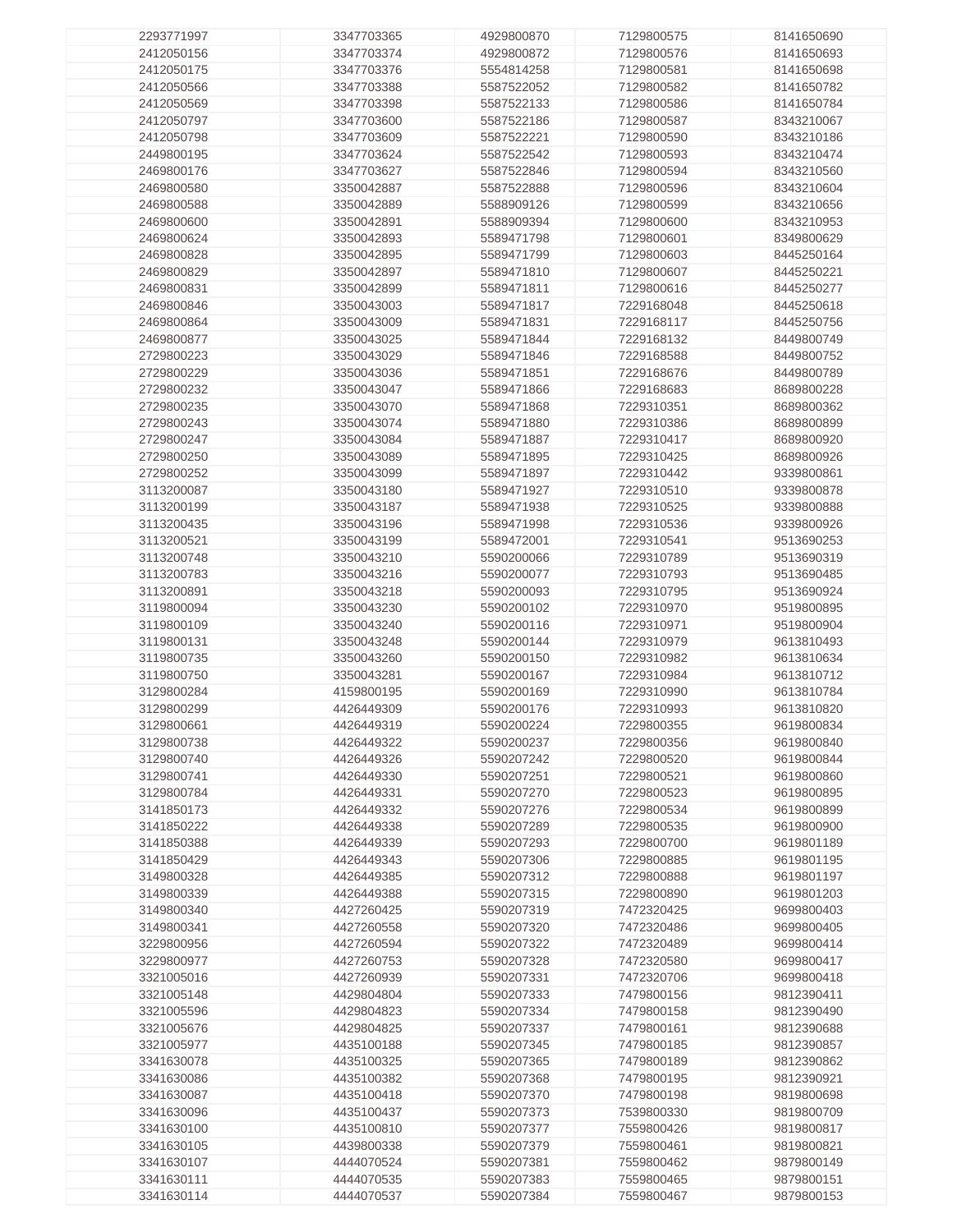| 3341630117 | 4444070541 | 5590207395 | 7559800470 | 9879800157 |
|------------|------------|------------|------------|------------|
| 3341630123 | 4444630383 | 5590207481 | 7714950055 | 9879800158 |
| 3341630134 | 4444630396 | 6122610068 | 7714950115 | 9879800161 |
| 3341630139 | 4444630454 | 6122610265 | 7714950220 | 9879800167 |
| 3341630146 | 4444630697 | 6122610295 | 7714950387 | 9934400182 |
| 3341630154 | 4493220499 | 6122610404 | 7714950667 | 9934400449 |
| 3341630163 | 4493220500 | 6129800889 | 7714950770 | 9934400507 |
| 3341630165 | 4493220521 | 6129800912 | 7719800912 | 9934400822 |
| 3341630166 | 4493220534 | 6145060350 | 7719800935 | 9934400834 |
| 3341630167 | 4493220545 | 6145060495 | 7719800946 | 9939800931 |
| 3346240265 | 4493220547 | 6145060653 | 7719800952 | 9939800938 |
| 3346240271 | 4493220549 | 6145060717 | 7719800967 | 9939800941 |
| 3346240273 | 4493220551 | 6145060839 | 7719800968 | 9939800946 |
| 3346240281 | 4493220555 | 6149800469 | 7719801365 | 9939800962 |
| 3346240288 | 4493221640 | 6149800471 | 7719801370 | 9939800975 |
| 3346240290 | 4493221649 | 6149800477 | 7719801401 | 9983630184 |
| 3346240847 | 4493221667 | 6149802304 | 7719801409 | 9983630399 |
| 3346240945 | 4493221697 | 6149802310 | 7759800298 | 9983630510 |
| 3346240954 | 4493221699 | 6149802313 | 7759800322 | 9983630637 |
| 3346240965 | 4493221703 | 6149802323 | 7759800334 | 9983630899 |
| 3346240983 | 4493221707 | 6149802327 | 7774740317 | 9989801598 |
| 3346240993 | 4493221730 | 6149802333 | 7774740420 | 9989801605 |
| 3346241004 | 4499000402 | 6149802335 | 7774740508 | 9989801619 |
| 3346241785 | 4499000546 | 6183420129 | 7774740578 | 9989802214 |
| 3346241789 | 4499000677 | 6183420185 | 7774740692 | 9989802219 |
| 3346241801 | 4499000932 | 6183420313 | 7774740862 | 9989802229 |
| 3346241835 | 4629800421 | 6183420664 | 7779800115 | 9989802241 |
| 3346241839 | 4629800422 | 6183420799 | 7779800122 | 9989802243 |
| 3346241847 | 4629800423 | 6183420981 | 7779800127 | 9989802247 |
| 3346241850 | 4731750056 | 6189800703 | 7779800142 | 9995171135 |
| 3346241878 | 4731750577 | 6229800700 | 7779800145 | 9995171138 |
| 3346241884 | 4731750586 | 6229800752 | 7779801335 | 9995171293 |
| 3346241895 | 4731750716 | 6319800806 | 7779801343 | 9995171810 |
| 3346241901 | 4731750800 | 6569802386 | 7779801348 | 9995171824 |
| 3346241904 | 4739800361 | 6569802394 | 7779801610 | 9995171995 |
| 3346241914 | 4869800250 | 6569802400 | 7779801898 |            |
| 3346241919 | 4869800818 | 6569802401 | 7779801903 |            |
|            |            |            |            |            |

## **CORPORATIVO MUÑOZ Y ASOCIADOS SA DE CV**

DIRECCIÓN BETA No.94 IND. COL. DELTA LEON, GUANAJUATO C.P. 37200

BLV. HILARIO MEDINA No. 5801 COL. SAN JOSE DEL CONSUELO, LEON, GUANAJUATO C.P. 37200

SOCIO / REPRESENTANTE

- MARTIN MUÑOZ GUTERREZ
- ALEJANDRA CANCHOLA LOPEZ
- MAURO ALEJANDRO MUÑOZ CANCHOLA
- MARCELO MUÑOZ CANCHOLA
- MARIANO MUÑOZ CANCHOLA

| <b>RFC</b>                           |                       | PAGINA ELECTRONICA              |                                    |            |  |
|--------------------------------------|-----------------------|---------------------------------|------------------------------------|------------|--|
| CMA-030106-9D4                       | http://www.mca.com.mx |                                 |                                    |            |  |
|                                      |                       | <b>CORREO</b>                   |                                    |            |  |
| banorteauto@mca.com.mx               |                       |                                 | e.sillas@mca.com.mx                |            |  |
| d.padilla@mca.com.mx                 |                       |                                 | m.cuellar@mca.com.mx               |            |  |
| d.cano@mca.com.mx                    |                       |                                 | jj.pedraza@mca.com.mx              |            |  |
| capturabanorte@mca.com.mx            |                       |                                 | mesadecontrolbanorte@mca.com.mx    |            |  |
| conveniosbanorte@mca.com.mx          |                       |                                 | e.gomez@mca.com.mx                 |            |  |
| desarrollo@mca.com.mx                |                       |                                 | f.bautista@mca.com.mx              |            |  |
| emailing (1 a 20000) @mcacorp.com.mx |                       |                                 | solucionesbanortenomina@mca.com.mx |            |  |
| emailing@corp.mx                     |                       | mantenimientobanorte@mca.com.mx |                                    |            |  |
| info@mca.com.mx                      |                       | v.huerta@mca.com.mx             |                                    |            |  |
| m.escobar@mca.com.mx                 |                       | jj.juarez@mca.com.mx            |                                    |            |  |
| o.hernandez@mca.com.mx               |                       |                                 | m.horta@mca.com.mx                 |            |  |
| operaciones@mca.com.mx               |                       |                                 | m.ramos@mca.com.mx                 |            |  |
| solucionesbanorte@mca.com.mx         |                       | j.martinez@mca.com.mx           |                                    |            |  |
| supervisorbanortemt@mca.com.mx       |                       | c.padilla@mca.com.mx            |                                    |            |  |
| hipotecariobanorte@mca.com.mx        |                       | hipotecariorescate@mca.com.mx   |                                    |            |  |
| <b>TELEFONOS ENTRADA</b>             |                       |                                 |                                    |            |  |
| 4771016507                           | 5547777454            | 5536891178                      | 4775006362                         | 5547424561 |  |
| 4771016510                           | 5547777455            | 5536891186                      | 4775006363                         | 5547424562 |  |
| 4771016512                           | 5547777456            | 4775006352                      | 4775006364                         | 5547424563 |  |
| 4775006350                           | 5547777457            | 4775006353                      | 4775006368                         | 5547424564 |  |
|                                      |                       |                                 |                                    |            |  |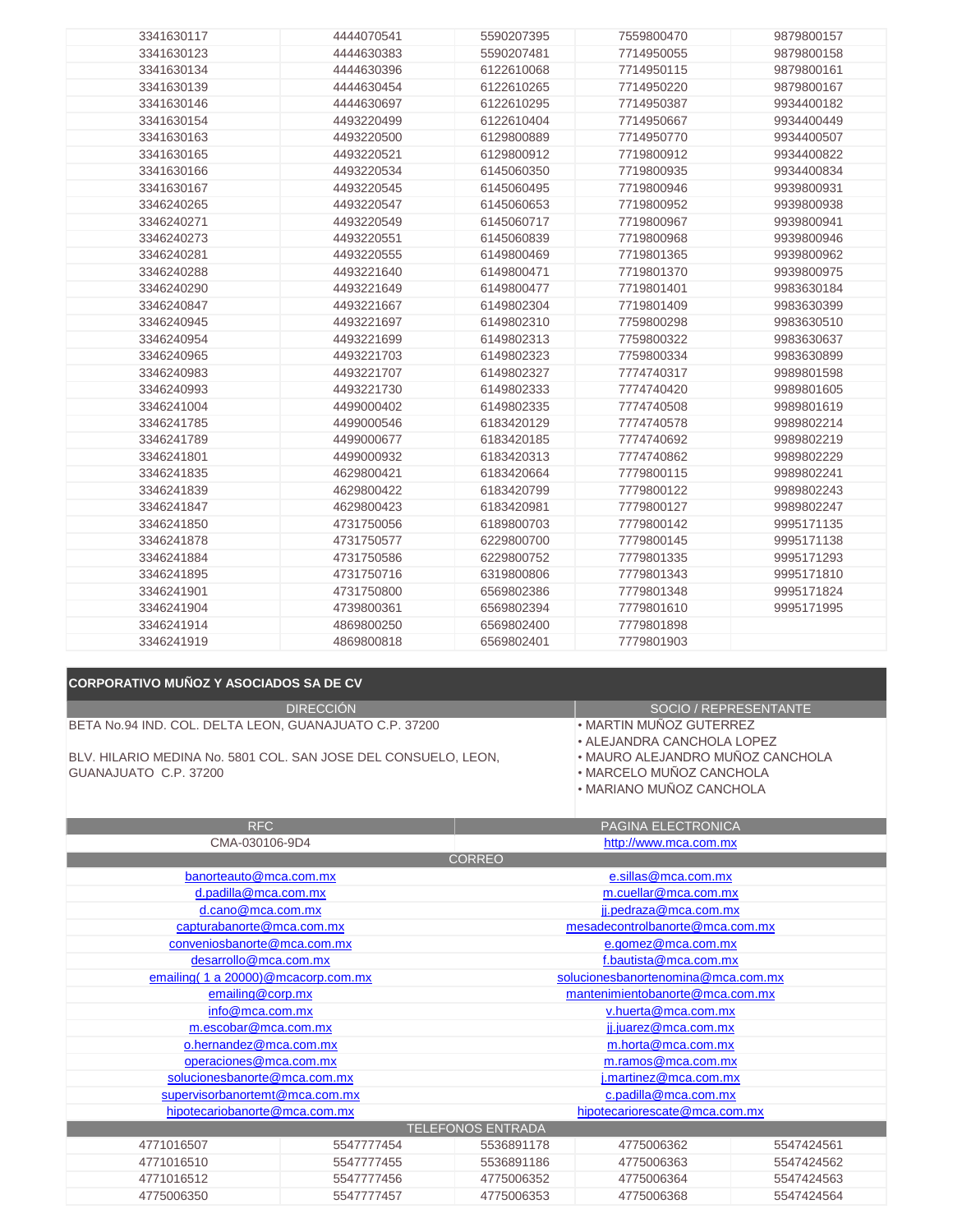| 5547424535 | 5547777458 | 4775006354                       | 4775006369 | 5547424565 |
|------------|------------|----------------------------------|------------|------------|
| 4775006351 | 5547777459 | 4775006355                       | 4775006370 | 5547424566 |
|            |            |                                  |            |            |
| 5547424560 | 5547777460 | 4775006356                       | 4775006371 | 5547424567 |
| 5547424559 | 5547777461 | 4775006357                       | 4775006372 | 5547424568 |
| 5547777450 | 5547777462 | 4775006358                       | 4775006373 | 5547424569 |
| 5547777451 | 5536841398 | 4775006359                       | 4775006374 | 4775006365 |
| 5547777452 | 5536843203 | 4775006360                       | 4775006375 | 4775006366 |
| 5547777453 | 5536843207 | 4775006361                       | 4775006376 | 4775006367 |
|            |            |                                  |            |            |
|            |            | TELEFONOS SALIDA (SMS, WHATSAPP) |            |            |
| 6471070866 | 8211560704 | 6242871150                       | 3731180263 | 2712400029 |
| 6471070446 | 6131440199 | 6242871899                       | 3431050768 | 2712400472 |
| 6471070844 | 6131440715 | 4321200834                       | 3431050227 | 6261120844 |
| 3291060578 | 6131440826 | 4321200281                       | 3431050659 | 6261120278 |
| 3291060680 | 4781390836 | 4321200391                       | 4671080414 | 6261120398 |
| 3291060104 | 4781390285 | 6411060299                       | 4671080691 | 7431060505 |
|            |            |                                  |            |            |
| 7331750767 | 4781390729 | 6411060887                       | 4671080141 | 7431060957 |
| 7331750631 | 3231370138 | 6411060350                       | 7261200397 | 7431060389 |
| 7331750217 | 3231370171 | 3271160660                       | 7261200948 | 6741180454 |
| 3551040935 | 3231370422 | 3271160544                       | 7261200198 | 6741180877 |
| 3551040473 | 2293772463 | 3271160107                       | 9821570473 | 6741180343 |
| 3551040368 | 2293772746 | 6521070991                       | 9821570917 | 4141270912 |
| 6431050156 | 2293772194 | 6521070897                       | 9821570361 | 4141270474 |
|            |            |                                  |            |            |
| 6431050491 | 9222490334 | 6521070302                       | 2229992923 | 4141270006 |
| 6431050233 | 9222490083 | 3461160712                       | 2229992369 | 9812391850 |
| 4581311249 | 9222490523 | 3461160513                       | 4181630774 | 9812392746 |
| 4581311763 | 4721700275 | 3461160265                       | 4181630570 | 9812392952 |
| 4581311832 | 4721700365 | 9971471719                       | 4181630016 | 7651200215 |
| 4371110205 | 4721700023 | 9971471522                       | 7461250460 | 7651200494 |
|            |            |                                  |            |            |
| 4371110106 | 7191080282 | 9971471270                       | 7461250099 | 7651200591 |
| 4371110655 | 7191080837 | 7481120546                       | 7461250375 | 3481560604 |
| 6321160813 | 7191080376 | 7481120056                       | 9871492782 | 3481560042 |
| 6321160224 | 9181310304 | 7481120263                       | 9871491346 | 3481560513 |
| 6321160780 | 9181310065 | 3281070554                       | 9871492844 | 4481350166 |
| 9241630684 | 9181310797 | 3281070009                       | 4351160597 | 4481350679 |
| 9241630623 | 7971350701 | 3281070118                       | 4351160541 | 4481350072 |
| 9241630228 | 7971350247 |                                  | 4351160974 | 4571080207 |
|            |            | 6981190832                       |            |            |
| 5961050459 | 7971350447 | 6981190729                       | 7151760543 | 4571080620 |
| 5961050857 | 3881090828 | 6981190274                       | 7151760991 | 4571080167 |
| 5961050917 | 3881090384 | 6511070147                       | 7151760449 | 8994890357 |
| 7181050088 | 3881090263 | 6511070899                       | 3821080316 | 6312220849 |
| 7181050056 | 9131180278 | 6511070708                       | 3821080727 | 8611360347 |
| 7181050513 | 9131180529 | 4251410794                       | 3821080752 | 8611360900 |
| 6751170864 | 9131180556 | 4251410303                       | 9681330843 | 8611360806 |
| 6751170531 | 8721460915 | 4251410539                       | 9681330088 | 2441660307 |
|            |            |                                  |            |            |
| 6751170385 | 8721460946 | 3521761056                       | 9681330631 | 2441660859 |
| 4681420071 | 8721460373 | 3521761307                       | 4931750094 | 2441660421 |
| 4681420636 | 6151172129 | 3521761504                       | 4931750981 | 7732110719 |
| 4681420537 | 6151171629 | 2331400555                       | 4931750540 | 7732110271 |
| 9622640478 | 6151171239 | 2331400108                       | 3141851546 | 7732110537 |
| 9622640185 | 3941010410 | 2331400830                       | 3141852695 | 2751140469 |
| 9622640443 | 3941010969 | 3871060767                       | 3141851442 | 2751140756 |
| 7641250945 | 3941010867 | 3871060362                       | 7311021843 | 2751140024 |
|            | 6961190625 |                                  |            |            |
| 7641250381 |            | 3871060330                       | 7311021396 | 4381270986 |
| 7641250129 | 6961190076 | 9161440668                       | 7311021648 | 4381270416 |
| 7411400681 | 6961190658 | 9161440293                       | 3721050002 | 4381270531 |
| 7411400879 | 4241030622 | 9161440445                       | 3721050253 | 4691350517 |
| 7411400128 | 4241030858 | 3951300315                       | 3721050435 | 4691350080 |
| 7211160769 | 4241030423 | 3951300287                       | 4613550564 | 4691350966 |
| 4121490844 | 8673001624 | 3951300864                       | 4613550477 | 4111670027 |
| 2821330842 | 8673001179 | 7161030549                       | 4613550826 | 4111670052 |
|            |            |                                  |            |            |
| 2821330282 | 3491030602 | 7161030305                       | 3471140532 | 4111670466 |
| 2821330890 | 3491030505 | 7161030101                       | 3471140280 | 3751340370 |
| 2321800501 | 3491030050 | 9382102891                       | 3471140719 | 3751340916 |
| 2321800458 | 7671220522 | 9382101991                       | 4641910136 | 3751340818 |
| 2321800906 | 7671220070 | 9382102387                       | 4641910352 | 4951460794 |
| 5911100838 | 7671220629 | 2471531274                       | 4641910896 | 4951460556 |
| 5911100383 | 9842900054 | 2471531830                       | 7551570563 | 4951460996 |
|            |            |                                  |            |            |
| 5911100942 | 9842900685 | 2471531023                       | 7551570004 | 3291061000 |
| 9951080305 | 9842900966 | 3211090132                       | 7551570981 | 3291061252 |
| 9951080773 | 6581051684 | 3211090606                       | 2741501965 | 3291061806 |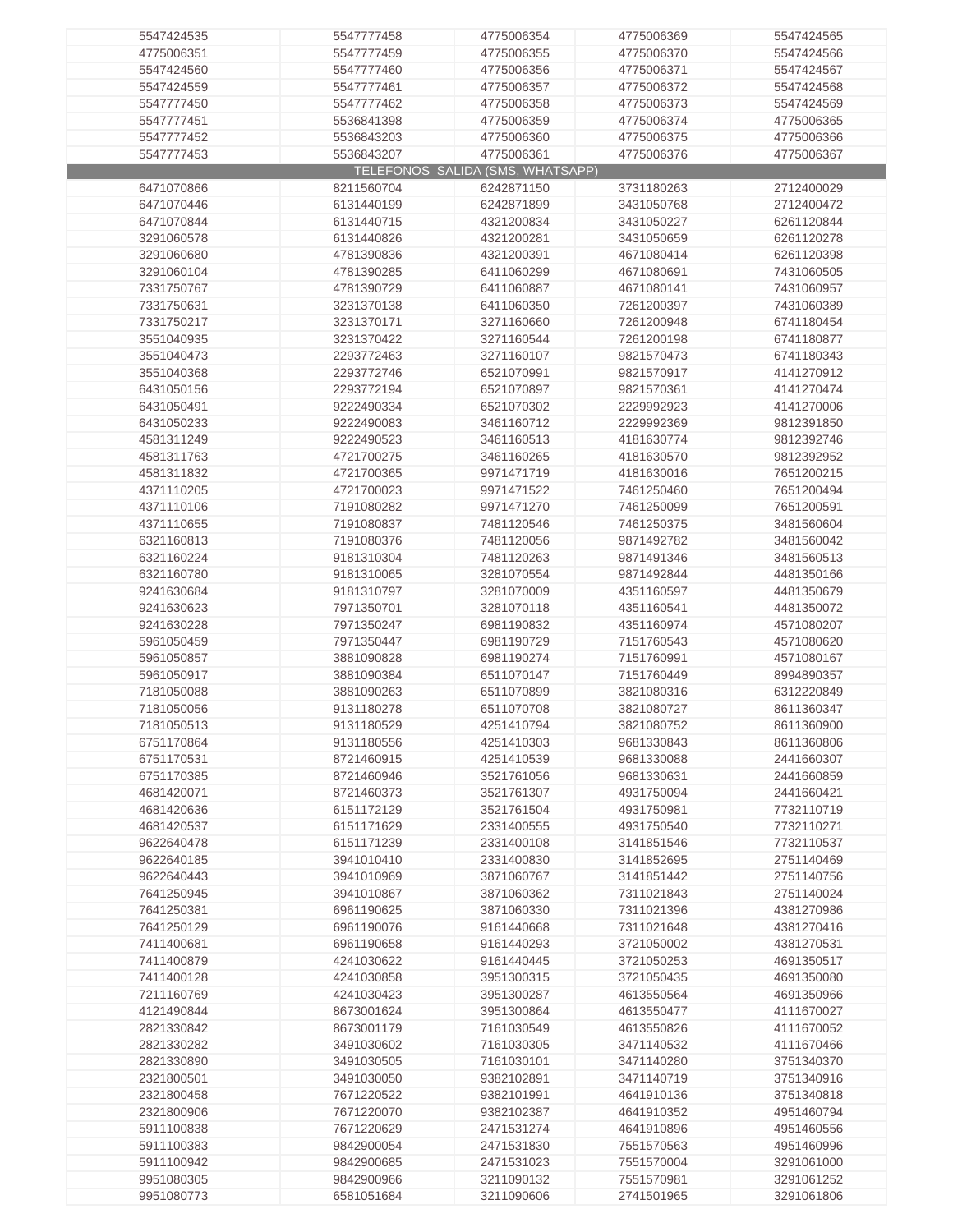| 9951080495 | 6581051489 | 3211090704 | 2741501159 | 3811040481 |
|------------|------------|------------|------------|------------|
| 4511080182 | 6581051934 |            | 2741501714 | 3811040927 |
|            |            | 4471330150 |            |            |
| 4511080088 | 7451300977 | 4471330582 | 9321521060 | 3811040380 |
| 4511080117 | 7451300409 | 3591050615 | 9321521613 | 9372220740 |
| 8461180146 | 7451300518 | 3591050223 | 9321521864 | 9372220152 |
| 8461180253 | 7532000936 | 3591050315 | 9513690364 | 9372220189 |
|            |            |            |            |            |
| 8461180705 | 7532000965 | 6381390739 | 9513690166 | 6693001287 |
| 7241040523 | 7532000511 | 6381390294 | 9513690094 | 6693001170 |
| 7241040647 | 2811080987 | 6381390204 | 4211120964 | 6693001735 |
| 7241040067 | 2811080018 | 3261020651 | 4211120404 | 6161300283 |
| 6971180629 |            |            | 4211120510 |            |
|            | 2811080560 | 3261020191 |            | 6161300839 |
| 6971180067 | 2482090495 | 3261020739 | 8335240226 | 6161300090 |
| 6971180182 | 2482090119 | 4622400708 | 8335240339 | 7891260913 |
| 5931110869 | 2482090412 | 4622400463 | 8335240794 | 7891260186 |
| 5931110312 | 7811130806 | 4622400261 | 6611530691 | 7891260380 |
|            |            |            |            |            |
| 5931110763 | 7811130043 | 4331160069 | 6611530793 | 6675302299 |
| 8361230782 | 7811130601 | 4331160558 | 6611530208 | 6675301194 |
| 8361230036 | 2451310509 | 4331160100 | 3541300948 | 6675302130 |
| 8361230532 | 2451310053 | 7611040744 | 2229993574 | 6563964821 |
| 8731050926 | 2451310256 | 7611040280 | 9921250182 | 6563964373 |
|            |            |            |            |            |
| 8731050474 | 7122840115 | 7611040176 | 9921250271 | 6563964628 |
| 8731050381 | 7122840992 | 4221030567 | 9921250748 | 8351090102 |
| 7421240224 | 7122840558 | 4221030663 | 3191090168 | 8351090541 |
| 7421240775 | 4761520735 | 4221030119 | 3191090197 | 8351090509 |
|            |            | 4891380781 |            | 9941090616 |
| 7421240321 | 4761520151 |            | 3191090638 |            |
| 9983631458 | 4761520186 | 4891380046 | 6221990642 | 9941090084 |
| 9983631894 | 7752450213 | 4891380293 | 6221990086 | 9941090301 |
| 9983631727 | 7752450960 | 4231030209 | 6221990545 | 6481330372 |
| 6421740297 | 7752450742 | 4231030772 | 2722540714 | 6481330966 |
|            |            |            |            |            |
| 6421740812 | 7251080897 | 4231030008 | 2722540504 | 6481330929 |
| 6421740737 | 7251080588 | 6624811795 | 2722540953 | 6682780515 |
| 2251140230 | 7251080672 | 6624811617 | 3711030090 | 6682780969 |
| 2251140982 | 4171410988 | 6624811054 | 3711030888 | 6682780416 |
| 2251140270 | 4171410462 | 5589932018 | 3711030288 | 8994890257 |
|            |            |            |            |            |
| 6183421699 | 4171410872 | 5589932468 | 2371150853 | 8994890828 |
| 6183421866 | 3411860959 | 5589932047 | 2371150399 | 2462670684 |
| 6183422772 | 3411860510 | 8662420793 | 2371150940 | 2462670255 |
| 7211160516 | 3411860396 | 8662420212 | 8343212752 | 2462670801 |
| 7211160962 | 6463090677 | 8662420179 | 8343212362 | 6491190185 |
|            |            |            |            |            |
| 7321250546 | 6463090187 | 8251120732 | 8343211862 | 6491190631 |
| 7321250491 | 6463090268 | 8251120181 | 3851030953 | 6491190362 |
| 7321250459 | 7774741453 | 8251120272 | 3851030070 | 5951370384 |
| 4991060998 | 7774741904 | 4541040888 | 3851030509 | 5951370640 |
| 4991060561 | 7774741015 | 4541040449 | 4451660031 | 5951370060 |
|            |            |            |            |            |
| 4991060113 | 7761420293 | 4541040641 | 4451660132 | 6122612806 |
| 7381040865 | 7761420054 | 4427261730 | 4451660578 | 6122611019 |
| 7381040086 | 7761420553 | 4427261249 | 9651310105 | 6122611919 |
| 7381040317 | 4651320925 | 4427261809 | 9651310663 | 7631030533 |
| 7721720237 | 4651320494 | 6331360816 | 9651310587 | 7631030980 |
|            |            |            |            | 7631030414 |
| 7721720395 | 4651320107 | 6331360905 | 7371010469 |            |
| 7721720140 | 2491930014 | 6331360200 | 7371010001 | 6531250095 |
| 4131350516 | 2491930449 | 6442960119 | 7371010566 | 6531250343 |
| 4131350406 | 9934401031 | 6442960664 | 7911150274 | 6531250887 |
| 4131350965 | 9934401817 | 6442960217 | 7911150015 | 4961630479 |
| 2311840116 | 9934401545 | 7741040304 | 7911150300 | 4961630682 |
|            |            |            |            |            |
| 2311840541 | 7472322906 | 7741040757 | 4551040022 | 4961630233 |
| 2311840297 | 7472322800 | 7741040507 | 4551040215 | 9712320668 |
| 8121860988 | 7472322737 | 7831570001 | 4551040468 | 9712320102 |
| 8121861747 | 8771591629 | 7831570248 | 6231081214 | 9712320553 |
| 8121860437 | 8771591235 | 7831570706 | 6231081409 | 3421130609 |
|            |            |            |            |            |
| 4561470974 | 8771591430 | 7714952345 | 6231081497 | 3421130029 |
| 4561470877 | 8311710332 | 7714952137 | 7491161537 | 3421130059 |
| 4561470428 | 8311710766 | 7714951236 | 7491161285 | 4444632404 |
| 7661160261 | 8311710878 | 3771030036 | 7491161088 | 4444632602 |
| 7661160673 | 4151840047 | 3771030593 | 6341150682 | 4444632851 |
|            |            |            |            |            |
| 7661160707 | 4151840583 | 3771030150 | 6341150710 | 7781040277 |
| 2781270590 | 4151840488 | 6761200602 | 6341150294 | 7781040806 |
| 2781270221 | 7581110927 | 4471330697 | 4522560875 | 7781040258 |
| 2781270408 | 7581110650 | 2831330498 | 4522560413 | 3531560395 |
| 4711020390 | 7581110252 | 2831330944 | 4522560977 | 3531560803 |
|            |            |            |            |            |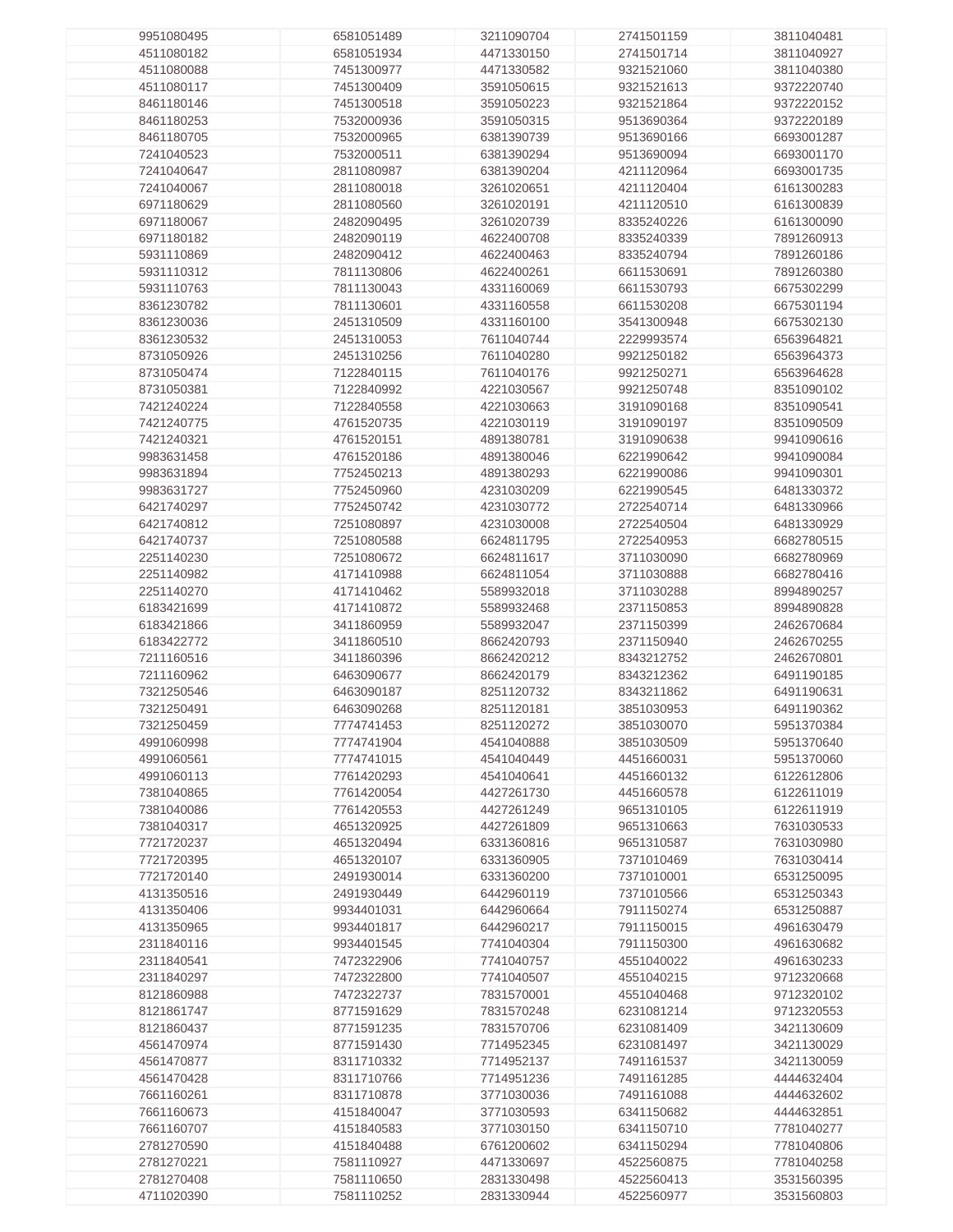| 4711020442 | 2871700621 | 2831330744 | 6251792994 | 3531560367 |
|------------|------------|------------|------------|------------|
|            |            |            |            |            |
| 4711020002 | 2871700803 | 4411780688 | 6251791891 | 6591060044 |
| 3831060509 | 2871700364 | 4411780255 | 6251791500 | 6591060590 |
|            |            |            |            |            |
| 3831060985 | 7621310750 | 4411780155 | 9671981557 | 6591060799 |
| 3831060076 | 7621310932 | 8231110767 | 9671981807 | 3122370598 |
|            |            |            |            |            |
| 6731590586 | 7621310179 | 8231110223 | 9671981361 | 3122370216 |
| 6731590053 | 2412052495 | 8231110343 | 9881130477 | 3122370351 |
| 6731590628 | 2412052428 |            |            | 2271270738 |
|            |            | 9191740063 | 9881130065 |            |
| 3921440432 | 2412051305 | 9191740628 | 9881130597 | 2271270290 |
| 3921440870 | 9995170502 | 9191740180 | 4775311166 | 2271270189 |
|            |            |            |            |            |
| 3921440835 | 9995170236 | 7561380218 | 4775311695 | 2361260576 |
| 6872050608 | 9995170018 | 7561380663 | 4775311599 | 2361260760 |
|            |            |            |            |            |
| 6872050291 | 3861140944 | 7561380603 | 3541300054 | 2361260951 |
| 6872050694 | 3861140051 | 4531790007 | 3541300520 | 9331880767 |
|            |            |            |            |            |
| 2851200109 | 3861140485 | 4531790645 | 2283790146 | 9331880053 |
| 2851200665 | 3911120985 | 4531790062 | 2283790237 | 9331880374 |
| 2851200224 | 3911120260 | 2351170604 | 2283790519 | 3741290201 |
|            |            |            |            |            |
| 6651580333 | 3911120693 | 2351170165 | 7361210125 | 3741290800 |
| 6651580139 | 2261100530 | 2351170050 | 7361210661 | 3741290744 |
|            |            |            |            |            |
| 6651580568 | 2261100074 | 3441070375 | 7361210092 | 8321090161 |
| 4191471557 | 2261100623 | 3441070809 | 8421210924 | 8321090640 |
|            |            |            |            |            |
| 4191471838 | 4831230312 | 3441070913 | 8421210492 | 8321090748 |
| 4191471752 | 4831230717 | 9911190991 | 8421210372 | 9212930887 |
|            |            |            |            |            |
| 4941221467 | 4831230750 | 9911190435 | 8411230672 | 9212930426 |
| 4941221739 | 6771151204 | 9911190536 | 8411230479 | 9212930349 |
|            |            |            |            |            |
| 4941221185 | 6771151399 | 6291370577 | 8411230232 | 4741610499 |
| 3161030004 | 6771151954 | 6291370322 | 4631130701 | 4741610946 |
|            |            |            |            |            |
| 3161030445 | 3222510018 | 6291370609 | 4631130135 | 6371440991 |
| 3161030549 | 3222510326 | 6145061730 | 4631130576 | 6371440082 |
| 9531970219 | 3222510786 | 6145061556 | 3581080296 | 6371440373 |
|            |            |            |            |            |
| 9531970962 | 6392060909 | 6145062658 | 3581080047 | 7541130896 |
| 9171460405 | 6392060510 | 7681170932 | 3581080331 | 7541130442 |
|            |            |            |            |            |
| 9171460271 | 6392060555 | 7681170316 | 8445252769 | 7541130647 |
| 9171460861 | 4751130428 | 7681170873 | 8445251879 | 6351230429 |
|            |            |            |            |            |
| 8941250855 | 4751130980 | 9721170331 | 8445251943 | 6351230693 |
| 8941250405 | 4751130869 | 9721170059 | 4881590599 | 6351230408 |
|            |            |            |            |            |
| 8941250954 | 7111050385 | 9721170297 | 4881590188 | 2941770746 |
| 7861530765 | 7111050960 | 4861170040 | 4881590643 | 2941770292 |
|            |            |            |            |            |
| 7861530333 | 7111050411 | 4861170995 | 4291390686 | 2941770180 |
| 7861530888 | 7511030334 | 4861170587 | 4291390262 | 6271620086 |
| 4341600868 | 7511030901 |            |            | 6271620865 |
|            |            | 7691030868 | 4291390151 |            |
| 4341600902 | 7511030441 | 7691030314 | 8691070649 | 6271620661 |
| 4341600472 | 9832030762 | 7691030756 | 8691070096 | 4311140275 |
|            |            |            |            |            |
| 6864552623 | 9832030683 | 6941280188 | 8691070839 | 4311140834 |
| 6864551512 | 9832030641 | 6941280760 | 7171090496 | 4311140390 |
|            |            |            |            |            |
| 6864551450 | 6242871700 | 6941280634 | 7171090929 | 8451100790 |
| 9361410851 | 2491930205 | 2961310811 | 7171090685 | 8451100337 |
|            |            |            |            |            |
| 9361410346 | 7841640420 | 2961310834 | 4361320527 | 8451100238 |
| 9361410298 | 7841640126 | 2961310079 | 4361320588 | 4261030980 |
|            |            |            |            |            |
| 9861250765 | 7841640032 | 4499001048 | 4361320496 | 4261030438 |
| 9861250226 | 4861171771 | 4499001973 | 8261670857 | 4261030540 |
| 9861250661 | 4861171967 | 4499002861 | 8261670305 | 8715440473 |
|            |            |            |            |            |
| 9961170508 | 4861171576 | 9691041145 | 8261670395 | 8715440581 |
| 9961170283 | 7851130925 | 9691041592 | 3561090766 | 8715440022 |
|            |            |            |            |            |
| 9961170646 | 7851130631 | 9691041340 | 3561090866 | 8781880172 |
| 2231330920 | 7851130675 | 8241320564 | 3561090310 | 8781880323 |
|            |            |            |            |            |
| 2231330675 | 3131700998 | 8241320996 | 5881040863 | 8781880726 |
| 2231330473 | 3131700601 | 8241320466 | 5881040275 | 3171240927 |
|            |            |            |            |            |
| 3151280450 | 3131700037 | 4821160998 | 5881040304 | 3171240378 |
| 3151280016 | 4661660377 | 4821160091 | 2731370045 | 3171240956 |
| 3151280419 | 4661660937 | 4821160527 | 2731370149 | 4851230193 |
|            |            |            |            |            |
| 3571030864 | 4661660829 | 6761200165 | 2731370598 | 4851230399 |
| 3571030058 | 7391050525 | 6761200046 | 2791180129 | 4851230641 |
|            |            |            |            |            |
| 3571030617 | 7391050973 | 4591290481 | 2791180731 | 8683570515 |
| 4981241010 | 7391050270 | 4591290934 | 2791180669 | 8683570939 |
|            |            |            |            |            |
| 4981241739 | 6211010911 | 4591290055 | 7231060813 | 8683570366 |
| 4981241457 | 6211010720 | 7141120212 | 7231060435 | 4121490944 |
|            |            |            |            |            |
| 2431330666 | 6211010180 | 7141120612 | 7231060728 | 4121490400 |
| 2431330086 | 3891130123 | 7141120418 | 7131340913 | 4741610383 |
| 2431330631 |            |            |            |            |
|            | 3891130394 | 7791260582 | 7131340833 | 6951280979 |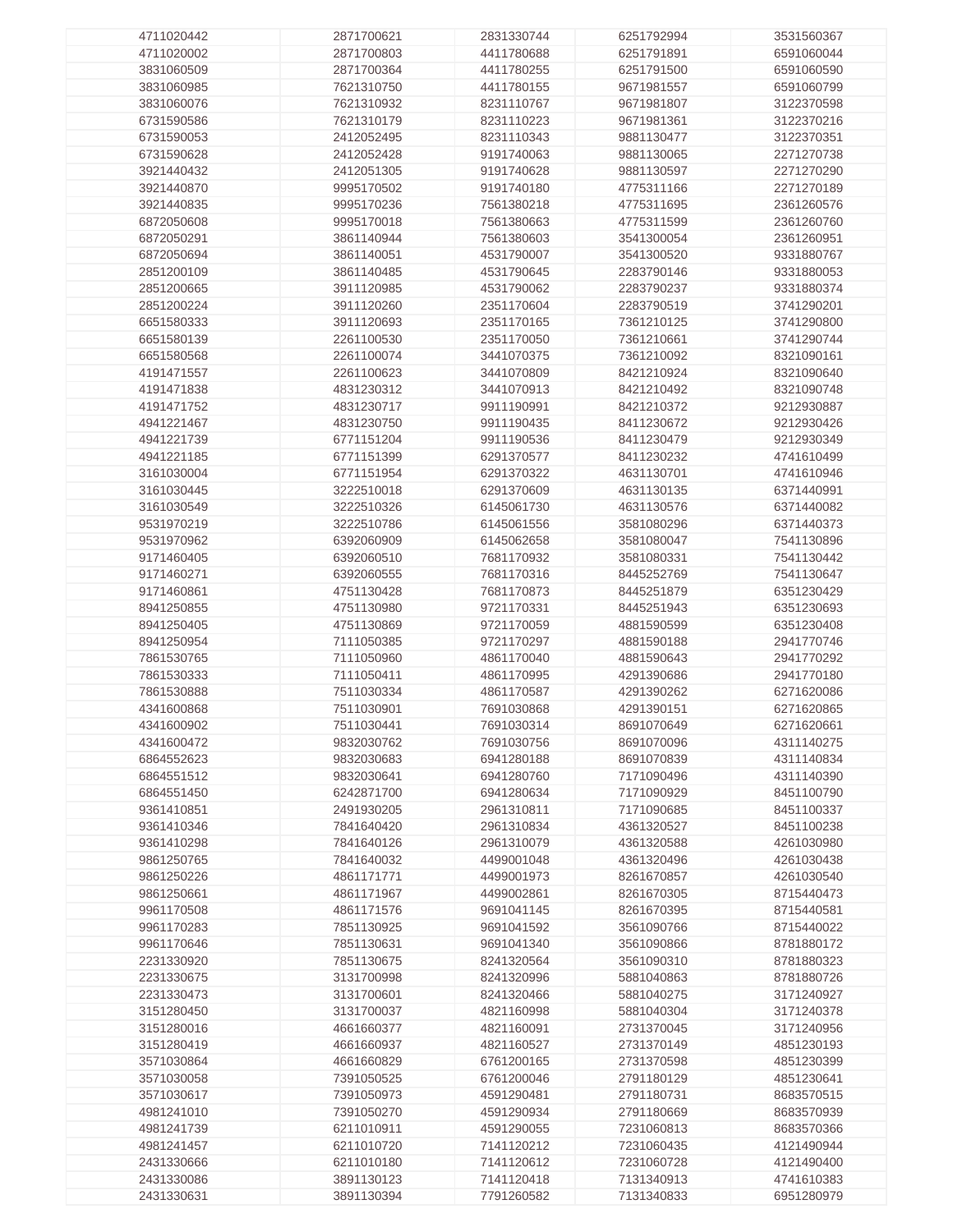| 8641170614 | 3891130677 | 7791260738 | 7131340517 | 6951280530 |
|------------|------------|------------|------------|------------|
| 8641170190 | 8971191647 | 7791260370 | 6581050693 | 6951280775 |
| 8641170731 | 8971191451 | 9851381929 | 6581050892 | 9581570155 |
| 2881560262 | 8971191365 | 9851381372 | 6581050115 | 9581570418 |
| 2881560067 | 2241170898 | 9851381178 | 6312220300 | 9581570441 |
| 2881560817 | 2241170984 | 7281231668 | 6312220094 | 6711180067 |
| 4272080330 | 2241170259 | 7281231114 | 7591070063 | 6711180314 |
| 4272080199 | 5991030133 | 7281231918 | 7591070929 | 6711180564 |
| 4272080625 | 5991030524 | 8291030640 | 7591070506 | 7571400489 |
| 3841200792 | 5991030571 | 8291030094 | 3241210334 | 7571400027 |
| 3841200340 | 3451040723 | 8291030203 | 3241210318 | 7571400933 |
| 3841200596 | 3451040485 | 8911160252 | 3241210900 | 2761280393 |
| 9341440459 | 3451040278 | 8911160794 | 6281020984 | 2761280850 |
| 9341440019 | 8621290298 | 8911160687 | 6281020547 | 2761280960 |
| 9341440209 | 8621290105 | 4731750170 | 6281020096 | 7341660079 |
| 3113201846 | 8621290855 | 4731750699 | 2382310554 | 7341660513 |
| 3113202246 | 9141440930 | 4731750506 | 2382310449 | 7341660072 |
| 3113201462 | 9141440808 | 4922091378 | 2382310991 | 5921030802 |
| 3321004655 | 9141440389 | 4922091941 | 3761130004 | 5921030086 |
| 3321003566 | 4281350882 | 4922091498 | 3761130971 | 5921030823 |
| 3321004187 | 4281350434 | 3931430538 | 3761130410 | 9613811598 |
| 7271120817 | 4281350988 | 3931430915 | 8921070355 | 9613811844 |
| 7271120925 | 3251261702 | 3931430824 | 8921070775 | 9613811386 |
| 7271120363 | 3251262201 | 7229168007 | 8921070327 | 4811741961 |
| 8673001058 | 3251261313 | 7229168242 | 9632070340 | 4811741391 |
| 9531970400 | 9661332494 | 7229168548 | 9632070873 | 4811741453 |
| 7822370804 | 9661332099 | 5971160757 | 9632070442 | 6451170520 |
| 7822370278 | 9661331599 | 5971160209 | 9541720782 | 6451170960 |
| 7822370373 | 7443280832 | 5971160811 | 9541720229 | 6451170066 |
| 4871510963 | 7443280788 | 6648829459 | 9541720169 | 6721320690 |
| 4871510411 | 7443280768 | 6648829909 | 4435101415 | 6721320160 |
| 4871510517 | 8281560853 | 6648829653 | 4435101440 | 6721320274 |
| 9641190146 | 8281560400 | 2971150124 | 4435101850 | 5941110273 |
| 9641190817 | 8281560648 | 2971150440 | 9231710021 | 5941110381 |
| 9641190402 | 3781630191 | 2971150038 | 9231710038 | 5941110832 |
| 6361410354 | 3781630636 | 2841130111 | 9231710287 | 3512440870 |
| 6361410486 | 3781630742 | 2841130027 | 8673000466 | 3512440773 |
| 6361410728 | 7353300070 | 2841130541 | 8673000624 | 3512440342 |
| 8211560461 | 7353300551 | 3731180462 | 8673000111 |            |
| 8211560267 | 7353300987 | 3731180701 | 2712400448 |            |

| <b>EDGARD LAURO MARTINEZ CASTELLANOS</b>                                                      |                                       |
|-----------------------------------------------------------------------------------------------|---------------------------------------|
| <b>DIRECCIÓN</b>                                                                              | SOCIO / REPRESENTANTE                 |
| PARIS No.102, INTERIOR 8 COL. ANDRADE C.P. 37020 LEÓN, GTO.                                   | . EGDARD LAURO MARTINEZ CASTELLANOS   |
| BLVD. FRANCISCO VILLA #4319 COL. LEON I CP. 37235 LEON, GTO.                                  |                                       |
| <b>RFC</b>                                                                                    | PAGINA ELECTRONICA                    |
| MACE-750404-8R1                                                                               | http://www.diestra.com.mx/            |
|                                                                                               | <b>CORREO</b>                         |
|                                                                                               | emartinez@diestra.com.mx              |
|                                                                                               | <b>TELEFONOS</b>                      |
| 4777137636<br>4771046281                                                                      | 018008393473                          |
|                                                                                               |                                       |
| <b>FIRMA EMPRESARIAL Y ASOCIADOS SC</b>                                                       |                                       |
| <b>DIRECCIÓN</b>                                                                              | SOCIO / REPRESENTANTE                 |
| CALLE GENERAL IGNACIO ZARAGOZA SUR No. 1000 INT.505 COL. CENTRO C.P.<br>64000 MONTERREY, N.L. | • JOSE GERARDO GONZALEZ ALVARADO      |
|                                                                                               | • JAIME ALEJANDRO MORALES CASAS       |
| <b>RFC</b>                                                                                    | PAGINA ELECTRONICA                    |
| FEA-091204-PZ5                                                                                | N/A                                   |
|                                                                                               | <b>CORREO</b>                         |
|                                                                                               | gerardo.gonzalez@firmaempresarial.com |
|                                                                                               | <b>TELEFONOS</b>                      |
|                                                                                               | 8183449677                            |
|                                                                                               |                                       |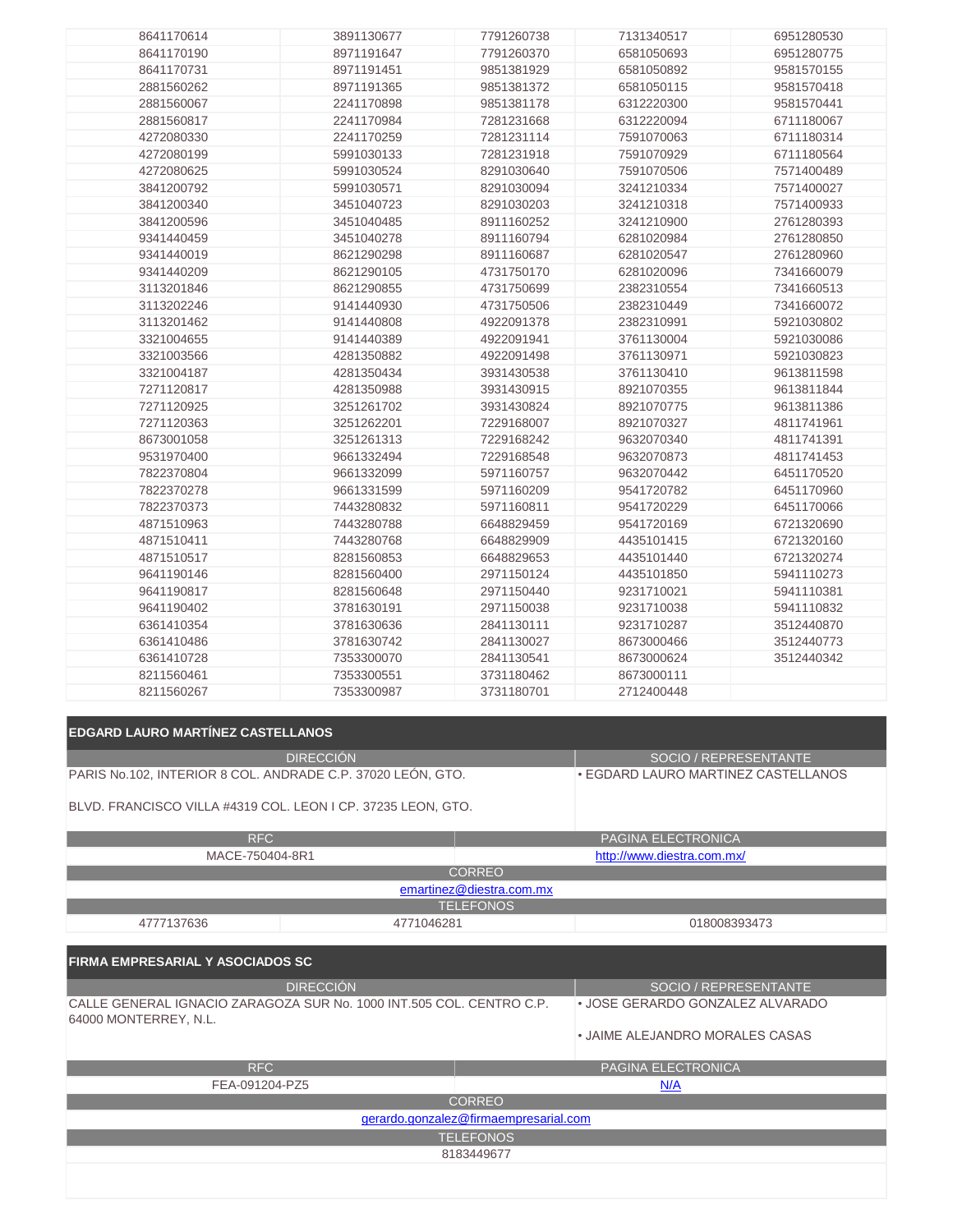| <b>JURÍDICO COLEMART SC</b>                                                                          |                                                                                    |  |  |  |  |
|------------------------------------------------------------------------------------------------------|------------------------------------------------------------------------------------|--|--|--|--|
| <b>DIRECCIÓN</b>                                                                                     | SOCIO / REPRESENTANTE                                                              |  |  |  |  |
| AV. IGNACIO L. VALLARTA No. 1540 LOCAL 401 C.P. 44160 COL. AMERICANA<br>GUADALAJARA, JALISCO.        | • PUSHKYN GONZALEZ HERNANDEZ<br>• IVAN CISNEROS CABALLERO<br>• MARTIN CORTES LEMUS |  |  |  |  |
| JOSE MARIA LA FRAGUA No. 16 PISO 3 Y No. 18 PISO 11 COL. TABACALERA,<br>CUAUHTEMOC, CDMX, C.P. 06030 |                                                                                    |  |  |  |  |
| CALLE 14 OTE, No.2216 LOCAL 1.24.14 COL, HUMBOLDT NTE, Y SUR C.P. 72370<br>PUEBLA, PUE.              |                                                                                    |  |  |  |  |

CALLE 37 No.328 DEPTO. 4 FRACC. MONTE ALBAN C.P. 97114 MERIDA YUCATAN.

| <b>RFC</b>                                               | PAGINA ELECTRONICA                                |
|----------------------------------------------------------|---------------------------------------------------|
| JCO-020618-4M7                                           | http://www.colemartsc.com.mx/                     |
|                                                          | <b>CORREO</b>                                     |
| juansanchez@colemartsc.com.mx                            | georgina.sanchez@colemartscjuridico.mx            |
| fernandoarellanes@colemartsc.com.mx                      | georginasanchez@colemartsc.com.mx                 |
| juanramirez@colemartsc.com.mx                            | gperez@colemartsc.com.mx                          |
| davidmartinez@colemartsc.com.mx                          | gperez@jcolemart.net                              |
| evelinrojas@colemartsc.com.mx                            | gsanchez@jcolemart.com.mx                         |
| carolsuarez@colemartsc.com.mx                            | gsanchez@jcolemart.net                            |
| lic.benardos_l@colemartscjuridico.mx                     | guerrero.david@jcolemartsc.com                    |
| lic.benardo_saldana_l@colemartscjuridico.mx              | guillermo.perez@colemartscjuridico.mx             |
| lic.carlosj_lopez@colemartscjuridico.mx                  | h_jesus.ceron@colemartjuridico.com                |
| lic.davidm_cuellar@colemartscjuridico.mx                 | hceron@jcolemart.net                              |
| lic.rigobertod_oviedo@colemartscjuridico.mx              | hector.ceron@colemartscjuridico.mx                |
| lic.rigoberto_duran@colemartscjuridico.mx                | hector.ceron@jcolemartsc.com                      |
| lic.oviedo.drigoberto@colemartscjuridico.mx              | hectorceron@colemartsc.com.mx                     |
| lic.jessicak_cmaya@colemartscjuridico.mx                 | irenehernandez@colemartsc.com.mx                  |
| lic.guillermoa_perez@colemartscjuridico.mx               | j_cureno.falcon@colemartjuridico.com              |
| lic.josea_curreno@colemartscjuridico.mx                  | manuel.vazquez@colemartjuridico.com               |
| lic.adrian.a_gonzalez@colemartscjuridico.mx              | jair.carlos@jcolemartsc.com                       |
| lic.juanm_vazquez@colemartscjuridico.mx                  | jcarranza@jcolemart.net                           |
| lic.jmanuel_vazquez@colemartscjuridico.mx                | jcureno@jcolemart.net                             |
| lic.davidg_urquiza@colemartscjuridico.mx                 | jessica.carranza@colemartscjuridico.mx            |
| lic.denrique_guerrero@colemartscjuridico.mx              | jesuschavez@colemartsc.com.mx                     |
| b.saldana@colemartscjuridico.mx                          | jesusgonzalez@colemartsc.com.mx                   |
| carlos.jair.lopez@colemartscjuridico.mx                  | jesushernandez@colemartsc.com.mx                  |
| duran.o.rigoberto@colemartscjuridico.mx                  | jorgepimentel@colemartsc.com.mx                   |
| oviedo.drigoberto@colemartscjuridico.mx                  | jose.antonio@jcolemartsc.com                      |
| jose.antonio@colemartscjuridico.mx                       | jose.cureno@colemartscjuridico.mx                 |
| pyme.proceso.reuperacion@colemartscjuridico.mx           | joseantoniocureno@colemartsc.com.mx               |
| eulaio.rangel@colemartscjuridico.mx                      | josemanuelfrias@colemartsc.com.mx                 |
| rangel.jeulalio@colemartscjuridico.mx                    | juan.manuel@colemartscjuridico.mx                 |
| hector.jesus@colemartscjuridico.mx                       | juan.vazquez@jcolemartsc.com                      |
| ceron.ahector@colemartscjuridico.mx                      | juancastillo@colemartsc.com.mx                    |
| jromero@colematsc.com.mx                                 | juanmanuelvazquez@colemartsc.com.mx               |
| adminbanorte@colemartsc.com.mx                           | juanordonez@colemartsc.com.mx                     |
| adminbanortegdlj@colemartsc.com.mx                       | juanplopez@colemartsc.com.mx                      |
| adminbanortemerida@colemartsc.com.mx                     | jvazquez@jcolemart.net                            |
| adminbanortemx@colemartsc.com.mx                         | k_carranza.maya@colemartjuridico.com              |
| adminbanortepue@colemartsc.com.mx                        | karinaislas@colemartsc.com.mx                     |
| admingdl@colemartsc.com.mx                               | katerinecarranza@colemartsc.com.mx                |
| administrativo@colemartsc.com.mx                         | Lic.GeorginaSanchez@juridicocolemart.com.mx       |
| administrativo2@colemartsc.com.mx                        | lic.georginasanchez@juridicocolemart.com.mx       |
| adriangonzalez@colemartsc.com.mx                         | mariatoxquilopez@colemartscjuridico.mx            |
| alanperegrina@colemart.com.mx                            | mariatoxquilopez@jcolemart.com.mx                 |
| apoyo.reestructura.credinomina.banorte@colemartsc.com.mx | mariatoxquilopez@juridicocolemart.com.mx          |
| apoyosbanortecovid19@colemartsc.com.mx                   | marthairenepuc@colemartsc.com.mx                  |
| areajuridica@colemartsc.com.mx                           | mcortes@colemartsc.com.mx                         |
| atencion.a.clientes.banorte@colemartsc.com.mx            | miguelmonroy@colemartsc.com.mx                    |
| b saldana.lopez@colemartjuridico.com                     | nestorgutierrez@colemartsc.com.mx                 |
| beneficiosbanortemexicanosfuertes@colemartsc.com.mx      | normasanchez@colemartsc.com.mx                    |
| beneficiosmexicanosfuertes@colemartsc.com.mx             | perez.guillermo@jcolemartsc.com                   |
| bernardo.saldana@colemartscjuridico.mx                   | proceso.extrajudicialtdc@colemartjuridico.com     |
| bsaldana@colemartsc.com.mx                               | proceso.extrajudicialtdc@colemartscjuridico.mx    |
| bsaldana@jcolemart.net                                   | procesoderecuperacioncredinomina@jcolemart.com.mx |
|                                                          |                                                   |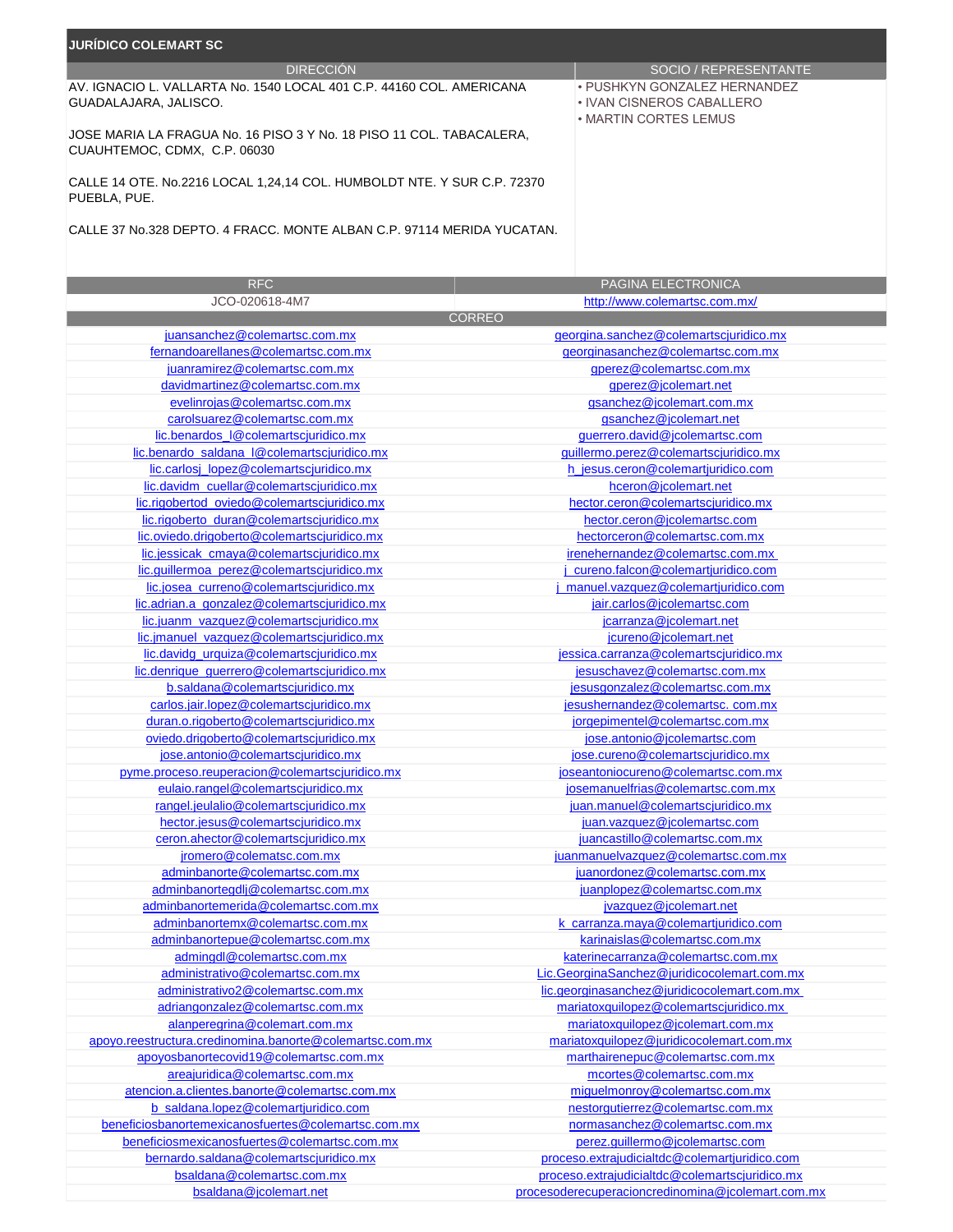| c_lopez.sotomayor@colemartjuridico.com               | procesorecuperacionpyme@colemartscjuridico.mx      |
|------------------------------------------------------|----------------------------------------------------|
| carlos.lopez@colemartscjuridico.mx                   | pushkyn@colemartsc.com.mx                          |
| carloscortez@colemartsc.com.mx                       | pyme.recuperacion@jcolemartsc.com                  |
| carloslopez@colemartsc.com.mx                        | pymeproceso.reuperacion@colemartjuridico.com       |
| carranza.jessica@jcolemartsc.com                     | R Doviedo@colemartscjuridico.mx                    |
| cinthyahinojosa@colemartsc.com.mx                    | r_duran.o@colemartjuridico.com                     |
| d querrero.urquiza@colemartiuridico.com              | r duran.oviedo@colemartjuridico.com                |
| d morales.cuellar@colemartjuridico.com               | rangel.eulalio@jcolemartsc.com                     |
| david.guerrero@colemartscjuridico.mx                 | rauliavier@colemartsc.com.mx                       |
| david.morales@colemartscjuridico.mx                  | rduran@jcolemart.com.mx                            |
| david.morales@jcolemartsc.com                        | rduran@jcolemart.net                               |
| davidmorales@colemartsc.com.mx                       | recepcion1@colemartsc.com.mx                       |
| dequerrero@colemartsc.com.mx                         | recepcion2@colemartsc.com.mx                       |
| dguerrero@jcolemart.net                              | recepcion3@colemartsc.com.mx                       |
| direccion@colemartsc.com.mx                          | recepcion4@colemartsc.com.mx                       |
| dmeraz@colemartsc.com.mx                             | recuperacion.pyme@jcolemart.net                    |
| dmorales@jcolemart.net                               | recursoshumanos@colemartsc.com.mx                  |
| duran.rigoberto@jcolemartsc.com                      | reestructura.credinomina.banorte@colemartsc.com.mx |
| e_rangel@colemartjuridico.com                        | rh@colemartsc.com.mx                               |
| erangel@jcolemart.net                                | rigobert.doviedo@colemartscjuridico.mx             |
| esquemasliverpool@jcolemart.com.mx                   | rigoberto.duran@colemartscjuridico.mx              |
| etapadeconciliacion@colemartsc.com.mx                | rigobertoduran@colemartsc.com.mx                   |
| etapaextrajudicialautomotriz@colemartsc.com.mx       | robertoflores@colemartsc.com.mx                    |
| etapaextrajudicialhipotecario@colemartsc.com.mx      | saldana.bernardo@jcolemartsc.com                   |
| etapaextrajudicialnomina@colemartsc.com.mx           | sanchez.georgina@jcolemartsc.com                   |
| etapaextrajudicialtarjetadecredito@colemartsc.com.mx | sergiohernandez@jcolemart.com.mx                   |
| eulalio.rangel@colemartscjuridico.mx                 | tanialeal@colemartsc.com.mx                        |
| eulaliorangel@colemartsc.com.mx                      | aliciaflores@colemartsc.com.mx                     |
| fabrisiocontreras@colemartsc.com.mx                  | jaimeruiz@colemartsc.com.mx                        |
| g_perez.morales@colemartjuridico.com                 | miguelcaminos@colemartsc.com.mx                    |
| g_sanchez.arley@colemartjuridico.com                 |                                                    |

|            |            | <b>TELEFONOS</b> |            |            |
|------------|------------|------------------|------------|------------|
| 2228724105 | 4922340150 | 6624910075       | 6122390057 | 3122150165 |
| 2228724132 | 7443690295 | 9934480754       | 6122390235 | 6183140634 |
| 2228724261 | 3112950236 | 2462310073       | 6122390261 | 7222829841 |
| 2228724283 | 6122390176 | 2283300071       | 6122390396 | 4775560676 |
| 2228724287 | 9514281247 | 9995210513       | 6122390397 | 7443690868 |
| 2228724347 | 8443790181 | 4922340065       | 6122390417 | 7713780573 |
| 2228724385 | 2228724310 | 4491301553       | 6122390451 | 3323092640 |
| 2228724404 | 6624910152 | 6864110081       | 6122390499 | 4435210792 |
| 2228724410 | 6864110176 | 6122390072       | 6122390551 | 7774830687 |
| 2228724474 | 4775560087 | 6145170114       | 6122390570 | 3112950827 |
| 2228724480 | 9934480229 | 5550221044       | 6122390575 | 8125120228 |
| 2228724495 | 2462310235 | 3122150086       | 6122390620 | 9514280215 |
| 2228724502 | 6145170406 | 7122400072       | 6122390650 | 2223725275 |
| 2228724604 | 4435210240 | 4613380005       | 6122390662 | 4421670056 |
| 2228724685 | 9514280517 | 7713780151       | 6122390670 | 9984270616 |
| 2228724817 | 4426440625 | 3323094699       | 6122390694 | 6675090813 |
| 2228724832 | 9995210116 | 4435210112       | 6122390795 | 9934480378 |
| 2228724859 | 7443690219 | 7771601846       | 6122390807 | 8342790863 |
| 2228724875 | 6864110194 | 3112950073       | 6145170017 | 2462310562 |
| 2228724876 | 7222829079 | 8125123829       | 6145170185 | 2294410734 |
| 2228724877 | 2228724839 | 9514280344       | 6145170223 | 9995002873 |
| 2294410038 | 4426440041 | 4426440001       | 6145170276 | 4493780338 |
| 2294410257 | 6864110150 | 9984270017       | 6145170322 | 6864110031 |
| 2294410263 | 9812130402 | 4444760032       | 6145170422 | 6122390076 |
| 2294410266 | 9613820543 | 6675090184       | 6145170449 | 9812130332 |
| 2294410277 | 7222829369 | 6624910147       | 6145170452 | 9613820699 |
| 2294410308 | 7713780139 | 9934480788       | 6145170458 | 6145170592 |
| 2294410505 | 7774830286 | 8342790213       | 6145170481 | 8443790516 |
| 2294410804 | 9514280644 | 2283300076       | 6145170553 | 3122150031 |
| 2294410812 | 9934480468 | 4922340068       | 6145170594 | 6183140280 |
| 2294410820 | 8342790622 | 6122390124       | 6145170600 | 4775560891 |
| 2294410834 | 2462310061 | 5588518554       | 6145170653 | 7713780215 |
| 2294410910 | 4426440067 | 8443790225       | 6145170660 | 3323094050 |
| 2294410914 | 6864110255 | 6183140133       | 6145170663 | 4435210892 |
| 2294410947 | 6122390301 | 4771523042       | 6145170671 | 8125121839 |
| 2294410976 | 9812130405 | 7443690318       | 6145170696 | 9514280707 |
| 2462310146 | 8443790145 | 3312537483       | 6145170744 | 2228724141 |
| 2462310180 | 4775560443 | 7774830001       | 6145170758 | 4426441895 |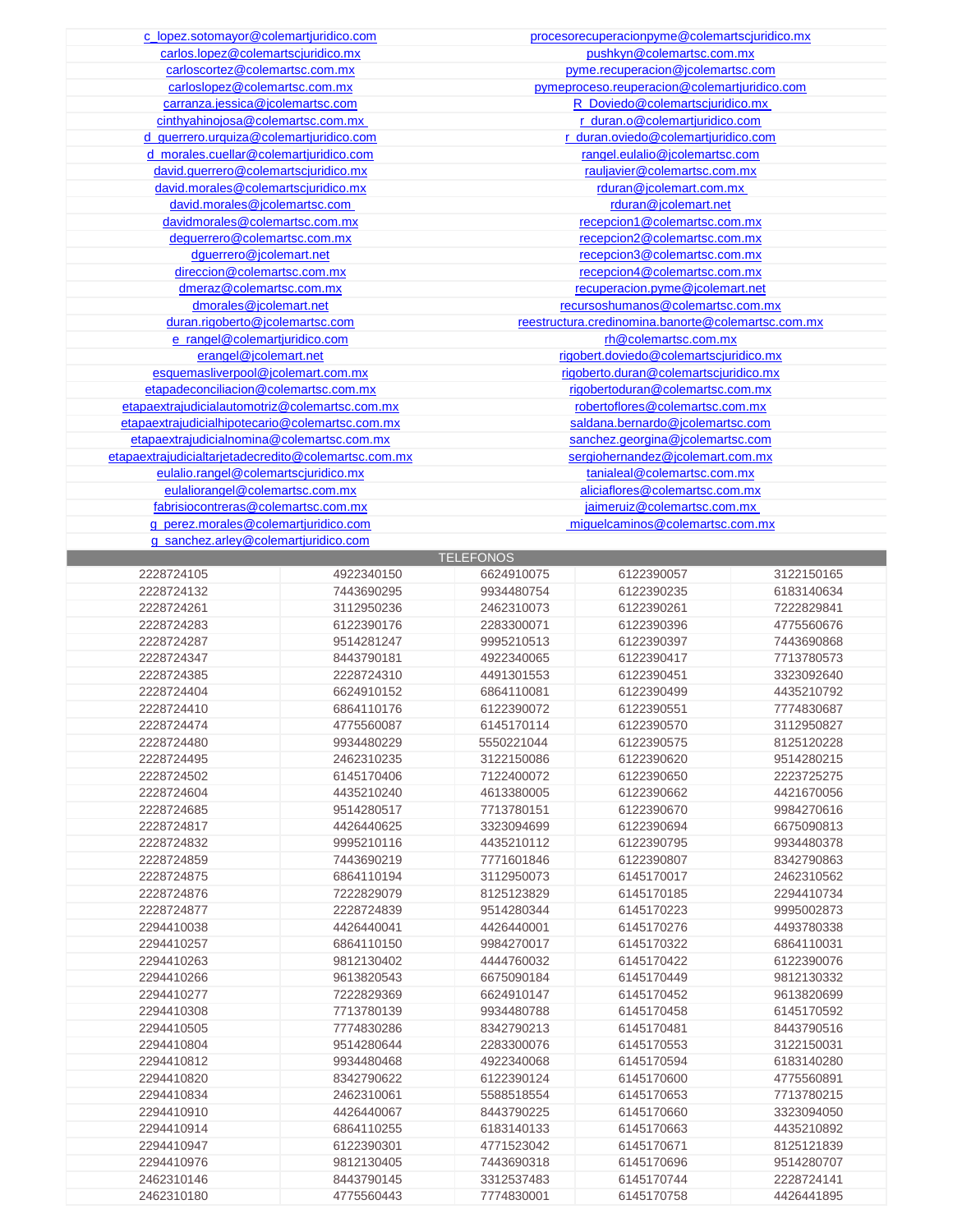| 2462310198 | 7443690293 | 3112950087 | 6145170786 | 9984270407 |
|------------|------------|------------|------------|------------|
|            |            |            |            |            |
| 2462310204 | 7713780430 | 9514280609 | 6145170794 | 4444760818 |
| 2462310213 | 7774830269 | 2223725269 | 6145170828 | 6675090848 |
| 2462310226 | 9514280168 | 4426440464 | 6145170847 | 6624910086 |
|            |            |            |            |            |
| 2462310318 | 6624910637 | 9984270029 | 6145170866 | 9934480584 |
| 2462310349 | 2462310170 | 4444760208 | 6183140160 | 8342790262 |
| 2462310566 | 3112950019 | 6675090318 | 6183140190 | 2462310636 |
|            |            |            |            |            |
| 2462310640 | 4775560261 | 6624910196 | 6183140219 | 2294410617 |
| 2462310676 | 7443690031 | 9934480060 | 6183140294 | 9995210813 |
| 2462310739 | 7713780356 | 8342790334 | 6183140356 | 4922340238 |
|            |            |            |            |            |
| 2462310743 | 3323092011 | 2462310220 | 6183140391 | 4493780234 |
| 2462310781 | 8125123099 | 9994781413 | 6183140434 | 6864110092 |
| 3112950030 | 4922340086 | 4922340073 | 6183140464 | 9812130255 |
|            |            |            |            |            |
| 3112950195 | 4421670054 | 6864110095 | 6183140471 | 6145170787 |
| 3112950219 | 6122390307 | 9812130247 | 6183140515 | 8443790303 |
| 3112950343 | 9812130017 | 9613820311 | 6183140545 | 3122150308 |
|            |            |            |            |            |
| 3112950421 | 4775560354 | 5547492277 | 6183140564 | 6183140883 |
| 3112950620 | 7443690355 | 8443790226 | 6183140582 | 7222829623 |
| 3112950631 | 8125120064 | 3122150196 | 6183140594 | 4775560835 |
|            |            |            |            |            |
| 3112950704 | 6624910663 | 7222829073 | 6183140620 | 7443690597 |
| 3112950791 | 8342790605 | 7443690334 | 6183140629 | 7713780209 |
| 3112950807 | 9613820339 | 7713780227 | 6183140631 | 3323090051 |
| 3112950839 | 8443790015 | 3323090001 | 6183140632 | 4435210401 |
|            |            |            |            |            |
| 3112950841 | 3112950078 | 4435210221 | 6183140712 | 7774830529 |
| 3112950890 | 7222829198 | 7774830070 | 6183140751 | 3112950323 |
| 3122150068 | 3323091917 | 3112950223 | 6183140794 | 2228724830 |
| 3122150134 | 8125122436 | 8122821491 | 6183140819 | 4426441077 |
|            |            |            |            |            |
| 3122150156 | 9934480430 | 2228724001 | 6183140833 | 9984270491 |
| 3122150169 | 8342790029 | 4426440649 | 6183140896 | 4444760575 |
| 3122150194 | 4922340686 | 9984270030 | 6624910116 | 6675090831 |
|            |            |            |            |            |
| 3122150202 | 6864110329 | 4444760215 | 6624910131 | 6624910416 |
| 3122150328 | 6122390158 | 6675090332 | 6624910150 | 9934480570 |
| 3122150343 | 9613820635 | 6122390247 | 6624910208 | 8342790058 |
| 3122150355 | 8443790139 | 9613820330 | 6624910278 | 2462310807 |
|            |            |            |            |            |
| 3122150517 | 3112950026 | 6145170194 | 6624910303 | 2294410723 |
| 3122150522 | 7222829563 | 5586471172 | 6624910343 | 9995210465 |
| 3122150620 | 3323090992 | 3122150221 | 6624910347 | 4922340812 |
| 3122150637 | 7774830348 | 7222829189 | 6624910358 | 4493780515 |
|            |            |            |            |            |
| 3122150777 | 9514280960 | 4775560059 | 6624910378 | 6864110827 |
| 3122150818 | 9934480111 | 7713780281 | 6624910386 | 6122390591 |
| 3122150868 | 6624910393 | 3323090005 | 6624910419 | 9812130578 |
| 3122150893 | 2462310261 | 4435210235 | 6624910521 | 9613820850 |
|            |            |            |            |            |
| 3323090345 | 4922340609 | 7774830082 | 6624910536 | 6145170198 |
| 3323090370 | 4435210299 | 3112950243 | 6624910715 | 3122150707 |
| 3323090629 | 6674800547 | 8125120001 | 6624910730 | 6183140504 |
| 3323091043 | 2294410274 | 9514280618 | 6624910754 | 7222829340 |
|            |            |            |            |            |
| 3323091089 | 6145170013 | 2228724005 | 6624910756 | 4775560323 |
| 3323091215 | 3122150562 | 4426440694 | 6624910782 | 7443690046 |
| 3323091645 | 6183140403 | 9984270031 | 6624910818 | 7713780352 |
| 3323091892 | 4435210169 | 6675090402 | 6624910844 | 3323090298 |
|            |            |            |            |            |
| 3323092681 | 9984270337 | 6624910222 | 6624910856 | 4435210747 |
| 3323092947 | 6674800545 | 9934480068 | 6624910857 | 7774830042 |
| 3323093044 | 4491301492 | 8342790356 | 6628004423 | 3112950342 |
| 3323093225 | 6145170361 | 2462310230 | 6675090020 | 8187480872 |
|            |            |            |            |            |
| 3323093287 | 5547388994 | 2294410323 | 6675090039 | 9514282111 |
| 3323093763 | 3122150482 | 9995210529 | 6675090088 | 4426440776 |
| 3323093937 | 6675090083 | 4922340307 | 6675090702 | 9984270376 |
| 3323094205 | 2294410098 | 6864110410 | 6675090707 | 4444760807 |
|            |            |            |            |            |
| 4426440585 | 4491301528 | 9613820452 | 6675090714 | 6675090807 |
| 4426440627 | 6183140075 | 8443790409 | 6675090732 | 9934480036 |
| 4426440765 | 4435210284 | 7222829351 | 6675090740 | 8342790045 |
| 4426440998 | 9984270309 | 7443690437 | 6675090791 | 2462310339 |
|            |            |            |            |            |
| 4426440999 | 4444760533 | 7713780434 | 6675090814 | 2294410537 |
| 4426441347 | 9995210351 | 3323091102 | 6675090828 | 9995210213 |
| 4426441370 | 4491301587 | 7774830328 | 6675090833 | 4922340561 |
| 4426441641 | 4444760209 | 3112950442 | 6675090834 | 4493780113 |
|            |            |            |            |            |
| 4426441711 | 2294410293 | 9514281092 | 6675090837 | 6122390326 |
| 4426441774 | 9995002879 | 9984270424 | 6675090855 | 9812130692 |
| 4426441806 | 6145170394 | 4444760401 | 6675090858 | 9613820558 |
| 4426441851 | 3122150367 | 6624910321 | 6675090864 | 6145170033 |
|            |            |            |            |            |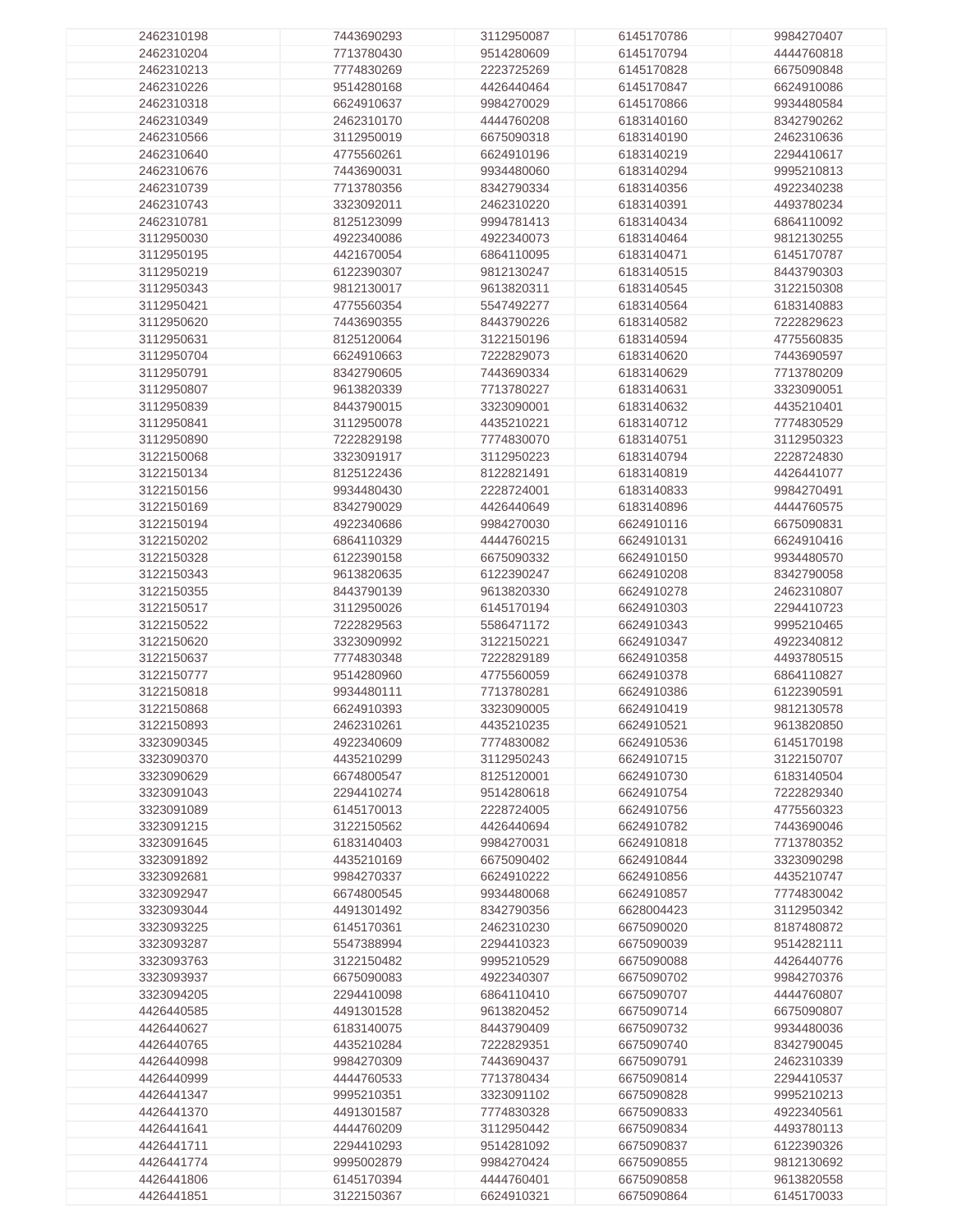| 4435210164 | 6183140311 | 9934480237 | 6675090877 | 8443790213 |
|------------|------------|------------|------------|------------|
| 4435210201 | 9984270481 | 9995210108 | 6864110030 | 3122150661 |
|            |            |            |            |            |
| 4435210265 | 4444760512 | 4493780461 | 6864110221 | 6183140458 |
| 4435210341 | 9995210289 | 6864110538 | 6864110461 | 7222829641 |
| 4435210343 | 5547388997 | 9613820640 | 6864110523 | 7443690654 |
| 4435210406 | 5547492259 | 6145170542 | 6864110559 | 7713780513 |
|            |            |            |            |            |
| 4435210438 | 5547388982 | 5536935202 | 6864110568 | 3323092559 |
| 4435210456 | 5550149067 | 6183140570 | 6864110605 | 4435210869 |
| 4435210475 | 5588518579 | 7222829506 | 6864110617 | 7774830712 |
| 4435210502 | 5551305354 | 7443690559 | 6864110624 | 3112950051 |
| 4435210525 | 4493780504 | 7713780556 | 6864110627 | 8125124680 |
|            |            |            |            |            |
| 4435210593 | 6864110008 | 3323091716 | 6864110631 | 9514282173 |
| 4435210693 | 9613820641 | 7774830521 | 6864110687 | 2228724617 |
| 4444760113 | 6145170560 | 3112950554 | 6864110734 | 4426440896 |
| 4444760216 | 5540000633 | 8125121599 | 6864110738 | 9984270050 |
|            |            |            |            |            |
| 4444760276 | 8443790656 | 9514281549 | 6864110757 | 4444760642 |
| 4444760390 | 3122150537 | 4426441191 | 6864110763 | 6675090659 |
| 4444760418 | 6183140586 | 9984270600 | 6864110801 | 6624910589 |
| 4444760439 | 7122400020 | 4444760653 | 6864110824 | 8342790736 |
| 4444760671 | 4612021217 | 6675090753 | 6865002057 | 2294410387 |
|            |            |            |            |            |
| 4444760768 | 7443690565 | 9934480314 | 7222829162 | 9995210259 |
| 4444760772 | 7713780560 | 2462310537 | 7222829175 | 4922340089 |
| 4444760803 | 3323092127 | 2294410745 | 7222829305 | 4491302728 |
| 4444760872 | 4435210434 | 4922340634 | 7222829388 | 6864110594 |
| 4444760883 | 3112950566 | 5586471169 | 7222829450 | 6122390258 |
|            |            |            |            |            |
| 4491303276 | 8125121718 | 5530677137 | 7222829460 | 9812130544 |
| 4491303318 | 4426441230 | 5551305359 | 7222829493 | 9613820114 |
| 4491303344 | 9984270621 | 9613820451 | 7222829508 | 8443790037 |
| 4491303356 | 6675090758 | 6145170362 | 7222829516 | 3122150682 |
|            |            |            |            |            |
| 4491303357 | 6624910631 | 5547394326 | 7222829567 | 6183140192 |
| 4491360032 | 8342790712 | 8443790396 | 7222829568 | 7222829733 |
| 4493780025 | 2283300050 | 6183140394 | 7222829591 | 4771523028 |
| 4493780130 | 9995210177 | 7222829331 | 7222829620 | 7443690857 |
| 4493780183 | 6864110586 | 7443690432 | 7222829643 | 7712492337 |
|            |            |            |            |            |
| 4493780230 | 6122390577 | 7713780350 | 7222829654 | 3323091301 |
| 4493780426 | 9812130513 | 3112950403 | 7222829699 | 3112950549 |
| 4493780506 | 6145170597 | 8125120595 | 7222829800 | 8125122851 |
| 4493780626 | 5530677125 | 2228724223 | 7222829839 | 2228724076 |
| 4493780675 | 8443790677 | 9984270004 | 7443690034 | 9984270754 |
|            |            |            |            |            |
| 4493780806 | 3122150547 | 6624910308 | 7443690098 | 4444760628 |
| 4493780814 | 7222829649 | 8342790461 | 7443690391 | 6675090763 |
| 4499226027 | 7443690571 | 2294410472 | 7443690421 | 6624910255 |
| 4775560020 | 3323092437 | 9995210098 | 7443690434 | 9934480102 |
| 4775560050 | 4435210465 | 4922340420 | 7443690438 | 8342790032 |
|            |            |            |            |            |
| 4775560088 | 7774830569 | 6864110504 | 7443690491 | 2462310277 |
| 4775560109 | 3112950591 | 6122390518 | 7443690516 | 2294410265 |
| 4775560212 | 9514281646 | 9812130480 | 7443690545 | 6864110204 |
| 4775560271 | 4426441342 | 9613820608 | 7443690562 | 6122390657 |
| 4775560324 | 4444760681 | 6145170535 | 7443690584 | 9613820501 |
| 4775560453 | 9934480398 | 5550221039 | 7443690684 | 6145170046 |
|            |            |            |            |            |
| 4775560480 | 8342790730 | 6183140556 | 7443690692 | 8443790498 |
| 4775560512 | 2462310575 | 7443690544 | 7443690744 | 3122150304 |
| 4775560645 | 4493780513 | 4435210391 | 7443690764 | 6183140119 |
| 4775560763 | 6864110638 | 3112950547 | 7443690800 | 7222829028 |
| 4775560766 | 6122390584 | 9514281470 | 7443690858 | 7713780180 |
|            |            |            |            |            |
| 4775560853 | 9812130598 | 2228724338 | 7443690890 | 3323094218 |
| 4922340030 | 6145170599 | 4426441187 | 7443690962 | 4435210514 |
| 4922340159 | 5536022661 | 4444760636 | 7712492346 | 7774830546 |
| 4922340168 | 8443790680 | 6675090751 | 7713780108 | 3112950034 |
| 4922340244 | 3122150605 | 6624910601 | 7713780217 | 8125121045 |
|            |            |            |            |            |
| 4922340265 | 4775560544 | 8342790648 | 7713780263 | 9514280799 |
| 4922340267 | 7774830583 | 2462310533 | 7713780277 | 2228724028 |
| 4922340275 | 3112950617 | 2294410707 | 7713780284 | 4426441018 |
| 4922340351 | 9514281654 | 9994781407 | 7713780363 | 9984270390 |
| 4922340424 | 2228724408 | 4922340627 | 7713780369 | 4444760514 |
|            |            |            |            |            |
| 4922340672 | 4444760689 | 5588518576 | 7713780451 | 6675090017 |
| 4922340688 | 6675090781 | 5530677124 | 7713780475 | 6624910768 |
| 4922340706 | 9934480443 | 5530001996 | 7713780480 | 8342790849 |
| 4922340745 | 8342790748 | 5541228531 | 7713780533 | 2462310539 |
| 4922340806 | 2462310578 | 5550149063 | 7713780541 | 2294410520 |
|            |            |            |            |            |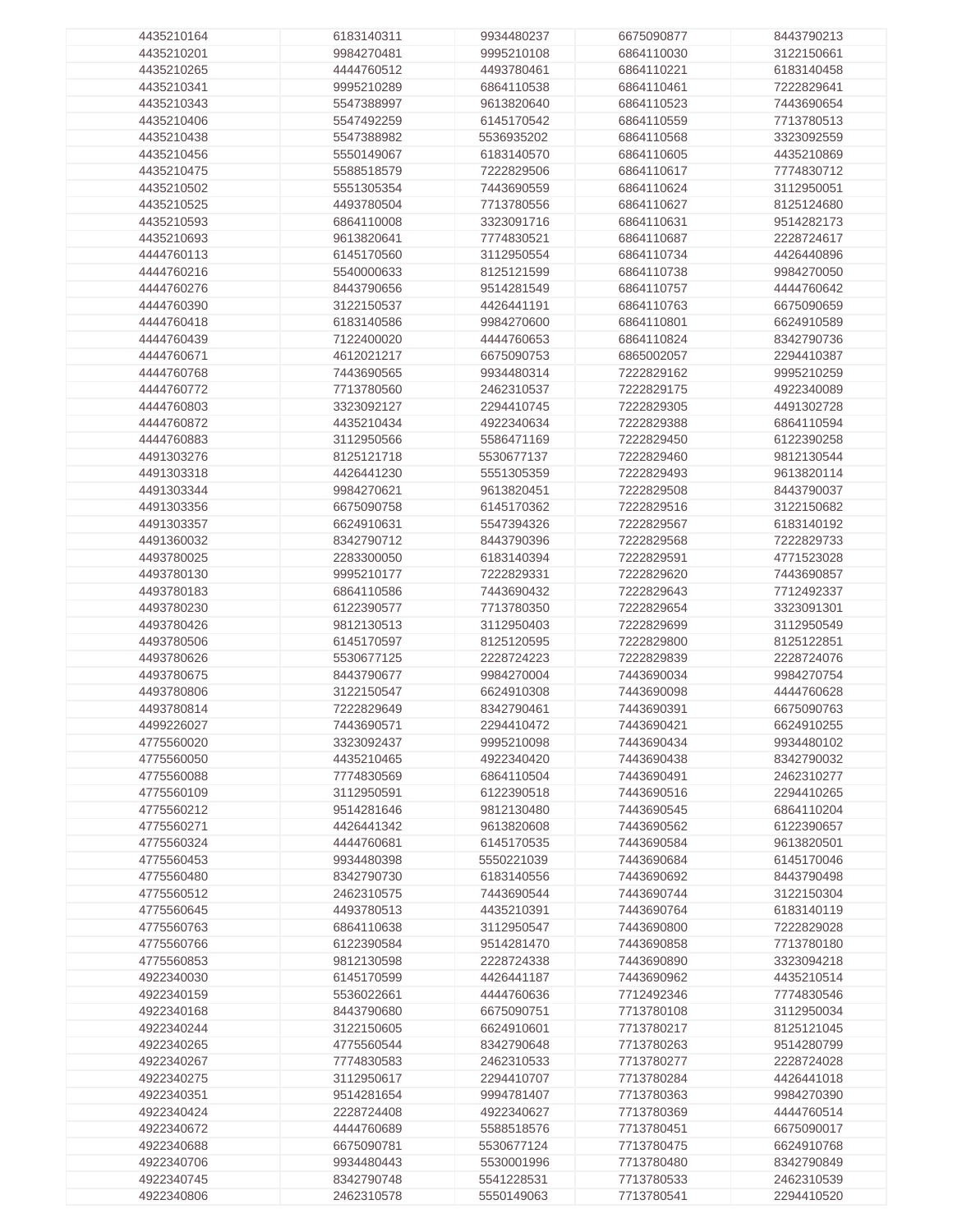| 4922340817 | 9995210189 | 5588514275 | 7713780576 | 9995210301 |
|------------|------------|------------|------------|------------|
|            |            |            |            |            |
| 4922340861 | 4922340701 | 5555666023 | 7713780701 | 4922340111 |
| 5512098216 | 4493780571 | 5550149046 | 7713780744 | 4493780127 |
|            |            |            |            |            |
| 6122390064 | 6122390623 | 5530677140 | 7713780786 | 6122390225 |
| 6122390164 | 9812130607 | 5556021064 | 7713780803 | 9812130767 |
|            |            |            |            |            |
| 6122390180 | 8443790775 | 5550149052 | 7774830066 | 9613820841 |
| 6122390184 | 6183140607 | 5567204337 | 7774830208 | 6145170372 |
|            |            |            |            |            |
| 6122390215 | 7222829669 | 5568446653 | 7774830258 | 8443790387 |
| 6122390229 | 4775560554 | 5530001997 | 7774830293 | 6183140865 |
|            |            |            |            |            |
| 6122390334 | 7713780716 | 5588519577 | 7774830346 | 4775560808 |
| 6122390375 | 3312532494 | 5582507899 | 7774830367 | 7443690759 |
|            |            |            |            |            |
| 6122390398 | 4435210492 | 5550149035 | 7774830382 | 7713780836 |
| 6122390402 | 7774830639 | 5536022682 | 7774830386 | 4435210552 |
| 6122390520 |            | 5530677124 | 7774830492 | 7774830741 |
|            | 8122821459 |            |            |            |
| 6122390569 | 2223725259 | 2222404011 | 7774830565 | 3112950468 |
| 6122390706 | 4444760691 | 2228724073 | 7774830571 | 8125120045 |
|            |            |            |            |            |
| 6122390714 | 6624910673 | 2228724120 | 7774830580 | 9514282016 |
| 6122390737 | 9934480030 | 2228724339 | 7774830588 | 4426440823 |
|            |            |            |            |            |
| 6122390748 | 8342790752 | 2228724414 | 7774830609 | 9984270417 |
| 6122390768 | 2462310609 | 2228724446 | 7774830701 | 4444760860 |
|            |            |            |            |            |
| 6122390830 | 9995210241 | 2228724453 | 7774830714 | 6675090021 |
| 6143801729 | 6864110756 | 2228724459 | 7774830813 | 6624910817 |
|            |            |            |            |            |
| 6145170133 | 9812130617 | 2228724490 | 7774830819 | 9934480882 |
| 6145170149 | 6145170632 | 2228724501 | 7774830837 | 8342790472 |
|            |            |            |            |            |
| 6145170152 | 5541228545 | 2228724532 | 800111110  | 2462310273 |
| 6145170161 | 4775560588 | 2228724632 | 8125120227 | 2294410792 |
| 6145170178 | 7774830656 | 2228724664 | 8125121217 | 9995210697 |
|            |            |            |            |            |
| 6145170381 | 8125122316 | 2228724713 | 8125121298 | 4922340123 |
| 6145170616 | 9514281876 | 2228724747 | 8125121476 | 4493780220 |
|            |            |            |            |            |
| 6145170647 | 4426441457 | 2228724816 | 8125121929 | 6864110256 |
| 6145170662 | 9984270652 | 2228724820 | 8125122430 | 6122390673 |
|            |            |            |            |            |
| 6145170694 | 4444760752 | 2228724873 | 8125122465 | 9812130103 |
| 6145170781 | 9934480446 | 2294410007 | 8125122628 | 9613820337 |
|            |            |            |            |            |
| 6145170862 | 2462310618 | 2294410028 | 8125123102 | 6145170682 |
| 6145170885 | 2294410832 | 2294410047 | 8125123361 | 8443790179 |
| 6145170896 | 4922340741 | 2294410048 | 8125123374 | 3122150317 |
|            |            |            |            |            |
| 6183140073 | 9613820735 | 2294410061 | 8125123460 | 6183140409 |
| 6183140134 | 5530677130 | 2294410065 | 8125123595 | 7222829206 |
|            |            |            |            |            |
| 6183140145 | 8443790798 | 2294410095 | 8125123757 | 4775560157 |
| 6183140161 | 4775560596 | 2294410240 | 8125123949 | 7443690561 |
|            |            |            |            |            |
| 6183140209 | 7443690803 | 2294410294 | 8125123979 | 7712492342 |
| 6183140218 | 7713780773 | 2294410328 | 8125124354 | 3323092056 |
| 6183140248 |            |            | 8125124423 |            |
|            | 3323092966 | 2294410455 |            | 4435210294 |
| 6183140268 | 4435210503 | 2294410456 | 8125124642 | 7774830430 |
| 6183140328 | 8125122413 | 2294410482 | 8342790108 | 3112950477 |
|            |            |            |            |            |
| 6183140419 | 2228724468 | 2294410516 | 8342790147 | 8125120515 |
| 6183140599 | 4426441577 | 2294410530 | 8342790160 | 9514281327 |
|            |            |            |            |            |
| 6183140606 | 9984270663 | 2294410594 | 8342790196 | 2228724125 |
| 6183140653 | 6675090801 | 2294410645 | 8342790322 | 4426441437 |
|            |            |            |            |            |
| 6183140667 | 8342790769 | 2294410744 | 8342790385 | 9984270429 |
| 6183140747 | 9995210254 | 2294410767 | 8342790411 | 4444760762 |
| 6183140808 |            |            |            |            |
|            | 4491303313 | 2294410772 | 8342790427 | 6675090450 |
| 6183140866 | 6864110110 | 2294410781 | 8342790439 | 6624910582 |
| 6624910168 | 9812130182 | 2294410802 | 8342790452 | 9934480594 |
|            |            |            |            |            |
| 6624910169 | 9613820244 | 2294410919 | 8342790468 | 8342790254 |
| 6624910184 | 5568442891 | 2294410946 | 8342790475 | 2462310119 |
|            |            |            |            |            |
| 6624910191 | 4775560023 | 2294410956 | 8342790513 | 2294410624 |
| 6624910220 | 3323094770 | 2462310156 | 8342790547 | 9995210300 |
| 6624910342 | 8125124517 | 2462310165 | 8342790715 | 4922340338 |
|            |            |            |            |            |
| 6624910351 | 9514280504 | 2462310310 | 8342790734 | 4493780250 |
| 6624910622 | 4426440559 | 2462310332 | 8342790743 | 6864110742 |
|            |            |            |            |            |
| 6624910640 | 9984270001 | 2462310365 | 8342790836 | 6122390649 |
| 6624910653 | 6675090222 | 2462310369 | 8342790846 | 9812130799 |
|            |            |            |            |            |
| 6624910699 | 8342790325 | 2462310419 | 8443790058 | 9613820129 |
| 6624910712 | 2294410297 | 2462310427 | 8443790233 | 6145170314 |
|            |            |            |            |            |
| 6624910749 | 4922340167 | 2462310498 | 8443790242 | 5550221048 |
| 6624910824 | 4493780698 | 2462310509 | 8443790266 | 8443790355 |
|            |            |            |            |            |
| 6624910847 | 9613820747 | 2462310534 | 8443790268 | 3122150784 |
| 6628004405 | 5547394317 | 2462310536 | 8443790361 | 6183140793 |
| 6674800535 | 3122150788 | 2462310635 | 8443790407 | 7222829419 |
|            |            |            |            |            |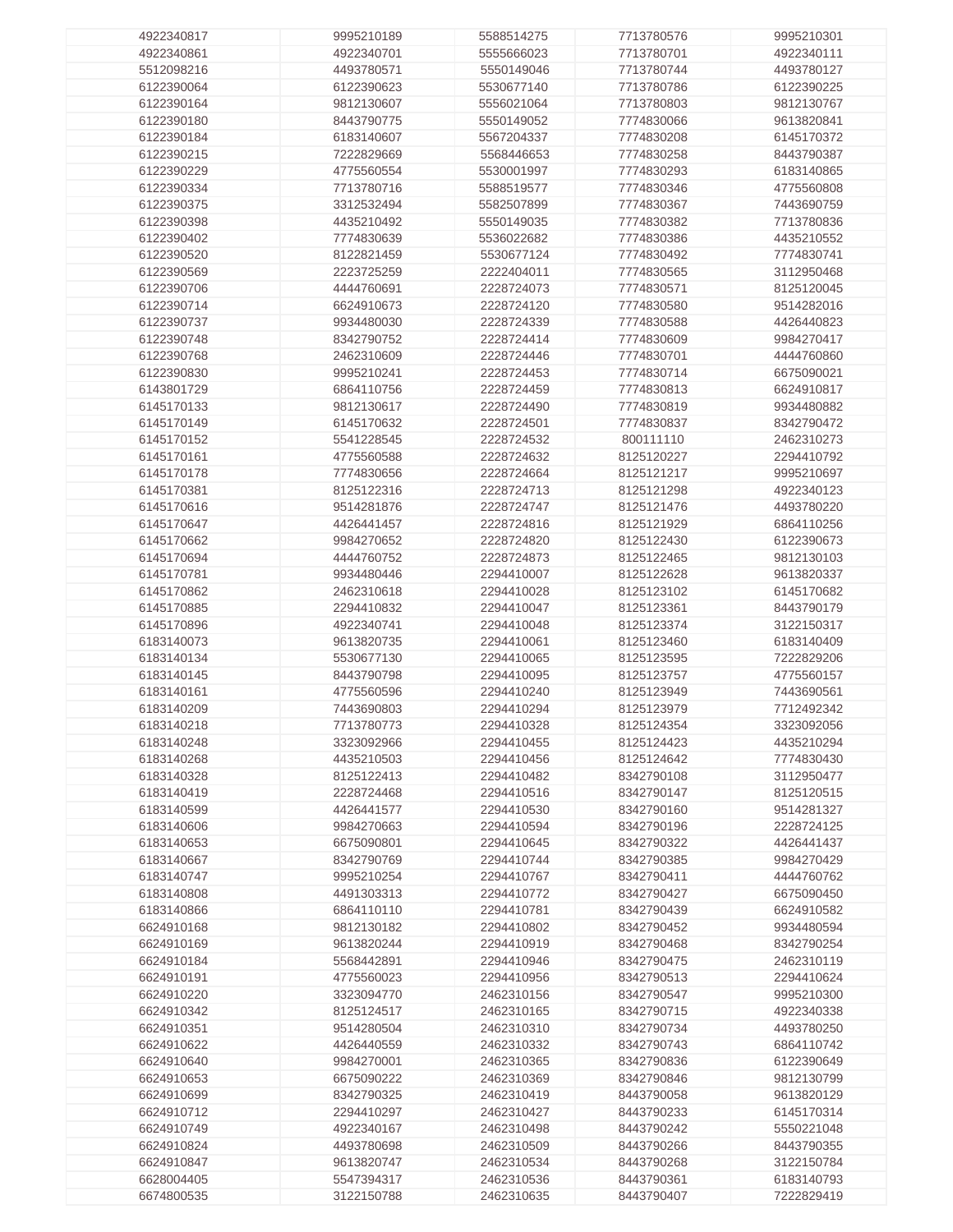| 6675090046               | 6183140746               | 2462310648               | 8443790410               | 4775560177               |
|--------------------------|--------------------------|--------------------------|--------------------------|--------------------------|
|                          |                          |                          |                          |                          |
| 6675090223               | 7443690813               | 2462310656               | 8443790463               | 7443690583               |
| 6675090467               | 3112950741               | 2462310659               | 8443790572               | 7713780401               |
|                          |                          |                          |                          |                          |
| 6675090471               | 8125122457               | 3112950175               | 8443790577               | 3323094558               |
| 6675090645               | 9514282371               | 3112950291               | 8443790638               | 4435210121               |
|                          |                          |                          |                          |                          |
| 6675090769               | 4426441627               | 3112950344               | 8443790654               | 7774830263               |
| 6675090789               | 8342790773               | 3112950353               | 8443790675               | 3112950260               |
| 6675090799               | 2294410850               | 3112950400               | 8443790710               | 8125124144               |
|                          |                          |                          |                          |                          |
| 6675090802               | 9995210280               | 3112950508               | 8443790742               | 9514282517               |
| 6675090820               | 4493780740               | 3112950525               | 8443790747               | 2228724297               |
|                          |                          |                          |                          |                          |
| 6675090825               | 6864110812               | 3112950535               | 8443790820               | 4426441884               |
| 6675090842               | 9812130775               | 3112950578               | 9514280278               | 9984270385               |
|                          |                          |                          |                          |                          |
| 6864110011               | 9613820759               | 3112950585               | 9514280675               | 4444760598               |
| 6864110079               | 5530677133               | 3112950587               | 9514280942               | 6675090737               |
|                          |                          |                          |                          |                          |
| 6864110086               | 3122150806               | 3112950597               | 9514281022               | 6624910687               |
| 6864110118               | 7222829716               | 3112950611               | 9514281140               | 9934480124               |
| 6864110132               | 4775560650               | 3112950637               | 9514281262               | 8342790638               |
|                          |                          |                          |                          |                          |
| 6864110137               | 4435210572               | 3112950662               | 9514281569               | 2462310574               |
| 6864110173               | 3112950765               | 3112950686               | 9514281667               | 2294410042               |
|                          |                          |                          |                          |                          |
| 6864110265               | 9514282394               | 3112950698               | 9514281929               | 9995210741               |
| 6864110314               | 9984270681               | 3112950703               | 9514281942               | 4922340057               |
|                          |                          |                          |                          |                          |
| 6864110401               | 6624910765               | 3112950746               | 9514282009               | 4493780613               |
| 6864110403               | 9934480521               | 3112950778               | 9514282066               | 6864110634               |
|                          |                          |                          |                          |                          |
| 6864110445               | 8342790797               | 3112950790               | 9514282117               | 6122390483               |
| 6864110678               | 2294410893               | 3112950815               | 9514282432               | 9812130263               |
| 6864110784               | 9995210287               | 3112950828               | 9514282436               | 9613820072               |
|                          |                          |                          |                          |                          |
| 6864110802               | 4922340813               | 3112950833               | 9514282473               | 6145170257               |
| 6864110829               | 4493780757               | 3112950853               | 9514282631               | 8443790190               |
|                          |                          |                          |                          |                          |
| 6864110870               | 6864110813               | 3122150041               | 9613820061               | 3122150291               |
| 6864110873               | 9812130822               | 3122150102               | 9613820064               | 6183140108               |
|                          |                          |                          |                          |                          |
| 7222656741               | 9613820771               | 3122150230               | 9613820118               | 7222829779               |
| 7222829083               | 5540000637               | 3122150259               | 9613820211               | 4775560053               |
| 7222829133               |                          |                          | 9613820249               | 7443690389               |
|                          | 6183140755               | 3122150307               |                          |                          |
| 7222829173               | 7222829730               | 3122150392               | 9613820267               | 7713780192               |
| 7222829355               | 4775560756               | 3122150453               | 9613820345               | 3323093237               |
|                          |                          |                          |                          |                          |
| 7222829375               | 7774830777               | 3122150465               | 9613820355               | 4435210351               |
|                          | 2228724494               | 3122150493               | 9613820433               | 7774830485               |
|                          |                          |                          |                          |                          |
| 7222829504               |                          |                          |                          |                          |
| 7222829661               | 4426441652               | 3122150559               | 9613820490               | 3112950824               |
| 7222829674               | 4444760840               |                          |                          |                          |
|                          |                          | 3122150568               | 9613820549               | 8125122788               |
| 7222829676               | 6624910816               | 3122150583               | 9613820597               | 9514280917               |
| 7222829679               | 8342790815               | 3122150649               | 9613820602               | 2228724243               |
|                          |                          |                          |                          |                          |
| 7222829759               | 2294410897               | 3122150690               | 9613820658               | 4426440909               |
| 7222829764               | 6122390780               | 3122150697               | 9613820673               | 9984270981               |
|                          |                          |                          |                          |                          |
| 7222829770               | 9613820801               | 3122150709               | 9613820678               | 4444760837               |
| 7222829786               | 6145170846               | 3122150814               | 9613820775               | 6675090757               |
| 7222829794               | 5550149013               | 3122150830               | 9613820838               | 6624910334               |
|                          |                          |                          |                          |                          |
| 7443690063               | 3122150846               | 3314930751               | 9613820839               | 9934480766               |
| 7443690231               | 6183140797               | 3318120050               | 9812130153               | 8342790319               |
| 7443690250               | 3323093328               | 3323090700               | 9812130167               | 2462310614               |
|                          |                          |                          |                          |                          |
| 7443690273               | 4435210660               | 3323091040               | 9812130185               | 2294410543               |
| 7443690276               | 7774830790               | 3323091423               | 9812130272               | 9995210761               |
|                          |                          |                          |                          |                          |
| 7443690345               | 9514282609               | 3323091688               | 9812130301               | 4922340456               |
| 7443690354               | 9984270803               | 3323092073               | 9812130330               | 4493780456               |
| 7443690361               | 4444760853               | 3323092243               | 9812130347               | 6864110811               |
|                          |                          |                          |                          |                          |
| 7443690371               | 9934480533               | 3323092723               | 9812130424               | 6122390701               |
| 7443690720               | 2462310755               | 3323092998               | 9812130430               | 9812130858               |
|                          |                          |                          |                          |                          |
| 7443690739               | 2294410899               | 3323093032               | 9812130483               | 9613820589               |
| 7443690748               | 4922340855               | 3323093068               | 9812130495               | 6145170308               |
|                          |                          |                          |                          |                          |
| 7443690845               | 4491301541               | 3323093346               | 9812130514               | 8443790043               |
| 7443690861               | 6864110854               | 3323093682               | 9812130564               | 3122150476               |
| 7443690884               | 6122390043               | 3323094018               | 9812130644               | 6183140052               |
|                          |                          |                          |                          |                          |
| 7443690937               | 9812130058               | 3323094049               | 9812130742               | 7222829851               |
| 7712492316               | 9613820070               | 3323094175               | 9812130782               | 4775560100               |
|                          |                          |                          |                          |                          |
| 7713780119               | 5588518578               | 3323094309               | 9812130792               | 7443690304               |
| 7713780135               | 8443790053               | 3323094628               | 9812130810               | 7713780278               |
|                          |                          |                          |                          |                          |
| 7713780141               | 3122150060               | 4421670055               | 9812130818               | 3323090824               |
| 7713780161               | 6183140030               | 4426440209               | 9934480140               | 4435210058               |
| 7713780173               |                          |                          |                          |                          |
|                          | 7443690040               | 4426440437               | 9934480148               | 7774830856               |
| 7713780194<br>7713780200 | 7712492311<br>3323093498 | 4426440486<br>4426440706 | 9934480169<br>9934480288 | 3112950347<br>8125124773 |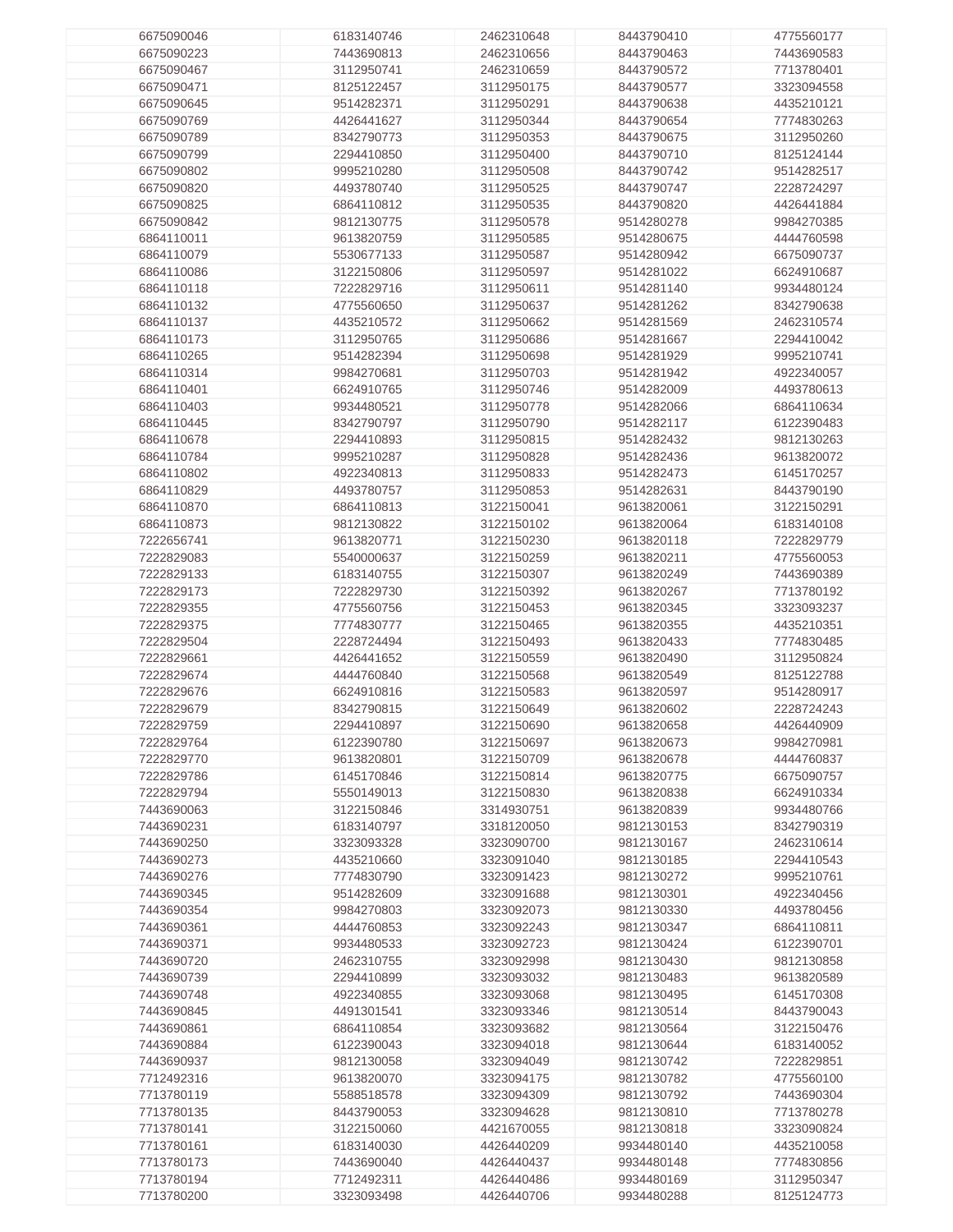| 7713780256 | 4435005280 | 4426440735 | 9934480298 | 9514281873 |
|------------|------------|------------|------------|------------|
|            |            |            |            |            |
| 7713780523 | 7352620050 | 4426440827 | 9934480327 | 2228724667 |
| 7713780565 | 4422906153 | 4426440883 | 9934480444 | 4426440742 |
|            |            |            |            |            |
| 7713780660 | 9984270819 | 4426441017 | 9934480484 | 9984270355 |
| 7713780728 | 4441380046 | 4426441171 | 9934480509 | 4448805662 |
|            |            |            |            |            |
| 7713780780 | 6674800530 | 4426441183 | 9934480536 | 6675090025 |
| 7713780796 | 6624780571 | 4426441193 | 9934480544 | 6624910418 |
| 7713780818 | 8342790060 | 4426441291 | 9934480560 | 9934480806 |
|            |            |            |            |            |
| 7713780830 | 2462310060 | 4426441306 | 9934480579 | 8342790887 |
| 7713780838 | 9995210305 | 4426441334 | 9934480603 | 2462310520 |
|            |            |            |            |            |
| 7774830039 | 4493780808 | 4426441438 | 9934480622 | 2294410403 |
| 7774830059 | 6122390783 | 4426441496 | 9934480665 | 9995210024 |
|            |            |            |            |            |
| 7774830117 | 9812130863 | 4426441573 | 9934480689 | 4922340211 |
| 7774830119 | 9613820802 | 4426441590 | 9934480698 | 4493780748 |
|            |            |            |            |            |
| 7774830268 | 5547492266 | 4426441611 | 9934480702 | 6864110592 |
| 7774830508 | 3122150852 | 4426441736 | 9934480751 | 6122390832 |
|            |            |            |            |            |
| 7774830539 | 7122400050 | 4426441794 | 9934480789 | 9812130236 |
| 7774830684 | 4612021220 | 4426441840 | 9934480827 | 9613820627 |
|            |            |            |            |            |
| 7774830748 | 7443690889 | 4435210185 | 9934480887 | 6145170709 |
| 7774830760 | 3112950832 | 4435210297 | 9984270037 | 8443790189 |
|            |            |            |            |            |
| 7774830791 | 9514282704 | 4435210387 | 9984270093 | 3122150313 |
| 8122821467 | 2228724521 | 4435210394 | 9984270095 | 6183140253 |
| 8125120717 | 6675090844 | 4435210412 | 9984270437 | 7222829468 |
|            |            |            |            |            |
| 8125120807 | 9934480543 | 4435210416 | 9984270473 | 4775560332 |
| 8125120905 | 8342790827 | 4435210455 | 9984270480 | 7443690015 |
|            |            |            |            |            |
| 8125121359 | 2283300065 | 4435210460 | 9984270572 | 7712492325 |
| 8125121546 | 9995210309 | 4435210551 | 9984270581 | 3323094697 |
|            |            |            |            |            |
| 8125121629 | 4922340858 | 4435210628 | 9984270641 | 4435210453 |
| 8125121806 | 6122390809 | 4435210639 | 9984270644 | 7774830459 |
|            |            |            |            |            |
| 8125121932 | 9613820877 | 4435210650 | 9984270689 | 3112950114 |
| 8125121983 | 5536022682 | 4435210658 | 9984270712 | 8125121338 |
| 8125122529 |            |            |            |            |
|            | 8443790880 | 4435210673 | 9984270770 | 9514281957 |
| 8125122718 | 3122150859 | 4435210743 | 9984270775 | 2228724798 |
| 8125123138 | 6183140850 | 4435210785 | 9984270797 | 4426440758 |
|            |            |            |            |            |
| 8125123150 | 4775560790 | 4435210795 | 9984270883 | 9984270814 |
| 8125123277 | 7443690923 | 4435210821 | 9984270886 | 4444760562 |
|            |            |            |            |            |
| 8125123537 | 7713780862 | 4435210826 | 9984270925 | 6675090065 |
| 8125123742 | 4435210694 | 4435210843 | 9985002036 | 6624910802 |
|            |            |            |            |            |
| 8125124661 | 7774830806 | 4435210877 | 9995002867 | 9934480394 |
| 8342790068 | 8125123301 | 4435210888 | 9995210100 | 8342790828 |
|            |            |            |            |            |
| 8342790150 | 9514282875 | 4435210895 | 9995210102 | 2462310750 |
| 8342790162 | 2228724566 | 4442741164 | 9995210163 | 2294410031 |
| 8342790180 | 4426441790 | 4442741188 |            |            |
|            |            |            | 9995210205 | 9995210320 |
| 8342790184 | 9984270011 | 4444760186 | 9995210214 | 4922340371 |
| 8342790234 | 6675090856 | 4444760229 | 9995210216 | 4491301595 |
|            |            |            |            |            |
| 8342790323 | 9934480545 | 4444760365 | 9995210341 | 6864110433 |
| 8342790331 | 8342790865 | 4444760375 | 9995210393 | 6122390162 |
|            |            |            |            |            |
| 8342790337 | 2462310852 | 4444760448 | 9995210453 | 9812130843 |
| 8342790338 | 4493780864 | 4444760486 | 9995210502 | 9613820296 |
|            |            |            |            |            |
| 8342790482 | 6864110871 | 4444760531 | 9995210516 | 6145170047 |
| 8342790676 | 9613820089 | 4444760536 | 9995210559 | 8443790882 |
| 8342790756 | 5540005643 | 4444760548 | 9995210604 | 3122150174 |
|            |            |            |            |            |
| 8342790820 | 8444500433 | 4444760597 | 9995210606 | 6183140102 |
| 8342790894 | 4775560807 | 4444760645 | 9995210618 | 7222829507 |
|            |            |            |            |            |
| 8443790073 | 7713780878 | 4444760693 | 9995210665 | 4775560898 |
| 8443790141 | 4435210751 | 4444760708 | 9995210676 | 7443690679 |
|            |            |            |            |            |
| 8443790195 | 7774830828 | 4444760716 | 9995210718 | 7713780874 |
| 8443790253 | 9514282880 | 4444760741 | 9995210719 | 3323092912 |
| 8443790261 | 2228724590 | 4444760776 | 9995210768 | 4435210093 |
|            |            |            |            |            |
| 8443790293 | 4444760897 | 4444760798 | 9995210831 | 7774830652 |
| 8443790336 | 6675090885 | 4444760824 | 9995210834 | 3112950576 |
|            |            |            |            |            |
| 8443790610 | 6628004416 | 4444760833 | 9995210871 | 8125124326 |
| 8443790614 | 2462310873 | 4448805661 | 9995210892 | 9514282635 |
|            |            |            |            |            |
| 8443790782 | 2294410926 | 4448805664 | 6864110409 | 2228724154 |
| 8443790804 | 4922340876 | 4448805672 | 4922340854 | 4426440687 |
|            |            |            |            |            |
| 8443790850 | 6122390894 | 4491301633 | 4493780345 | 9985002054 |
| 8443790859 | 9812130060 | 4493780171 | 6864110748 | 4444760423 |
|            |            |            |            |            |
| 8443790870 | 9613820092 | 4493780243 | 6122390044 | 6675090063 |
| 8443790875 | 6143801734 | 4493780254 | 9812130118 | 6624910539 |
|            |            |            |            |            |
| 9514280170 | 5588514287 | 4493780381 | 9613820863 | 9934480753 |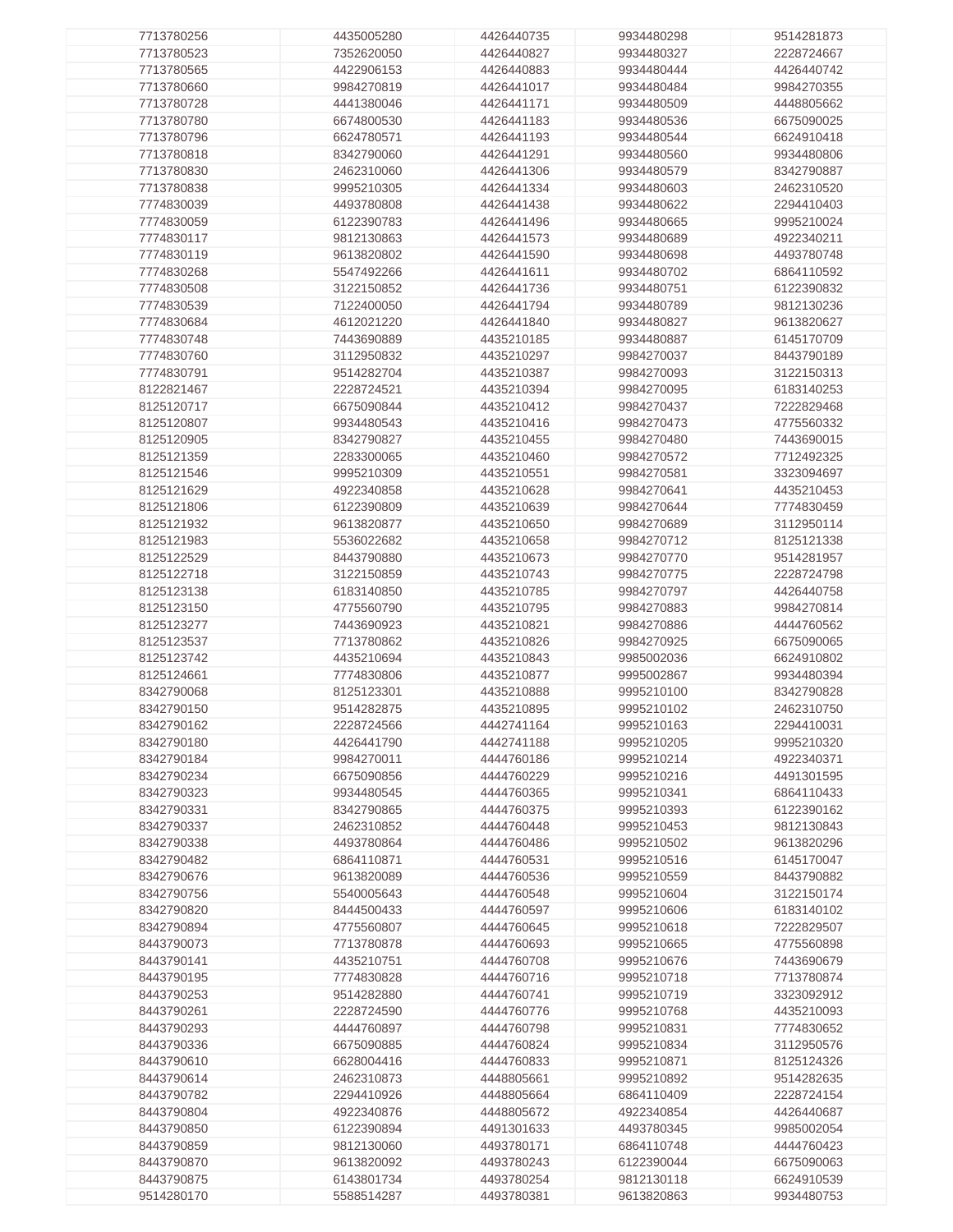| 9514280275 | 8443790060 | 4493780464 | 8443790088 | 8342790582 |
|------------|------------|------------|------------|------------|
|            |            |            |            |            |
| 9514280394 | 6183140868 | 4493780465 | 6183140178 | 2462310164 |
| 9514280440 | 4775560812 | 4493780481 | 7222829260 | 2294410676 |
| 9514280559 | 7443690044 | 4493780494 | 4775560623 | 9995210463 |
|            |            |            |            |            |
| 9514280606 | 3312537482 | 4493780497 | 7713780178 | 4922340505 |
| 9514280610 | 4435210812 | 4493780498 | 3323094761 | 6122390806 |
| 9514280945 | 7774830852 | 4493780510 | 4435210662 | 8443790705 |
|            |            |            |            |            |
| 9514281069 | 8122821462 | 4493780527 | 7774830343 | 3112950226 |
| 9514281618 | 9514280191 | 4493780677 | 3112950767 | 4775560838 |
| 9514281706 | 2223725264 | 4493780809 | 8125123681 | 7443690815 |
|            |            |            |            |            |
| 9514282038 | 4441380052 | 4493780875 | 9514282005 | 3323094013 |
| 9514282500 | 6624780576 | 4499225041 | 2228724431 | 8125123766 |
| 9613820178 | 9934480032 | 4499226013 | 9984270372 | 2228724325 |
|            |            |            |            |            |
| 9613820206 | 8342790065 | 4775560082 | 4444760647 | 6628004424 |
| 9613820247 | 2462310062 | 4775560151 | 6675090888 | 4922340740 |
| 9613820269 | 9995210360 | 4775560175 | 6624910245 | 9613820643 |
|            |            |            |            |            |
| 9613820302 | 4922340888 | 4775560231 | 8342790313 | 3112950883 |
| 9613820310 | 4491301544 | 4775560316 | 2462310872 | 7222829751 |
| 9613820323 | 6864110889 | 4775560330 | 9995210872 | 3323092050 |
|            |            |            |            |            |
| 9613820657 | 6122390050 | 4775560337 | 4922340784 | 8125123154 |
| 9613820672 | 9812130065 | 4775560417 | 4491301636 | 2228724560 |
| 9613820675 | 9613820149 | 4775560488 | 6864110444 | 9934480615 |
| 9613820698 | 6143801738 | 4775560503 | 6122390298 | 8342790664 |
|            |            |            |            |            |
| 9812130068 | 5536022655 | 4775560528 | 9812130098 | 4922340687 |
| 9812130130 | 8443790065 | 4775560590 | 6145170011 | 4426441249 |
| 9812130214 | 3122150065 | 4775560610 | 3122150586 | 6864110515 |
| 9812130230 | 6183140060 | 4775560666 | 6183140053 | 6122390799 |
|            |            |            |            |            |
| 9812130243 | 7222829823 | 4775560753 | 7222829711 | 9812130777 |
| 9812130249 | 7713780001 | 4775560798 | 4775560690 | 9613820668 |
| 9812130273 | 3323094448 | 4775560817 | 7443690306 | 8443790302 |
|            |            |            |            |            |
| 9812130280 | 4435005285 | 4775560857 | 7713780695 | 7222829783 |
| 9812130369 | 7352620064 | 4922340081 | 4435210417 | 7774830866 |
| 9812130413 | 3112950060 | 4922340183 | 7774830407 | 9514281089 |
| 9812130487 | 8125123545 | 4922340257 | 3112950015 | 2228724567 |
|            |            |            |            |            |
| 9812130489 | 9514280194 | 4922340332 | 2228724529 | 9934480873 |
| 9812130677 | 4422906156 | 4922340393 | 4426441430 | 6624910669 |
| 9812130714 | 4444760001 | 4922340418 | 9984270341 | 8342790647 |
| 9812130836 | 6675090001 | 4922340458 | 4442741272 | 2462310296 |
|            |            |            |            |            |
| 9812130866 | 6624910001 | 4922340471 | 6675090514 | 6864110544 |
| 9812130876 | 9934480609 | 4922340478 | 6624910490 | 9613820807 |
| 9934480065 | 2462310065 | 4922340517 | 9934480339 | 8443790258 |
| 9934480212 | 9995210447 | 4922340520 | 8342790704 | 3112950338 |
|            |            |            |            |            |
| 9934480249 | 4922340035 | 4922340578 | 2462310862 | 7222829855 |
| 9934480308 | 4491303366 | 4922340608 | 2294410015 | 7713780640 |
| 9934480326 | 9812130228 | 4922340623 | 9995210556 | 3323093776 |
|            |            |            |            |            |
| 9934480362 | 8443790208 | 4922340628 | 4922340756 | 7774830795 |
| 9934480376 | 6183140247 | 4922340698 | 4493780105 | 9514282894 |
| 9934480455 | 7222829138 | 4922340703 | 6864110656 | 2228724247 |
| 9934480470 | 7713780169 | 4922340757 | 6122390475 | 9934480709 |
|            |            |            |            |            |
| 9934480525 | 3323094854 | 4922340824 | 9812130619 | 2462310849 |
| 9934480542 | 4435210209 | 5535470710 | 9613820868 | 4922340787 |
| 9934480582 | 7774830063 | 5535474646 | 6145170778 | 4426440817 |
| 9934480620 | 2228724860 | 5561663651 | 8443790622 | 6864110841 |
|            |            |            |            |            |
| 9934480869 | 4426440598 | 5561663652 | 3122150791 | 6122390461 |
| 9984270007 | 9984270032 | 5561663854 | 6183140737 | 9812130553 |
| 9984270208 | 4444760178 | 5561663855 | 7222829888 | 4775560561 |
| 9984270240 | 9934480893 | 5561663856 | 4775560214 | 7443690669 |
|            |            |            |            |            |
| 9984270276 | 2462310200 | 5561663862 | 7443690080 | 7713780811 |
| 9984270286 | 4922340231 | 5561663879 | 7713780191 | 7774830667 |
| 9984270392 | 4491301547 | 5561663882 | 3323093433 | 9514282566 |
| 9984270451 | 6864110016 | 5561663883 | 7774830501 | 2228724084 |
|            |            |            |            |            |
| 9984270559 | 9613820192 | 5561663884 | 8125120328 | 6624910791 |
| 9984270622 | 6145170001 | 5561663885 | 9514280162 | 2462310589 |
| 9984270650 | 5588518577 | 5561663891 | 2228724761 | 4426441449 |
| 9984270680 | 8443790068 | 5561663893 | 4426440826 | 9812130768 |
|            |            |            |            |            |
| 9984270688 | 6183140065 | 5561663900 | 9985002037 | 4775560890 |
| 9984270835 | 7122400064 | 5561663905 | 4444760788 | 7443690911 |
| 9984270846 | 4612021225 | 5561663910 | 6624910055 | 7713780608 |
| 9984270882 | 7443690066 | 5561663920 | 8342790667 | 8125123665 |
|            |            |            |            |            |
| 9984270902 | 7713780005 | 5561663940 | 2462310876 | 2228724620 |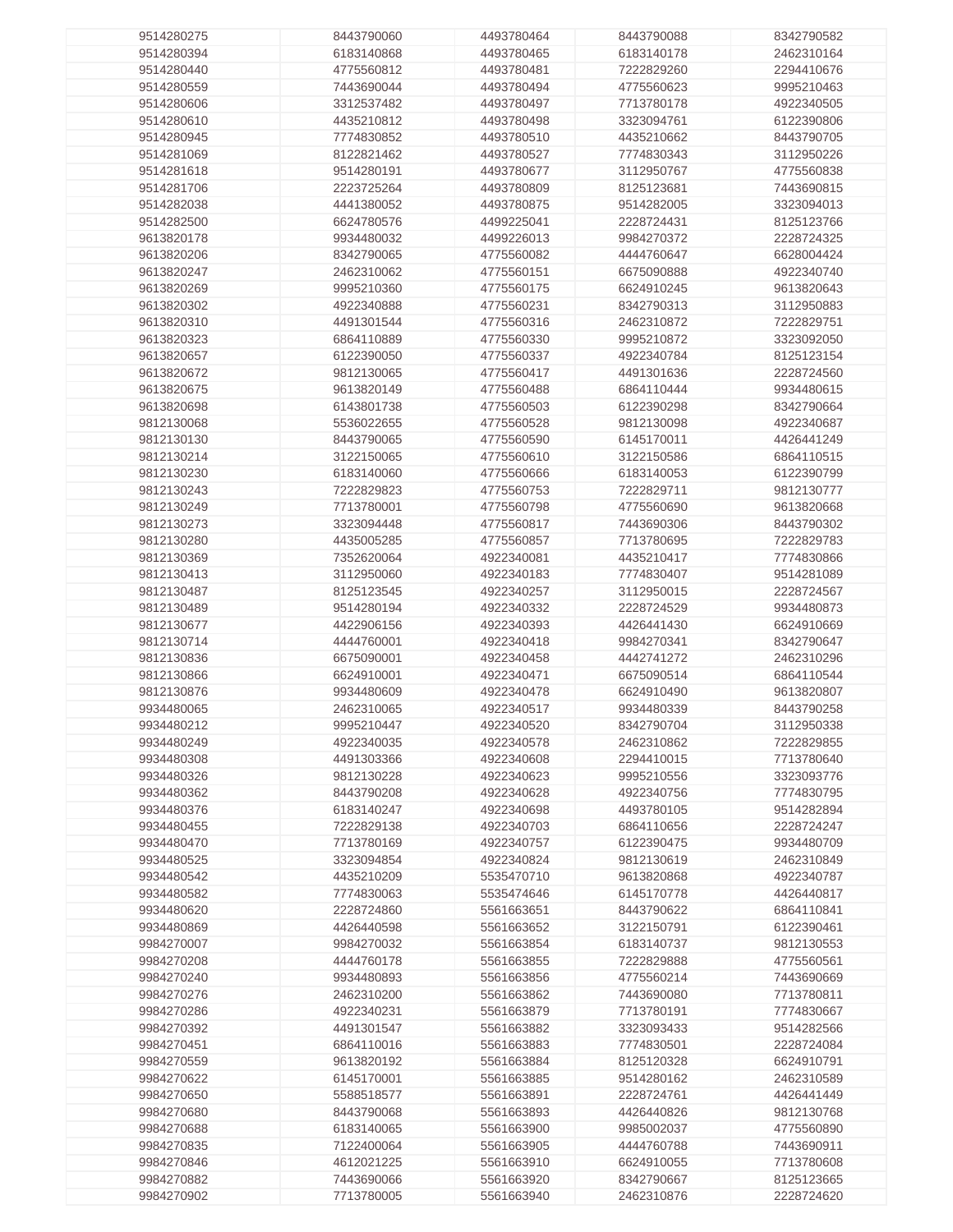| 9994781410                                                                                             | 3323094583       | 5561663943              | 2294410583               | 8342790778            |
|--------------------------------------------------------------------------------------------------------|------------------|-------------------------|--------------------------|-----------------------|
| 9995210137                                                                                             | 4435210001       | 5561663944              | 9995210432               | 4493780330            |
| 9995210161                                                                                             | 7352620067       | 5561663948              | 4922340475               | 6145170701            |
| 9995210179                                                                                             | 3112950065       | 5561663949              | 4493780732               | 3122150769            |
| 9995210248                                                                                             | 8125123694       | 5561663950              | 6864110601               | 6183140637            |
| 9995210253                                                                                             | 9514280199       | 5561663951              | 6122390399               | 9984270609            |
| 9995210277                                                                                             | 4422906159       | 5561663952              | 9812130509               | 4444760758            |
| 9995210288                                                                                             | 9984270923       | 5561663959              | 9613820815               | 9995210364            |
| 9995210321                                                                                             | 4444760005       | 5561663960              | 8443790209               | 4493780157            |
| 9995210335                                                                                             | 6675090005       | 5561667763              | 3122150495               | 4444760792            |
| 9995210357                                                                                             | 6624910005       | 5561667764              | 6183140344               | 2294410754            |
| 9995210494                                                                                             | 8342790073       | 5561667774              | 4775560552               | 9995210828            |
|                                                                                                        |                  |                         |                          |                       |
| 9995210517                                                                                             | 2462310068       | 5561667778              | 7443690750               | 6183140426            |
| 9995210521                                                                                             | 2283300068       | 5561667782              | 7713780223               | 4435210805            |
| 9995210659                                                                                             | 4922340060       | 5561667787              | 3323094149               | 9984270998            |
| 9995210681                                                                                             | 4491301552       | 5561667790              | 4435210553               | 4448805671            |
| 6145170135                                                                                             | 6122390067       | 5561667791              | 7774830028               | 9995210609            |
| 3122150330                                                                                             | 9812130073       | 5561667793              | 3112950809               | 6145170562            |
| 7443690296                                                                                             | 6145170005       | 5561667794              | 8125124272               | 3122150875            |
| 9934480441                                                                                             | 3122150073       | 5561667802              | 9514281737               | 6675090733            |
| 2294410339                                                                                             | 6183140068       | 5561667804              | 2228724612               | 2294410930            |
| 9613820139                                                                                             | 7122400067       | 5561667805              | 9984270778               | 6145170463            |
| 8443790335                                                                                             | 4613380001       | 5561667828              | 6624910656               | 3122150643            |
| 8125120422                                                                                             | 7443690071       | 5579355697              | 9934480669               | 6183140844            |
| 3112950269                                                                                             | 7713780140       | 5579356101              | 8342790892               | 4435210469            |
| 6675090052                                                                                             | 3323094599       | 5579356102              | 2462310556               | 9984270571            |
| 9934480197                                                                                             | 4435210005       | 5579356103              | 2294410026               | 6675090095            |
| 6145170059                                                                                             | 7352620072       | 5579356104              | 4922340865               | 4493780334            |
| 4426440646                                                                                             | 3112950068       | 5579356105              | 4493780501               | 4435210379            |
| 4444760297                                                                                             | 2228724748       | 5579356106              | 6864110709               | 6675090279            |
| 6675090053                                                                                             | 4422906164       | 5579356107              | 6122390857               | 2294410641            |
| 9613820138                                                                                             | 9984270016       | 5579356108              | 9812130265               |                       |
| 4444760277                                                                                             | 4444760020       | 5579356109              | 6145170629               |                       |
|                                                                                                        |                  |                         |                          |                       |
|                                                                                                        |                  |                         |                          |                       |
| 6624910165                                                                                             | 6675090081       | 6122390055              | 8443790767               |                       |
|                                                                                                        |                  |                         |                          |                       |
| <b>LETICIA GARZA DE LEON</b>                                                                           |                  |                         |                          |                       |
|                                                                                                        |                  |                         |                          |                       |
|                                                                                                        | <b>DIRECCIÓN</b> |                         |                          | SOCIO / REPRESENTANTE |
| CALLE GENOVA No.1209, COL. TEOCALLI, C.P. 25717, MONCLOVA, COAH.                                       |                  |                         | • LETICIA GARZA DE LEON  |                       |
| <b>RFC</b>                                                                                             |                  |                         | PAGINA ELECTRONICA       |                       |
| GALL-580820-513                                                                                        |                  |                         | N/A                      |                       |
|                                                                                                        |                  | <b>CORREO</b>           |                          |                       |
|                                                                                                        |                  | garzadeleon@hotmail.com |                          |                       |
|                                                                                                        |                  | <b>TELEFONOS</b>        |                          |                       |
| 8666345767                                                                                             |                  |                         | 8661249748               |                       |
|                                                                                                        |                  |                         |                          |                       |
| <b>MA. GUADALUPE OLVERA FLORES</b>                                                                     |                  |                         |                          |                       |
|                                                                                                        |                  |                         |                          |                       |
|                                                                                                        | <b>DIRECCIÓN</b> |                         |                          | SOCIO / REPRESENTANTE |
| FRANCISCO VILLAESPESA No.118 COL. ISSSTE C.P.78280 SAN LUIS POTOSÍ, SLP. · MA. GUADALUPE OLVERA FLORES |                  |                         |                          |                       |
|                                                                                                        |                  |                         |                          |                       |
| PASEO DE LA CONSTITUCION #127 COL. VILLAS DEL PARQUE C.P. 76140,<br>QUERETARO QUERETARO                |                  |                         |                          |                       |
|                                                                                                        |                  |                         |                          |                       |
|                                                                                                        |                  |                         |                          |                       |
|                                                                                                        |                  |                         |                          |                       |
| <b>RFC</b>                                                                                             |                  |                         | PAGINA ELECTRONICA       |                       |
| OEFG4712242G8                                                                                          |                  |                         | N/A                      |                       |
|                                                                                                        |                  | <b>CORREO</b>           |                          |                       |
|                                                                                                        |                  | g.olvera@gilso.mx       |                          |                       |
|                                                                                                        |                  | <b>TELEFONOS</b>        |                          |                       |
| 018007279717                                                                                           | 4448154692       |                         |                          | 4422171943            |
|                                                                                                        |                  |                         |                          |                       |
|                                                                                                        |                  |                         |                          |                       |
| <b>MUÑOZ C Y ASOCIADOS SA DE CV</b>                                                                    |                  |                         |                          |                       |
|                                                                                                        | <b>DIRECCIÓN</b> |                         |                          | SOCIO / REPRESENTANTE |
| BETA No.94 COL. INDUSTRIAL DELTA C.P.37545 LEÓN, GTO.                                                  |                  |                         | • MARTIN MUÑOZ GUTIERREZ |                       |

HILARIO MEDINA # 5801 COL. STA. ROSA DE LIMA CP 37200 (37210 R) LEÓN, GTO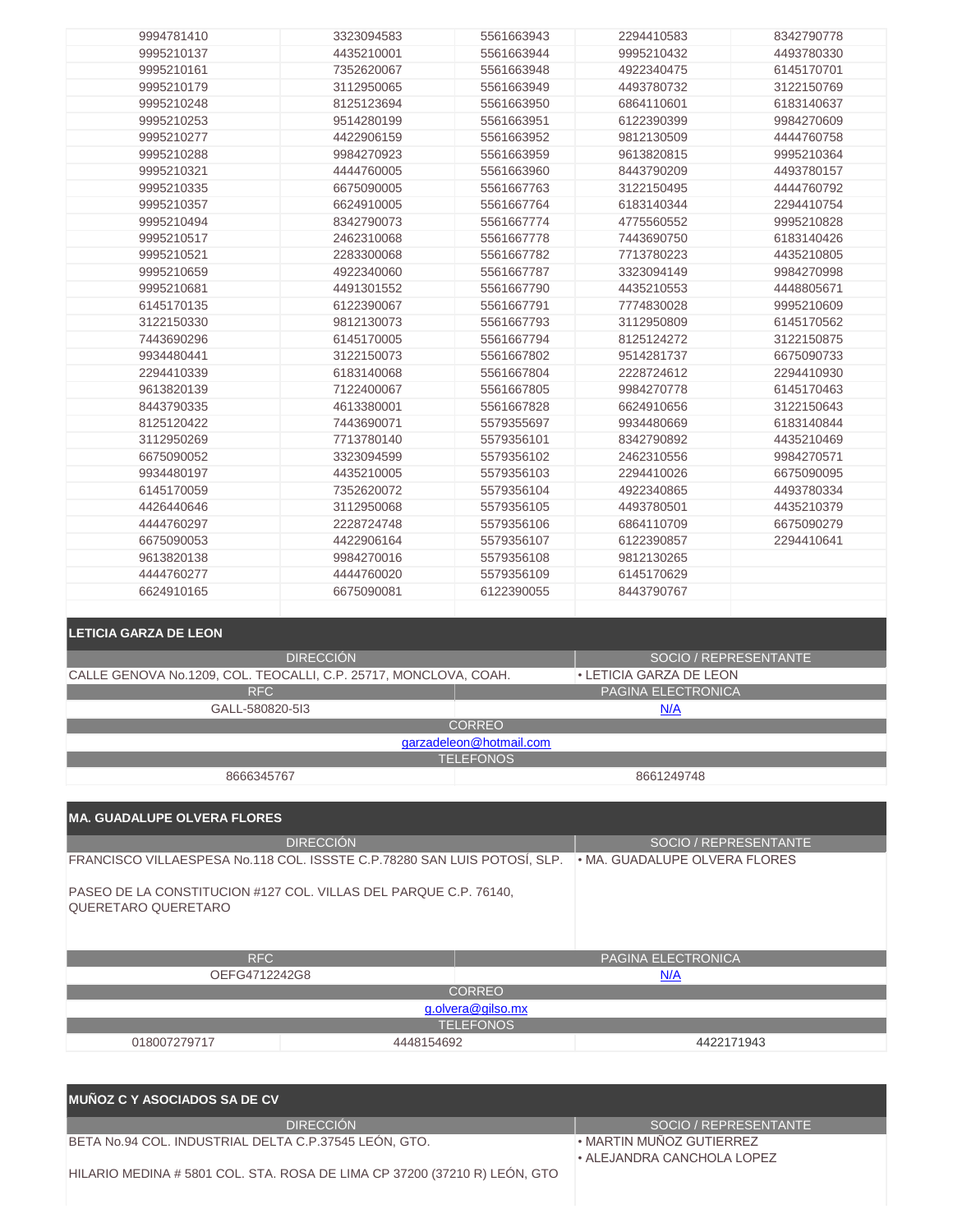| RFC                                                             |                           | <b>PAGINA ELECTRONICA</b>     |  |
|-----------------------------------------------------------------|---------------------------|-------------------------------|--|
| MCA-960104-AQ9                                                  |                           | http://www.mca.com.mx/        |  |
|                                                                 | <b>CORREO</b>             |                               |  |
|                                                                 |                           |                               |  |
|                                                                 | <b>TELEFONOS (SALIDA)</b> |                               |  |
|                                                                 |                           |                               |  |
|                                                                 |                           |                               |  |
| <b>MUÑOZ Y MARTINEZ CORPORATIVO SC</b>                          |                           |                               |  |
|                                                                 |                           |                               |  |
| <b>DIRECCIÓN</b>                                                |                           | SOCIO / REPRESENTANTE         |  |
| MORELOS No.1136-A COL. AMERICANA, C.P. 44160, GUADALAJARA, JAL. |                           | • AGUSTÍN MARTÍNEZ REYNOSO    |  |
|                                                                 |                           | • JOSÉ DE JESÚS MUÑOZ CENTENO |  |
| PASAJE COMERCIAL SUBTERRANEO LOCALES 4 Y 5 UBICADO EN CALLE     |                           |                               |  |
| GUADALUPE COL. CENTRO, JALOSTOTITLAN, JALISCO. C.P. 47120       |                           |                               |  |
|                                                                 |                           |                               |  |
| RFC                                                             |                           | PAGINA ELECTRONICA            |  |
| MMC-031015-FY9                                                  |                           | N/A                           |  |
| <b>CORREO</b>                                                   |                           |                               |  |
| agustinmartinezr@hotmail.com                                    |                           |                               |  |
|                                                                 | <b>TELEFONOS</b>          |                               |  |

3338272707 3338260146

4311070219

| PENTAGONO ASESORÍA LEGAL Y COMERCIO SA DE CV                             |                              |                                                                             |  |  |  |  |
|--------------------------------------------------------------------------|------------------------------|-----------------------------------------------------------------------------|--|--|--|--|
| <b>DIRECCIÓN</b>                                                         |                              | SOCIO / REPRESENTANTE                                                       |  |  |  |  |
| CARLOS ORTIZ No.37 L11 COL. COUNTRY CLUB HERMOSILLO SONORA C.P. 83010    |                              | • RAMÓN BARDOMIANO SANDOVAL PERALTA<br>. JAVIER BARDOMIANO SANDOVAL ENCINAS |  |  |  |  |
| CIUDADES HERMANAS No.180 PTE, COL, GUADALUPE CULIACAN SINALOA            |                              | • MARÍA EUGENIA SANDOVAL ENCINAS                                            |  |  |  |  |
| BENITO JUAREZ No. 418 LOCAL 20 ALTO. CENTRO LOS MOCHIS SINALOA           |                              |                                                                             |  |  |  |  |
| ALBATROS No.620-2 FRACC. CAMPO BELLO, C.P. 8210 MAZATLAN SINALOA         |                              |                                                                             |  |  |  |  |
| AV. ESCOBEDO No.79 INT. B-7 COL. SAN BENITO C.P. 83190 HERMOSILLO SONORA |                              |                                                                             |  |  |  |  |
|                                                                          |                              |                                                                             |  |  |  |  |
| <b>RFC</b>                                                               |                              | <b>PAGINA ELECTRONICA</b>                                                   |  |  |  |  |
| PAL-061018-8F6                                                           |                              | http://www.pentagonolegal.com/                                              |  |  |  |  |
| <b>CORREO</b>                                                            |                              |                                                                             |  |  |  |  |
|                                                                          | rsandoval@pentagonolegal.com |                                                                             |  |  |  |  |
|                                                                          | <b>TELEFONOS</b>             |                                                                             |  |  |  |  |

|            | TELLI VIVUJ |
|------------|-------------|
| 8008234911 | 8002805049  |
| 6677163335 | 6699835863  |
| 6688156933 | 6622805038  |
| 6622805049 |             |

| <b>PROCOBRANZA Y SERVICIOS DE CONTACTO TELEFÓNICO SC</b>                            |                                           |                  |                             |                                                                |  |
|-------------------------------------------------------------------------------------|-------------------------------------------|------------------|-----------------------------|----------------------------------------------------------------|--|
|                                                                                     | <b>DIRECCIÓN</b><br>SOCIO / REPRESENTANTE |                  |                             |                                                                |  |
| FRANCISCO I. MADERO No.1955, DESPACHO 414 Y 425 CENTRO C.P.64000<br>MONTERREY, N.L. |                                           |                  |                             | • MARIA LUISA PUTZ BOTELLO<br>• CHRISTIAN HERMANN PUTZ BOTELLO |  |
| <b>RFC</b>                                                                          |                                           |                  | PAGINA ELECTRONICA          |                                                                |  |
| PSC-120426-5F4                                                                      |                                           |                  | http://www.procobranza.com/ |                                                                |  |
|                                                                                     |                                           | <b>CORREO</b>    |                             |                                                                |  |
| vzavala@procobranza.com                                                             |                                           |                  | econtreras@procobranza.com  |                                                                |  |
|                                                                                     |                                           | <b>TELEFONOS</b> |                             |                                                                |  |
| 4493222311                                                                          | 3353510356                                | 9699801029       | 2469800936                  | 6272100031                                                     |  |
| 4493222312                                                                          | 3512840006                                | 9993991954       | 2469800937                  | 6319800913                                                     |  |
| 4493222313                                                                          | 4439802166                                | 9993991955       | 2469800938                  | 6469800708                                                     |  |
| 6469800575                                                                          | 4471520100                                | 4929801312       | 2729800453                  | 6569800495                                                     |  |
| 6648895085                                                                          | 4522740011                                | 4929801313       | 3119800045                  | 6629801770                                                     |  |
| 6869802337                                                                          | 7354581090                                | 4932160076       | 3119800046                  | 6648810986                                                     |  |
| 6129801206                                                                          | 7779802233                                | 3341723370       | 3119800047                  | 6679800823                                                     |  |
| 6139801258                                                                          | 3119801378                                | 5541723370       | 3129800949                  | 6689800870                                                     |  |
| 6249800398                                                                          | 3119801379                                | 8141723370       | 3129800950                  | 6692260896                                                     |  |
| 9389801138                                                                          | 3119801380                                | 8121880588       | 3149800722                  | 6869800827                                                     |  |
| 9819801178                                                                          | 8153511399                                | 8141650113       | 3229801424                  | 7229310964                                                     |  |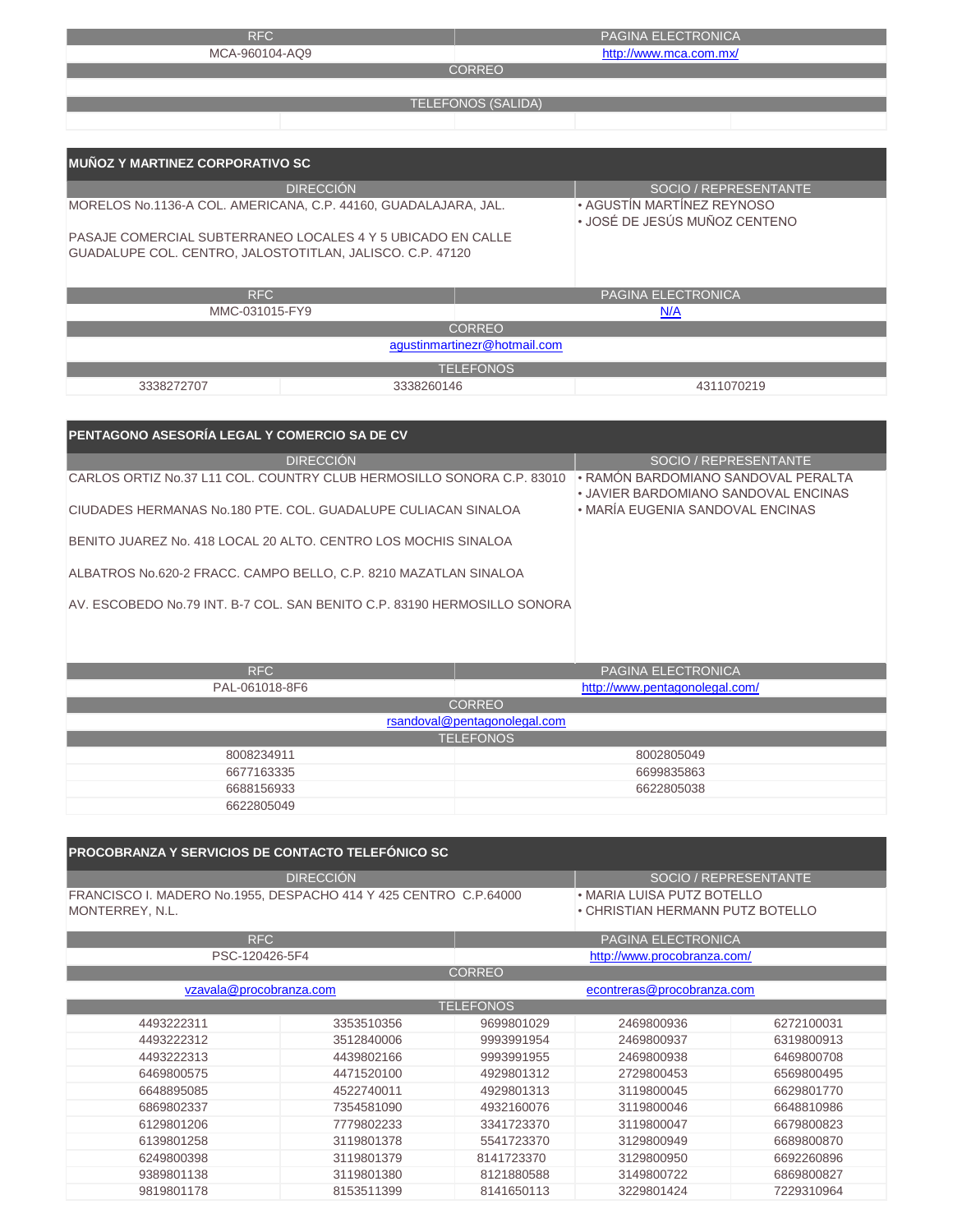| 9819801179<br>8153511400<br>8141650114<br>3229801425<br>7341920089<br>5592253387<br>8153511401<br>3341602027<br>7354580020<br>8141650115<br>5592262787<br>7449800975<br>8153511402<br>8141650116<br>3341620058<br>5592262788<br>8153511403<br>8141650117<br>3341620059<br>7449801407<br>5592262789<br>8153511404<br>3341640130<br>3341620060<br>7479800939<br>5592262790<br>9519801456<br>3341640131<br>3341620061<br>7719800051<br>5592262791<br>9519801457<br>5513282393<br>3341620062<br>7719801741<br>9619800578<br>9719800294<br>2229801375<br>3512840040<br>7759800646<br>9629801434<br>2229671956<br>2293410477<br>4141880008<br>7779801773<br>9679800301<br>2229671957<br>2469800008<br>4182480031<br>8141592463<br>6149802943<br>2241270003<br>8141610830<br>3119800785<br>4272350142<br>6272100032<br>4141880010<br>3129800006<br>4429801409<br>8141610831<br>6569800388<br>4182480034<br>3353513440<br>4439801993<br>8141610832<br>8449801676<br>4272350170<br>4429802616<br>4444070447<br>8141610833<br>8621340015<br>4427321252<br>4439801028<br>4471520131<br>8141610834<br>8789800148<br>9839801058<br>4444070186<br>4493221975<br>8339800974<br>3129801290<br>9849801039<br>4493220391<br>4493221976<br>8349800976<br>3129801291<br>9989802675<br>4779800063<br>4493221977<br>8449800033<br>3149801055<br>4444070861<br>4929800004<br>4522740043<br>8621340071<br>6189801438<br>4812180019<br>6129800006<br>4619800986<br>8679800580<br>6189801439<br>4869801066<br>6189800030<br>4629800800<br>8689800991<br>6189801440<br>6629800038<br>4722300188<br>8719800062<br>6679801105<br>8719801339<br>6689801232<br>6679800122<br>4739800930<br>8789800453<br>5881100112<br>6692261064<br>6869800041<br>4779800501<br>8995370199<br>5881100113<br>6229801119<br>7229800342<br>4812180108<br>9219800373<br>7229402732<br>6319801018<br>7479800828<br>4869800954<br>9219800671<br>7341920096<br>6629801921<br>7719800081<br>4929800995<br>9339800984<br>4619801117<br>9339801018<br>7779800939<br>4929800996<br>9389800837<br>4629801202<br>9939801198<br>8349800696<br>4932160075<br>9519800986<br>4722300135<br>9939801199<br>8449800528<br>5590357215<br>9519801393<br>4739801037<br>8339803195<br>9519800087<br>5590357216<br>9619801475<br>4779800418<br>8349801071<br>9619800055<br>5590357217<br>9629801339<br>7449801173<br>9679800414<br>8679800476<br>9819800059<br>5590357218<br>7449801174<br>8689801051<br>9839800017<br>5590357219<br>9699800745<br>7479801151<br>8995370212<br>9719800442<br>9939800027<br>5590357220<br>7719801824<br>2469801220<br>9993990165<br>5881100110<br>9819800926<br>7719801825<br>2469801221<br>8141650122<br>5881100111<br>9819800927<br>7759800446<br>2469801222<br>5585269955<br>6129800446<br>9839800836<br>3229801303<br>2289801265<br>2229671679<br>6139801212<br>9849800977<br>3229801304<br>2289801266<br>2229671995<br>6149802717<br>9939800924<br>3341611516<br>2293412295<br>2241270000<br>6189800798<br>9939800925<br>2293412296<br>2289801472<br>6189800800<br>9989802520<br>3341611517<br>3341611518<br>2729800326<br>2289801473<br>6189800821<br>9993990134<br>6229800412<br>3341611519<br>9219801050<br>2293411381<br>9993991769<br>3341611520<br>9219801051<br>2293411988<br>6249800413 |  |  |  |
|--------------------------------------------------------------------------------------------------------------------------------------------------------------------------------------------------------------------------------------------------------------------------------------------------------------------------------------------------------------------------------------------------------------------------------------------------------------------------------------------------------------------------------------------------------------------------------------------------------------------------------------------------------------------------------------------------------------------------------------------------------------------------------------------------------------------------------------------------------------------------------------------------------------------------------------------------------------------------------------------------------------------------------------------------------------------------------------------------------------------------------------------------------------------------------------------------------------------------------------------------------------------------------------------------------------------------------------------------------------------------------------------------------------------------------------------------------------------------------------------------------------------------------------------------------------------------------------------------------------------------------------------------------------------------------------------------------------------------------------------------------------------------------------------------------------------------------------------------------------------------------------------------------------------------------------------------------------------------------------------------------------------------------------------------------------------------------------------------------------------------------------------------------------------------------------------------------------------------------------------------------------------------------------------------------------------------------------------------------------------------------------------------------------------------------------------------------------------------------------------------------------------------------------------------------------------------------------------------------------------------------------------------------------------------------------------------------------------------------------------------------------------------------------------------------------------------------------------------------------------------------------------------------------------------------------------------------------------------------------------------------------------------------------------------------------------------------------------------------------------------------------------------------------------------------------------------------------------------------------------------------------|--|--|--|
|                                                                                                                                                                                                                                                                                                                                                                                                                                                                                                                                                                                                                                                                                                                                                                                                                                                                                                                                                                                                                                                                                                                                                                                                                                                                                                                                                                                                                                                                                                                                                                                                                                                                                                                                                                                                                                                                                                                                                                                                                                                                                                                                                                                                                                                                                                                                                                                                                                                                                                                                                                                                                                                                                                                                                                                                                                                                                                                                                                                                                                                                                                                                                                                                                                                              |  |  |  |
|                                                                                                                                                                                                                                                                                                                                                                                                                                                                                                                                                                                                                                                                                                                                                                                                                                                                                                                                                                                                                                                                                                                                                                                                                                                                                                                                                                                                                                                                                                                                                                                                                                                                                                                                                                                                                                                                                                                                                                                                                                                                                                                                                                                                                                                                                                                                                                                                                                                                                                                                                                                                                                                                                                                                                                                                                                                                                                                                                                                                                                                                                                                                                                                                                                                              |  |  |  |
|                                                                                                                                                                                                                                                                                                                                                                                                                                                                                                                                                                                                                                                                                                                                                                                                                                                                                                                                                                                                                                                                                                                                                                                                                                                                                                                                                                                                                                                                                                                                                                                                                                                                                                                                                                                                                                                                                                                                                                                                                                                                                                                                                                                                                                                                                                                                                                                                                                                                                                                                                                                                                                                                                                                                                                                                                                                                                                                                                                                                                                                                                                                                                                                                                                                              |  |  |  |
|                                                                                                                                                                                                                                                                                                                                                                                                                                                                                                                                                                                                                                                                                                                                                                                                                                                                                                                                                                                                                                                                                                                                                                                                                                                                                                                                                                                                                                                                                                                                                                                                                                                                                                                                                                                                                                                                                                                                                                                                                                                                                                                                                                                                                                                                                                                                                                                                                                                                                                                                                                                                                                                                                                                                                                                                                                                                                                                                                                                                                                                                                                                                                                                                                                                              |  |  |  |
|                                                                                                                                                                                                                                                                                                                                                                                                                                                                                                                                                                                                                                                                                                                                                                                                                                                                                                                                                                                                                                                                                                                                                                                                                                                                                                                                                                                                                                                                                                                                                                                                                                                                                                                                                                                                                                                                                                                                                                                                                                                                                                                                                                                                                                                                                                                                                                                                                                                                                                                                                                                                                                                                                                                                                                                                                                                                                                                                                                                                                                                                                                                                                                                                                                                              |  |  |  |
|                                                                                                                                                                                                                                                                                                                                                                                                                                                                                                                                                                                                                                                                                                                                                                                                                                                                                                                                                                                                                                                                                                                                                                                                                                                                                                                                                                                                                                                                                                                                                                                                                                                                                                                                                                                                                                                                                                                                                                                                                                                                                                                                                                                                                                                                                                                                                                                                                                                                                                                                                                                                                                                                                                                                                                                                                                                                                                                                                                                                                                                                                                                                                                                                                                                              |  |  |  |
|                                                                                                                                                                                                                                                                                                                                                                                                                                                                                                                                                                                                                                                                                                                                                                                                                                                                                                                                                                                                                                                                                                                                                                                                                                                                                                                                                                                                                                                                                                                                                                                                                                                                                                                                                                                                                                                                                                                                                                                                                                                                                                                                                                                                                                                                                                                                                                                                                                                                                                                                                                                                                                                                                                                                                                                                                                                                                                                                                                                                                                                                                                                                                                                                                                                              |  |  |  |
|                                                                                                                                                                                                                                                                                                                                                                                                                                                                                                                                                                                                                                                                                                                                                                                                                                                                                                                                                                                                                                                                                                                                                                                                                                                                                                                                                                                                                                                                                                                                                                                                                                                                                                                                                                                                                                                                                                                                                                                                                                                                                                                                                                                                                                                                                                                                                                                                                                                                                                                                                                                                                                                                                                                                                                                                                                                                                                                                                                                                                                                                                                                                                                                                                                                              |  |  |  |
|                                                                                                                                                                                                                                                                                                                                                                                                                                                                                                                                                                                                                                                                                                                                                                                                                                                                                                                                                                                                                                                                                                                                                                                                                                                                                                                                                                                                                                                                                                                                                                                                                                                                                                                                                                                                                                                                                                                                                                                                                                                                                                                                                                                                                                                                                                                                                                                                                                                                                                                                                                                                                                                                                                                                                                                                                                                                                                                                                                                                                                                                                                                                                                                                                                                              |  |  |  |
|                                                                                                                                                                                                                                                                                                                                                                                                                                                                                                                                                                                                                                                                                                                                                                                                                                                                                                                                                                                                                                                                                                                                                                                                                                                                                                                                                                                                                                                                                                                                                                                                                                                                                                                                                                                                                                                                                                                                                                                                                                                                                                                                                                                                                                                                                                                                                                                                                                                                                                                                                                                                                                                                                                                                                                                                                                                                                                                                                                                                                                                                                                                                                                                                                                                              |  |  |  |
|                                                                                                                                                                                                                                                                                                                                                                                                                                                                                                                                                                                                                                                                                                                                                                                                                                                                                                                                                                                                                                                                                                                                                                                                                                                                                                                                                                                                                                                                                                                                                                                                                                                                                                                                                                                                                                                                                                                                                                                                                                                                                                                                                                                                                                                                                                                                                                                                                                                                                                                                                                                                                                                                                                                                                                                                                                                                                                                                                                                                                                                                                                                                                                                                                                                              |  |  |  |
|                                                                                                                                                                                                                                                                                                                                                                                                                                                                                                                                                                                                                                                                                                                                                                                                                                                                                                                                                                                                                                                                                                                                                                                                                                                                                                                                                                                                                                                                                                                                                                                                                                                                                                                                                                                                                                                                                                                                                                                                                                                                                                                                                                                                                                                                                                                                                                                                                                                                                                                                                                                                                                                                                                                                                                                                                                                                                                                                                                                                                                                                                                                                                                                                                                                              |  |  |  |
|                                                                                                                                                                                                                                                                                                                                                                                                                                                                                                                                                                                                                                                                                                                                                                                                                                                                                                                                                                                                                                                                                                                                                                                                                                                                                                                                                                                                                                                                                                                                                                                                                                                                                                                                                                                                                                                                                                                                                                                                                                                                                                                                                                                                                                                                                                                                                                                                                                                                                                                                                                                                                                                                                                                                                                                                                                                                                                                                                                                                                                                                                                                                                                                                                                                              |  |  |  |
|                                                                                                                                                                                                                                                                                                                                                                                                                                                                                                                                                                                                                                                                                                                                                                                                                                                                                                                                                                                                                                                                                                                                                                                                                                                                                                                                                                                                                                                                                                                                                                                                                                                                                                                                                                                                                                                                                                                                                                                                                                                                                                                                                                                                                                                                                                                                                                                                                                                                                                                                                                                                                                                                                                                                                                                                                                                                                                                                                                                                                                                                                                                                                                                                                                                              |  |  |  |
|                                                                                                                                                                                                                                                                                                                                                                                                                                                                                                                                                                                                                                                                                                                                                                                                                                                                                                                                                                                                                                                                                                                                                                                                                                                                                                                                                                                                                                                                                                                                                                                                                                                                                                                                                                                                                                                                                                                                                                                                                                                                                                                                                                                                                                                                                                                                                                                                                                                                                                                                                                                                                                                                                                                                                                                                                                                                                                                                                                                                                                                                                                                                                                                                                                                              |  |  |  |
|                                                                                                                                                                                                                                                                                                                                                                                                                                                                                                                                                                                                                                                                                                                                                                                                                                                                                                                                                                                                                                                                                                                                                                                                                                                                                                                                                                                                                                                                                                                                                                                                                                                                                                                                                                                                                                                                                                                                                                                                                                                                                                                                                                                                                                                                                                                                                                                                                                                                                                                                                                                                                                                                                                                                                                                                                                                                                                                                                                                                                                                                                                                                                                                                                                                              |  |  |  |
|                                                                                                                                                                                                                                                                                                                                                                                                                                                                                                                                                                                                                                                                                                                                                                                                                                                                                                                                                                                                                                                                                                                                                                                                                                                                                                                                                                                                                                                                                                                                                                                                                                                                                                                                                                                                                                                                                                                                                                                                                                                                                                                                                                                                                                                                                                                                                                                                                                                                                                                                                                                                                                                                                                                                                                                                                                                                                                                                                                                                                                                                                                                                                                                                                                                              |  |  |  |
|                                                                                                                                                                                                                                                                                                                                                                                                                                                                                                                                                                                                                                                                                                                                                                                                                                                                                                                                                                                                                                                                                                                                                                                                                                                                                                                                                                                                                                                                                                                                                                                                                                                                                                                                                                                                                                                                                                                                                                                                                                                                                                                                                                                                                                                                                                                                                                                                                                                                                                                                                                                                                                                                                                                                                                                                                                                                                                                                                                                                                                                                                                                                                                                                                                                              |  |  |  |
|                                                                                                                                                                                                                                                                                                                                                                                                                                                                                                                                                                                                                                                                                                                                                                                                                                                                                                                                                                                                                                                                                                                                                                                                                                                                                                                                                                                                                                                                                                                                                                                                                                                                                                                                                                                                                                                                                                                                                                                                                                                                                                                                                                                                                                                                                                                                                                                                                                                                                                                                                                                                                                                                                                                                                                                                                                                                                                                                                                                                                                                                                                                                                                                                                                                              |  |  |  |
|                                                                                                                                                                                                                                                                                                                                                                                                                                                                                                                                                                                                                                                                                                                                                                                                                                                                                                                                                                                                                                                                                                                                                                                                                                                                                                                                                                                                                                                                                                                                                                                                                                                                                                                                                                                                                                                                                                                                                                                                                                                                                                                                                                                                                                                                                                                                                                                                                                                                                                                                                                                                                                                                                                                                                                                                                                                                                                                                                                                                                                                                                                                                                                                                                                                              |  |  |  |
|                                                                                                                                                                                                                                                                                                                                                                                                                                                                                                                                                                                                                                                                                                                                                                                                                                                                                                                                                                                                                                                                                                                                                                                                                                                                                                                                                                                                                                                                                                                                                                                                                                                                                                                                                                                                                                                                                                                                                                                                                                                                                                                                                                                                                                                                                                                                                                                                                                                                                                                                                                                                                                                                                                                                                                                                                                                                                                                                                                                                                                                                                                                                                                                                                                                              |  |  |  |
|                                                                                                                                                                                                                                                                                                                                                                                                                                                                                                                                                                                                                                                                                                                                                                                                                                                                                                                                                                                                                                                                                                                                                                                                                                                                                                                                                                                                                                                                                                                                                                                                                                                                                                                                                                                                                                                                                                                                                                                                                                                                                                                                                                                                                                                                                                                                                                                                                                                                                                                                                                                                                                                                                                                                                                                                                                                                                                                                                                                                                                                                                                                                                                                                                                                              |  |  |  |
|                                                                                                                                                                                                                                                                                                                                                                                                                                                                                                                                                                                                                                                                                                                                                                                                                                                                                                                                                                                                                                                                                                                                                                                                                                                                                                                                                                                                                                                                                                                                                                                                                                                                                                                                                                                                                                                                                                                                                                                                                                                                                                                                                                                                                                                                                                                                                                                                                                                                                                                                                                                                                                                                                                                                                                                                                                                                                                                                                                                                                                                                                                                                                                                                                                                              |  |  |  |
|                                                                                                                                                                                                                                                                                                                                                                                                                                                                                                                                                                                                                                                                                                                                                                                                                                                                                                                                                                                                                                                                                                                                                                                                                                                                                                                                                                                                                                                                                                                                                                                                                                                                                                                                                                                                                                                                                                                                                                                                                                                                                                                                                                                                                                                                                                                                                                                                                                                                                                                                                                                                                                                                                                                                                                                                                                                                                                                                                                                                                                                                                                                                                                                                                                                              |  |  |  |
|                                                                                                                                                                                                                                                                                                                                                                                                                                                                                                                                                                                                                                                                                                                                                                                                                                                                                                                                                                                                                                                                                                                                                                                                                                                                                                                                                                                                                                                                                                                                                                                                                                                                                                                                                                                                                                                                                                                                                                                                                                                                                                                                                                                                                                                                                                                                                                                                                                                                                                                                                                                                                                                                                                                                                                                                                                                                                                                                                                                                                                                                                                                                                                                                                                                              |  |  |  |
|                                                                                                                                                                                                                                                                                                                                                                                                                                                                                                                                                                                                                                                                                                                                                                                                                                                                                                                                                                                                                                                                                                                                                                                                                                                                                                                                                                                                                                                                                                                                                                                                                                                                                                                                                                                                                                                                                                                                                                                                                                                                                                                                                                                                                                                                                                                                                                                                                                                                                                                                                                                                                                                                                                                                                                                                                                                                                                                                                                                                                                                                                                                                                                                                                                                              |  |  |  |
|                                                                                                                                                                                                                                                                                                                                                                                                                                                                                                                                                                                                                                                                                                                                                                                                                                                                                                                                                                                                                                                                                                                                                                                                                                                                                                                                                                                                                                                                                                                                                                                                                                                                                                                                                                                                                                                                                                                                                                                                                                                                                                                                                                                                                                                                                                                                                                                                                                                                                                                                                                                                                                                                                                                                                                                                                                                                                                                                                                                                                                                                                                                                                                                                                                                              |  |  |  |
|                                                                                                                                                                                                                                                                                                                                                                                                                                                                                                                                                                                                                                                                                                                                                                                                                                                                                                                                                                                                                                                                                                                                                                                                                                                                                                                                                                                                                                                                                                                                                                                                                                                                                                                                                                                                                                                                                                                                                                                                                                                                                                                                                                                                                                                                                                                                                                                                                                                                                                                                                                                                                                                                                                                                                                                                                                                                                                                                                                                                                                                                                                                                                                                                                                                              |  |  |  |
|                                                                                                                                                                                                                                                                                                                                                                                                                                                                                                                                                                                                                                                                                                                                                                                                                                                                                                                                                                                                                                                                                                                                                                                                                                                                                                                                                                                                                                                                                                                                                                                                                                                                                                                                                                                                                                                                                                                                                                                                                                                                                                                                                                                                                                                                                                                                                                                                                                                                                                                                                                                                                                                                                                                                                                                                                                                                                                                                                                                                                                                                                                                                                                                                                                                              |  |  |  |
|                                                                                                                                                                                                                                                                                                                                                                                                                                                                                                                                                                                                                                                                                                                                                                                                                                                                                                                                                                                                                                                                                                                                                                                                                                                                                                                                                                                                                                                                                                                                                                                                                                                                                                                                                                                                                                                                                                                                                                                                                                                                                                                                                                                                                                                                                                                                                                                                                                                                                                                                                                                                                                                                                                                                                                                                                                                                                                                                                                                                                                                                                                                                                                                                                                                              |  |  |  |
|                                                                                                                                                                                                                                                                                                                                                                                                                                                                                                                                                                                                                                                                                                                                                                                                                                                                                                                                                                                                                                                                                                                                                                                                                                                                                                                                                                                                                                                                                                                                                                                                                                                                                                                                                                                                                                                                                                                                                                                                                                                                                                                                                                                                                                                                                                                                                                                                                                                                                                                                                                                                                                                                                                                                                                                                                                                                                                                                                                                                                                                                                                                                                                                                                                                              |  |  |  |
|                                                                                                                                                                                                                                                                                                                                                                                                                                                                                                                                                                                                                                                                                                                                                                                                                                                                                                                                                                                                                                                                                                                                                                                                                                                                                                                                                                                                                                                                                                                                                                                                                                                                                                                                                                                                                                                                                                                                                                                                                                                                                                                                                                                                                                                                                                                                                                                                                                                                                                                                                                                                                                                                                                                                                                                                                                                                                                                                                                                                                                                                                                                                                                                                                                                              |  |  |  |
|                                                                                                                                                                                                                                                                                                                                                                                                                                                                                                                                                                                                                                                                                                                                                                                                                                                                                                                                                                                                                                                                                                                                                                                                                                                                                                                                                                                                                                                                                                                                                                                                                                                                                                                                                                                                                                                                                                                                                                                                                                                                                                                                                                                                                                                                                                                                                                                                                                                                                                                                                                                                                                                                                                                                                                                                                                                                                                                                                                                                                                                                                                                                                                                                                                                              |  |  |  |
|                                                                                                                                                                                                                                                                                                                                                                                                                                                                                                                                                                                                                                                                                                                                                                                                                                                                                                                                                                                                                                                                                                                                                                                                                                                                                                                                                                                                                                                                                                                                                                                                                                                                                                                                                                                                                                                                                                                                                                                                                                                                                                                                                                                                                                                                                                                                                                                                                                                                                                                                                                                                                                                                                                                                                                                                                                                                                                                                                                                                                                                                                                                                                                                                                                                              |  |  |  |
|                                                                                                                                                                                                                                                                                                                                                                                                                                                                                                                                                                                                                                                                                                                                                                                                                                                                                                                                                                                                                                                                                                                                                                                                                                                                                                                                                                                                                                                                                                                                                                                                                                                                                                                                                                                                                                                                                                                                                                                                                                                                                                                                                                                                                                                                                                                                                                                                                                                                                                                                                                                                                                                                                                                                                                                                                                                                                                                                                                                                                                                                                                                                                                                                                                                              |  |  |  |
|                                                                                                                                                                                                                                                                                                                                                                                                                                                                                                                                                                                                                                                                                                                                                                                                                                                                                                                                                                                                                                                                                                                                                                                                                                                                                                                                                                                                                                                                                                                                                                                                                                                                                                                                                                                                                                                                                                                                                                                                                                                                                                                                                                                                                                                                                                                                                                                                                                                                                                                                                                                                                                                                                                                                                                                                                                                                                                                                                                                                                                                                                                                                                                                                                                                              |  |  |  |
|                                                                                                                                                                                                                                                                                                                                                                                                                                                                                                                                                                                                                                                                                                                                                                                                                                                                                                                                                                                                                                                                                                                                                                                                                                                                                                                                                                                                                                                                                                                                                                                                                                                                                                                                                                                                                                                                                                                                                                                                                                                                                                                                                                                                                                                                                                                                                                                                                                                                                                                                                                                                                                                                                                                                                                                                                                                                                                                                                                                                                                                                                                                                                                                                                                                              |  |  |  |
|                                                                                                                                                                                                                                                                                                                                                                                                                                                                                                                                                                                                                                                                                                                                                                                                                                                                                                                                                                                                                                                                                                                                                                                                                                                                                                                                                                                                                                                                                                                                                                                                                                                                                                                                                                                                                                                                                                                                                                                                                                                                                                                                                                                                                                                                                                                                                                                                                                                                                                                                                                                                                                                                                                                                                                                                                                                                                                                                                                                                                                                                                                                                                                                                                                                              |  |  |  |
|                                                                                                                                                                                                                                                                                                                                                                                                                                                                                                                                                                                                                                                                                                                                                                                                                                                                                                                                                                                                                                                                                                                                                                                                                                                                                                                                                                                                                                                                                                                                                                                                                                                                                                                                                                                                                                                                                                                                                                                                                                                                                                                                                                                                                                                                                                                                                                                                                                                                                                                                                                                                                                                                                                                                                                                                                                                                                                                                                                                                                                                                                                                                                                                                                                                              |  |  |  |
|                                                                                                                                                                                                                                                                                                                                                                                                                                                                                                                                                                                                                                                                                                                                                                                                                                                                                                                                                                                                                                                                                                                                                                                                                                                                                                                                                                                                                                                                                                                                                                                                                                                                                                                                                                                                                                                                                                                                                                                                                                                                                                                                                                                                                                                                                                                                                                                                                                                                                                                                                                                                                                                                                                                                                                                                                                                                                                                                                                                                                                                                                                                                                                                                                                                              |  |  |  |
|                                                                                                                                                                                                                                                                                                                                                                                                                                                                                                                                                                                                                                                                                                                                                                                                                                                                                                                                                                                                                                                                                                                                                                                                                                                                                                                                                                                                                                                                                                                                                                                                                                                                                                                                                                                                                                                                                                                                                                                                                                                                                                                                                                                                                                                                                                                                                                                                                                                                                                                                                                                                                                                                                                                                                                                                                                                                                                                                                                                                                                                                                                                                                                                                                                                              |  |  |  |
|                                                                                                                                                                                                                                                                                                                                                                                                                                                                                                                                                                                                                                                                                                                                                                                                                                                                                                                                                                                                                                                                                                                                                                                                                                                                                                                                                                                                                                                                                                                                                                                                                                                                                                                                                                                                                                                                                                                                                                                                                                                                                                                                                                                                                                                                                                                                                                                                                                                                                                                                                                                                                                                                                                                                                                                                                                                                                                                                                                                                                                                                                                                                                                                                                                                              |  |  |  |
|                                                                                                                                                                                                                                                                                                                                                                                                                                                                                                                                                                                                                                                                                                                                                                                                                                                                                                                                                                                                                                                                                                                                                                                                                                                                                                                                                                                                                                                                                                                                                                                                                                                                                                                                                                                                                                                                                                                                                                                                                                                                                                                                                                                                                                                                                                                                                                                                                                                                                                                                                                                                                                                                                                                                                                                                                                                                                                                                                                                                                                                                                                                                                                                                                                                              |  |  |  |
|                                                                                                                                                                                                                                                                                                                                                                                                                                                                                                                                                                                                                                                                                                                                                                                                                                                                                                                                                                                                                                                                                                                                                                                                                                                                                                                                                                                                                                                                                                                                                                                                                                                                                                                                                                                                                                                                                                                                                                                                                                                                                                                                                                                                                                                                                                                                                                                                                                                                                                                                                                                                                                                                                                                                                                                                                                                                                                                                                                                                                                                                                                                                                                                                                                                              |  |  |  |
|                                                                                                                                                                                                                                                                                                                                                                                                                                                                                                                                                                                                                                                                                                                                                                                                                                                                                                                                                                                                                                                                                                                                                                                                                                                                                                                                                                                                                                                                                                                                                                                                                                                                                                                                                                                                                                                                                                                                                                                                                                                                                                                                                                                                                                                                                                                                                                                                                                                                                                                                                                                                                                                                                                                                                                                                                                                                                                                                                                                                                                                                                                                                                                                                                                                              |  |  |  |
|                                                                                                                                                                                                                                                                                                                                                                                                                                                                                                                                                                                                                                                                                                                                                                                                                                                                                                                                                                                                                                                                                                                                                                                                                                                                                                                                                                                                                                                                                                                                                                                                                                                                                                                                                                                                                                                                                                                                                                                                                                                                                                                                                                                                                                                                                                                                                                                                                                                                                                                                                                                                                                                                                                                                                                                                                                                                                                                                                                                                                                                                                                                                                                                                                                                              |  |  |  |

| <b>PROSEC DEL NORTE SA DE CV</b>                               |                          |                            |                                                        |            |
|----------------------------------------------------------------|--------------------------|----------------------------|--------------------------------------------------------|------------|
|                                                                | <b>DIRECCIÓN</b>         |                            | SOCIO / REPRESENTANTE                                  |            |
| CALLE 5 DE MAYO OTE. No.969 CENTRO, MONTERREY, N.L. C.P. 64000 |                          |                            | • CONSUELO MONTES VILLARREAL<br>• LORENA SUÁREZ MONTES |            |
| <b>RFC</b>                                                     |                          |                            | PAGINA ELECTRONICA                                     |            |
| PNO-991124-HV3                                                 |                          |                            | http://www.prosecdelnorte.com/                         |            |
|                                                                |                          | <b>CORREO</b>              |                                                        |            |
| consuelo.montes@prosec.mx                                      |                          |                            | janeth.garcia@prosec.mx                                |            |
| francisco.suarez@prosec.mx                                     |                          |                            | julio.davalos@prosec.mx                                |            |
| joel.avila@prosec.mx                                           |                          | cesar.andrade@prosec.mx    |                                                        |            |
| marlen.felix@prosec.mx                                         |                          | hector.quintero@prosec.mx  |                                                        |            |
| jorge.villarreal@prosec.mx                                     |                          |                            | consuelo.garcia@prosec.mx                              |            |
| jorge.martinez@prosec.mx                                       |                          |                            | myrna.morales@prosec.mx                                |            |
|                                                                |                          | <b>TELEFONOS (ENTRADA)</b> |                                                        |            |
| 8180471052                                                     | 8183402465               | 8008363904                 | 8008363900                                             |            |
|                                                                |                          | <b>TELEFONOS (SALIDA)</b>  |                                                        |            |
| 8991238779                                                     | 5531314422               | 6241640868                 | 8111138975                                             | 8123659208 |
| 8123728754                                                     | 8124180977               | 4442054685                 | 8123236540                                             | 2212572769 |
| 6674933816                                                     | 6566431166<br>6673940046 |                            | 4444176330                                             | 6146167937 |
| 8129108584                                                     | 6141078968               | 8122180777                 | 8124461999                                             | 5510743768 |
| 9841410169                                                     | 4611777850               | 5561730907                 | 8123659296                                             | 8123659101 |
| 8991682831                                                     | 8717836704               | 8331415715                 | 8123659148                                             |            |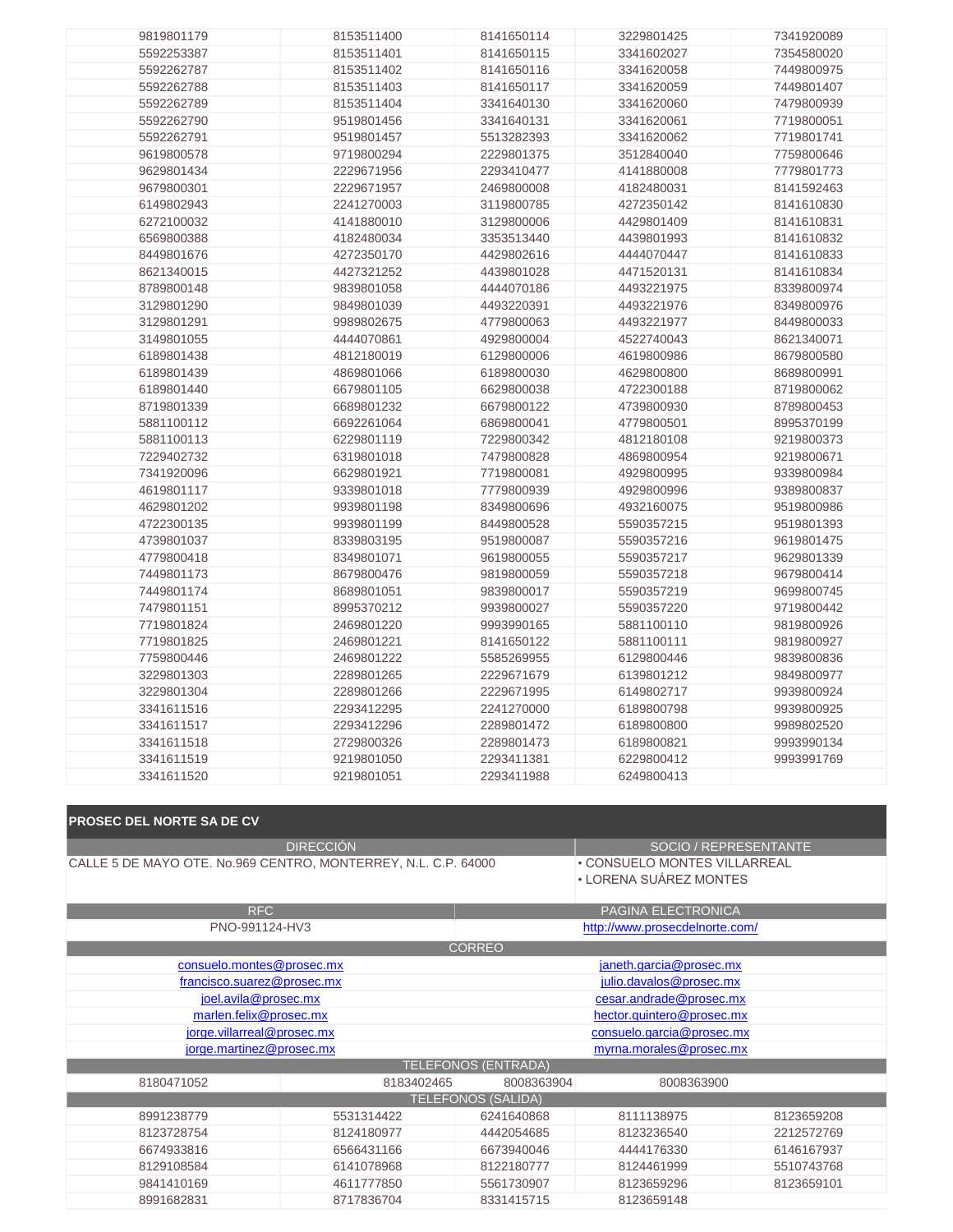| <b>DIRECCIÓN</b><br>SOCIO / REPRESENTANTE<br>INSURGENTES SUR No.619, PISO 1, DESPACHO 102 COL.NÁPOLES C.P.03810<br>• JUAN JOSE RAMIREZ ZAPATA<br>MÉXICO, D.F.<br>• JUAN EMMANUEL RAMIREZ OCHOA<br>AV. SAN JERONIMO No210 PTE, 20.PISO C.P. 64640 COL. SAN JERONIMO<br>MONTERREY, N.L.<br>CALLE 13 No.106- EX 26 Y 26A COL, CHUBURNA DE HIDALGO MERIDA YUCATAN<br>PAGINA ELECTRONICA<br><b>RFC</b><br>RCM-010111-RV2<br>http://recremex.com.mx/<br><b>CORREO</b><br>ADMON.BNT6@RECREMEX.COM.MX<br>sara.fuentes@recremex.com.mx<br>calidad@recremex.com.mx<br>stephani.davila@recremex.com.mx<br>abigail.reyes@recremex.com.mx<br>luis.gutierrez@recremex.com.mx<br>admon.bnt1@recremex.com.mx<br>nominacastigo@recremex.com.mx<br>admon.bnt4@recremex.com.mx<br>supervisor.bnt1@recremex.com.mx<br>supervisor.gdl@recremex.com.mx<br>norma.meza@recremex.com.mx<br>ricardo.vazquez@recremex.com.mx<br>jorge.garcia@recremex.com.mx<br>admon.nomina@recremex.com.mx<br>supervisor.preventiva2@recremex.com.mx<br>admon.bnt2@recremex.com.mx<br>supervisor.preventiva1@recremex.com.mx<br>david.mancilla@recremex.com.mx<br>jonathan.natividad@recremex.com<br>luis.figueroa@recremex.com.mx<br>nomina.bnt@recremex.com.mx<br>SUPERVISOR.BNT@RECREMEX.COM.MX<br>atencion@recremex.com.mx<br>ADMON.BNT5@RECREMEX.COM.MX<br><b>TELEFONOS (ENTRADA)</b><br>5541624123<br>5541606805<br>5541624127<br>5541624117<br>5541624109<br>5541606806<br>5541606807<br>5541624103<br>5541624112<br>5541606811<br>5541624113<br>5541624102<br>5541606804<br>5541624116<br>5541606803<br>5541624100<br>5541624108<br>5541624106<br>5541624105<br>5541606810<br>5541624104<br>5541624111<br>5541624118<br>5541624110<br>5541606802<br><b>TELEFONO (SALIDA)</b><br>8127654193<br>3312042875<br>9994520481<br>5586091023<br>5586091067<br>3341623185<br>8127659556<br>9994534661<br>5586091024<br>5586091068<br>8127659608<br>9997433594<br>3344453910<br>5586091025<br>5586091081<br>5535471734<br>8127690212<br>9997471427<br>5586091028<br>5586091083<br>5536869400<br>8127690305<br>5543138999<br>5586091033<br>5586091086<br>5536892000<br>8127696066<br>5586091002<br>5586091036<br>5586091088<br>8127697495<br>5586091089<br>5541606800<br>5586091003<br>5586091037<br>5544453330<br>8127697513<br>5586091008<br>5586091039<br>5586091092<br>5565628409<br>5586091009<br>5586091040<br>5586091093<br>8144450450<br>8123855867<br>8144450452<br>5586091013<br>5586091044<br>5586091094<br>8126990724<br>9993164056<br>5586091014<br>5586091052<br>5586091095<br>8127625632<br>9999098894<br>5586091018<br>5586091057<br>5586091096<br>8127650008<br>9992674204<br>5586091022<br>5586091063<br>5586291082<br><b>WHATSAPP</b><br>5539958914<br>5617572776<br>5619219989<br>5620095728<br>9999068970<br>5620081799<br>5625931602<br>5630681086<br>5534975629<br>5549239096<br>5622114148<br>9998997233<br>9991199247<br>5532266814<br>5615182787<br>5521010108<br>5630166444<br>9991872220<br>5512944063<br>5564557016<br>5534987033<br>5542275132<br>9996377666<br>5535919711<br>5613441736<br>5543192807<br>5539486902<br>9992743790<br>5545659207<br>5591905782<br>5546358806<br>5562884160<br>9993017323<br>5547678348<br>5546716546<br>5549536486<br>5633056801<br>9993655699<br>5570626779<br>5554671913<br>5561121377<br>5510235601<br>9994404971<br>5581254117<br>5510768869<br>5536586086<br>5564462173<br>9995470758<br>5562473119<br>5620258392<br>5564729154<br>5539410400<br>9996406108<br>5512968127<br>5548923165<br>5568959072<br>5511480282<br>9997381789<br>9995435711<br>5576681293<br>5573226903<br>5519164274<br>9996419308<br>5529707851<br>9991913683 | RECUPERACIÓN CREDITICIA DE MÉXICO SC |            |            |            |  |
|------------------------------------------------------------------------------------------------------------------------------------------------------------------------------------------------------------------------------------------------------------------------------------------------------------------------------------------------------------------------------------------------------------------------------------------------------------------------------------------------------------------------------------------------------------------------------------------------------------------------------------------------------------------------------------------------------------------------------------------------------------------------------------------------------------------------------------------------------------------------------------------------------------------------------------------------------------------------------------------------------------------------------------------------------------------------------------------------------------------------------------------------------------------------------------------------------------------------------------------------------------------------------------------------------------------------------------------------------------------------------------------------------------------------------------------------------------------------------------------------------------------------------------------------------------------------------------------------------------------------------------------------------------------------------------------------------------------------------------------------------------------------------------------------------------------------------------------------------------------------------------------------------------------------------------------------------------------------------------------------------------------------------------------------------------------------------------------------------------------------------------------------------------------------------------------------------------------------------------------------------------------------------------------------------------------------------------------------------------------------------------------------------------------------------------------------------------------------------------------------------------------------------------------------------------------------------------------------------------------------------------------------------------------------------------------------------------------------------------------------------------------------------------------------------------------------------------------------------------------------------------------------------------------------------------------------------------------------------------------------------------------------------------------------------------------------------------------------------------------------------------------------------------------------------------------------------------------------------------------------------------------------------------------------------------------------------------------------------------------------------------------------------------------------------------------------------------------------------------------------------------------------------------------------------------------------------------------------------------------------------------------------------------|--------------------------------------|------------|------------|------------|--|
|                                                                                                                                                                                                                                                                                                                                                                                                                                                                                                                                                                                                                                                                                                                                                                                                                                                                                                                                                                                                                                                                                                                                                                                                                                                                                                                                                                                                                                                                                                                                                                                                                                                                                                                                                                                                                                                                                                                                                                                                                                                                                                                                                                                                                                                                                                                                                                                                                                                                                                                                                                                                                                                                                                                                                                                                                                                                                                                                                                                                                                                                                                                                                                                                                                                                                                                                                                                                                                                                                                                                                                                                                                                            |                                      |            |            |            |  |
|                                                                                                                                                                                                                                                                                                                                                                                                                                                                                                                                                                                                                                                                                                                                                                                                                                                                                                                                                                                                                                                                                                                                                                                                                                                                                                                                                                                                                                                                                                                                                                                                                                                                                                                                                                                                                                                                                                                                                                                                                                                                                                                                                                                                                                                                                                                                                                                                                                                                                                                                                                                                                                                                                                                                                                                                                                                                                                                                                                                                                                                                                                                                                                                                                                                                                                                                                                                                                                                                                                                                                                                                                                                            |                                      |            |            |            |  |
|                                                                                                                                                                                                                                                                                                                                                                                                                                                                                                                                                                                                                                                                                                                                                                                                                                                                                                                                                                                                                                                                                                                                                                                                                                                                                                                                                                                                                                                                                                                                                                                                                                                                                                                                                                                                                                                                                                                                                                                                                                                                                                                                                                                                                                                                                                                                                                                                                                                                                                                                                                                                                                                                                                                                                                                                                                                                                                                                                                                                                                                                                                                                                                                                                                                                                                                                                                                                                                                                                                                                                                                                                                                            |                                      |            |            |            |  |
|                                                                                                                                                                                                                                                                                                                                                                                                                                                                                                                                                                                                                                                                                                                                                                                                                                                                                                                                                                                                                                                                                                                                                                                                                                                                                                                                                                                                                                                                                                                                                                                                                                                                                                                                                                                                                                                                                                                                                                                                                                                                                                                                                                                                                                                                                                                                                                                                                                                                                                                                                                                                                                                                                                                                                                                                                                                                                                                                                                                                                                                                                                                                                                                                                                                                                                                                                                                                                                                                                                                                                                                                                                                            |                                      |            |            |            |  |
|                                                                                                                                                                                                                                                                                                                                                                                                                                                                                                                                                                                                                                                                                                                                                                                                                                                                                                                                                                                                                                                                                                                                                                                                                                                                                                                                                                                                                                                                                                                                                                                                                                                                                                                                                                                                                                                                                                                                                                                                                                                                                                                                                                                                                                                                                                                                                                                                                                                                                                                                                                                                                                                                                                                                                                                                                                                                                                                                                                                                                                                                                                                                                                                                                                                                                                                                                                                                                                                                                                                                                                                                                                                            |                                      |            |            |            |  |
|                                                                                                                                                                                                                                                                                                                                                                                                                                                                                                                                                                                                                                                                                                                                                                                                                                                                                                                                                                                                                                                                                                                                                                                                                                                                                                                                                                                                                                                                                                                                                                                                                                                                                                                                                                                                                                                                                                                                                                                                                                                                                                                                                                                                                                                                                                                                                                                                                                                                                                                                                                                                                                                                                                                                                                                                                                                                                                                                                                                                                                                                                                                                                                                                                                                                                                                                                                                                                                                                                                                                                                                                                                                            |                                      |            |            |            |  |
|                                                                                                                                                                                                                                                                                                                                                                                                                                                                                                                                                                                                                                                                                                                                                                                                                                                                                                                                                                                                                                                                                                                                                                                                                                                                                                                                                                                                                                                                                                                                                                                                                                                                                                                                                                                                                                                                                                                                                                                                                                                                                                                                                                                                                                                                                                                                                                                                                                                                                                                                                                                                                                                                                                                                                                                                                                                                                                                                                                                                                                                                                                                                                                                                                                                                                                                                                                                                                                                                                                                                                                                                                                                            |                                      |            |            |            |  |
|                                                                                                                                                                                                                                                                                                                                                                                                                                                                                                                                                                                                                                                                                                                                                                                                                                                                                                                                                                                                                                                                                                                                                                                                                                                                                                                                                                                                                                                                                                                                                                                                                                                                                                                                                                                                                                                                                                                                                                                                                                                                                                                                                                                                                                                                                                                                                                                                                                                                                                                                                                                                                                                                                                                                                                                                                                                                                                                                                                                                                                                                                                                                                                                                                                                                                                                                                                                                                                                                                                                                                                                                                                                            |                                      |            |            |            |  |
|                                                                                                                                                                                                                                                                                                                                                                                                                                                                                                                                                                                                                                                                                                                                                                                                                                                                                                                                                                                                                                                                                                                                                                                                                                                                                                                                                                                                                                                                                                                                                                                                                                                                                                                                                                                                                                                                                                                                                                                                                                                                                                                                                                                                                                                                                                                                                                                                                                                                                                                                                                                                                                                                                                                                                                                                                                                                                                                                                                                                                                                                                                                                                                                                                                                                                                                                                                                                                                                                                                                                                                                                                                                            |                                      |            |            |            |  |
|                                                                                                                                                                                                                                                                                                                                                                                                                                                                                                                                                                                                                                                                                                                                                                                                                                                                                                                                                                                                                                                                                                                                                                                                                                                                                                                                                                                                                                                                                                                                                                                                                                                                                                                                                                                                                                                                                                                                                                                                                                                                                                                                                                                                                                                                                                                                                                                                                                                                                                                                                                                                                                                                                                                                                                                                                                                                                                                                                                                                                                                                                                                                                                                                                                                                                                                                                                                                                                                                                                                                                                                                                                                            |                                      |            |            |            |  |
|                                                                                                                                                                                                                                                                                                                                                                                                                                                                                                                                                                                                                                                                                                                                                                                                                                                                                                                                                                                                                                                                                                                                                                                                                                                                                                                                                                                                                                                                                                                                                                                                                                                                                                                                                                                                                                                                                                                                                                                                                                                                                                                                                                                                                                                                                                                                                                                                                                                                                                                                                                                                                                                                                                                                                                                                                                                                                                                                                                                                                                                                                                                                                                                                                                                                                                                                                                                                                                                                                                                                                                                                                                                            |                                      |            |            |            |  |
|                                                                                                                                                                                                                                                                                                                                                                                                                                                                                                                                                                                                                                                                                                                                                                                                                                                                                                                                                                                                                                                                                                                                                                                                                                                                                                                                                                                                                                                                                                                                                                                                                                                                                                                                                                                                                                                                                                                                                                                                                                                                                                                                                                                                                                                                                                                                                                                                                                                                                                                                                                                                                                                                                                                                                                                                                                                                                                                                                                                                                                                                                                                                                                                                                                                                                                                                                                                                                                                                                                                                                                                                                                                            |                                      |            |            |            |  |
|                                                                                                                                                                                                                                                                                                                                                                                                                                                                                                                                                                                                                                                                                                                                                                                                                                                                                                                                                                                                                                                                                                                                                                                                                                                                                                                                                                                                                                                                                                                                                                                                                                                                                                                                                                                                                                                                                                                                                                                                                                                                                                                                                                                                                                                                                                                                                                                                                                                                                                                                                                                                                                                                                                                                                                                                                                                                                                                                                                                                                                                                                                                                                                                                                                                                                                                                                                                                                                                                                                                                                                                                                                                            |                                      |            |            |            |  |
|                                                                                                                                                                                                                                                                                                                                                                                                                                                                                                                                                                                                                                                                                                                                                                                                                                                                                                                                                                                                                                                                                                                                                                                                                                                                                                                                                                                                                                                                                                                                                                                                                                                                                                                                                                                                                                                                                                                                                                                                                                                                                                                                                                                                                                                                                                                                                                                                                                                                                                                                                                                                                                                                                                                                                                                                                                                                                                                                                                                                                                                                                                                                                                                                                                                                                                                                                                                                                                                                                                                                                                                                                                                            |                                      |            |            |            |  |
|                                                                                                                                                                                                                                                                                                                                                                                                                                                                                                                                                                                                                                                                                                                                                                                                                                                                                                                                                                                                                                                                                                                                                                                                                                                                                                                                                                                                                                                                                                                                                                                                                                                                                                                                                                                                                                                                                                                                                                                                                                                                                                                                                                                                                                                                                                                                                                                                                                                                                                                                                                                                                                                                                                                                                                                                                                                                                                                                                                                                                                                                                                                                                                                                                                                                                                                                                                                                                                                                                                                                                                                                                                                            |                                      |            |            |            |  |
|                                                                                                                                                                                                                                                                                                                                                                                                                                                                                                                                                                                                                                                                                                                                                                                                                                                                                                                                                                                                                                                                                                                                                                                                                                                                                                                                                                                                                                                                                                                                                                                                                                                                                                                                                                                                                                                                                                                                                                                                                                                                                                                                                                                                                                                                                                                                                                                                                                                                                                                                                                                                                                                                                                                                                                                                                                                                                                                                                                                                                                                                                                                                                                                                                                                                                                                                                                                                                                                                                                                                                                                                                                                            |                                      |            |            |            |  |
|                                                                                                                                                                                                                                                                                                                                                                                                                                                                                                                                                                                                                                                                                                                                                                                                                                                                                                                                                                                                                                                                                                                                                                                                                                                                                                                                                                                                                                                                                                                                                                                                                                                                                                                                                                                                                                                                                                                                                                                                                                                                                                                                                                                                                                                                                                                                                                                                                                                                                                                                                                                                                                                                                                                                                                                                                                                                                                                                                                                                                                                                                                                                                                                                                                                                                                                                                                                                                                                                                                                                                                                                                                                            |                                      |            |            |            |  |
|                                                                                                                                                                                                                                                                                                                                                                                                                                                                                                                                                                                                                                                                                                                                                                                                                                                                                                                                                                                                                                                                                                                                                                                                                                                                                                                                                                                                                                                                                                                                                                                                                                                                                                                                                                                                                                                                                                                                                                                                                                                                                                                                                                                                                                                                                                                                                                                                                                                                                                                                                                                                                                                                                                                                                                                                                                                                                                                                                                                                                                                                                                                                                                                                                                                                                                                                                                                                                                                                                                                                                                                                                                                            |                                      |            |            |            |  |
|                                                                                                                                                                                                                                                                                                                                                                                                                                                                                                                                                                                                                                                                                                                                                                                                                                                                                                                                                                                                                                                                                                                                                                                                                                                                                                                                                                                                                                                                                                                                                                                                                                                                                                                                                                                                                                                                                                                                                                                                                                                                                                                                                                                                                                                                                                                                                                                                                                                                                                                                                                                                                                                                                                                                                                                                                                                                                                                                                                                                                                                                                                                                                                                                                                                                                                                                                                                                                                                                                                                                                                                                                                                            |                                      |            |            |            |  |
|                                                                                                                                                                                                                                                                                                                                                                                                                                                                                                                                                                                                                                                                                                                                                                                                                                                                                                                                                                                                                                                                                                                                                                                                                                                                                                                                                                                                                                                                                                                                                                                                                                                                                                                                                                                                                                                                                                                                                                                                                                                                                                                                                                                                                                                                                                                                                                                                                                                                                                                                                                                                                                                                                                                                                                                                                                                                                                                                                                                                                                                                                                                                                                                                                                                                                                                                                                                                                                                                                                                                                                                                                                                            |                                      |            |            |            |  |
|                                                                                                                                                                                                                                                                                                                                                                                                                                                                                                                                                                                                                                                                                                                                                                                                                                                                                                                                                                                                                                                                                                                                                                                                                                                                                                                                                                                                                                                                                                                                                                                                                                                                                                                                                                                                                                                                                                                                                                                                                                                                                                                                                                                                                                                                                                                                                                                                                                                                                                                                                                                                                                                                                                                                                                                                                                                                                                                                                                                                                                                                                                                                                                                                                                                                                                                                                                                                                                                                                                                                                                                                                                                            |                                      |            |            |            |  |
|                                                                                                                                                                                                                                                                                                                                                                                                                                                                                                                                                                                                                                                                                                                                                                                                                                                                                                                                                                                                                                                                                                                                                                                                                                                                                                                                                                                                                                                                                                                                                                                                                                                                                                                                                                                                                                                                                                                                                                                                                                                                                                                                                                                                                                                                                                                                                                                                                                                                                                                                                                                                                                                                                                                                                                                                                                                                                                                                                                                                                                                                                                                                                                                                                                                                                                                                                                                                                                                                                                                                                                                                                                                            |                                      |            |            |            |  |
|                                                                                                                                                                                                                                                                                                                                                                                                                                                                                                                                                                                                                                                                                                                                                                                                                                                                                                                                                                                                                                                                                                                                                                                                                                                                                                                                                                                                                                                                                                                                                                                                                                                                                                                                                                                                                                                                                                                                                                                                                                                                                                                                                                                                                                                                                                                                                                                                                                                                                                                                                                                                                                                                                                                                                                                                                                                                                                                                                                                                                                                                                                                                                                                                                                                                                                                                                                                                                                                                                                                                                                                                                                                            |                                      |            |            |            |  |
|                                                                                                                                                                                                                                                                                                                                                                                                                                                                                                                                                                                                                                                                                                                                                                                                                                                                                                                                                                                                                                                                                                                                                                                                                                                                                                                                                                                                                                                                                                                                                                                                                                                                                                                                                                                                                                                                                                                                                                                                                                                                                                                                                                                                                                                                                                                                                                                                                                                                                                                                                                                                                                                                                                                                                                                                                                                                                                                                                                                                                                                                                                                                                                                                                                                                                                                                                                                                                                                                                                                                                                                                                                                            |                                      |            |            |            |  |
|                                                                                                                                                                                                                                                                                                                                                                                                                                                                                                                                                                                                                                                                                                                                                                                                                                                                                                                                                                                                                                                                                                                                                                                                                                                                                                                                                                                                                                                                                                                                                                                                                                                                                                                                                                                                                                                                                                                                                                                                                                                                                                                                                                                                                                                                                                                                                                                                                                                                                                                                                                                                                                                                                                                                                                                                                                                                                                                                                                                                                                                                                                                                                                                                                                                                                                                                                                                                                                                                                                                                                                                                                                                            |                                      |            |            |            |  |
|                                                                                                                                                                                                                                                                                                                                                                                                                                                                                                                                                                                                                                                                                                                                                                                                                                                                                                                                                                                                                                                                                                                                                                                                                                                                                                                                                                                                                                                                                                                                                                                                                                                                                                                                                                                                                                                                                                                                                                                                                                                                                                                                                                                                                                                                                                                                                                                                                                                                                                                                                                                                                                                                                                                                                                                                                                                                                                                                                                                                                                                                                                                                                                                                                                                                                                                                                                                                                                                                                                                                                                                                                                                            |                                      |            |            |            |  |
|                                                                                                                                                                                                                                                                                                                                                                                                                                                                                                                                                                                                                                                                                                                                                                                                                                                                                                                                                                                                                                                                                                                                                                                                                                                                                                                                                                                                                                                                                                                                                                                                                                                                                                                                                                                                                                                                                                                                                                                                                                                                                                                                                                                                                                                                                                                                                                                                                                                                                                                                                                                                                                                                                                                                                                                                                                                                                                                                                                                                                                                                                                                                                                                                                                                                                                                                                                                                                                                                                                                                                                                                                                                            |                                      |            |            |            |  |
|                                                                                                                                                                                                                                                                                                                                                                                                                                                                                                                                                                                                                                                                                                                                                                                                                                                                                                                                                                                                                                                                                                                                                                                                                                                                                                                                                                                                                                                                                                                                                                                                                                                                                                                                                                                                                                                                                                                                                                                                                                                                                                                                                                                                                                                                                                                                                                                                                                                                                                                                                                                                                                                                                                                                                                                                                                                                                                                                                                                                                                                                                                                                                                                                                                                                                                                                                                                                                                                                                                                                                                                                                                                            |                                      |            |            |            |  |
|                                                                                                                                                                                                                                                                                                                                                                                                                                                                                                                                                                                                                                                                                                                                                                                                                                                                                                                                                                                                                                                                                                                                                                                                                                                                                                                                                                                                                                                                                                                                                                                                                                                                                                                                                                                                                                                                                                                                                                                                                                                                                                                                                                                                                                                                                                                                                                                                                                                                                                                                                                                                                                                                                                                                                                                                                                                                                                                                                                                                                                                                                                                                                                                                                                                                                                                                                                                                                                                                                                                                                                                                                                                            |                                      |            |            |            |  |
|                                                                                                                                                                                                                                                                                                                                                                                                                                                                                                                                                                                                                                                                                                                                                                                                                                                                                                                                                                                                                                                                                                                                                                                                                                                                                                                                                                                                                                                                                                                                                                                                                                                                                                                                                                                                                                                                                                                                                                                                                                                                                                                                                                                                                                                                                                                                                                                                                                                                                                                                                                                                                                                                                                                                                                                                                                                                                                                                                                                                                                                                                                                                                                                                                                                                                                                                                                                                                                                                                                                                                                                                                                                            |                                      |            |            |            |  |
|                                                                                                                                                                                                                                                                                                                                                                                                                                                                                                                                                                                                                                                                                                                                                                                                                                                                                                                                                                                                                                                                                                                                                                                                                                                                                                                                                                                                                                                                                                                                                                                                                                                                                                                                                                                                                                                                                                                                                                                                                                                                                                                                                                                                                                                                                                                                                                                                                                                                                                                                                                                                                                                                                                                                                                                                                                                                                                                                                                                                                                                                                                                                                                                                                                                                                                                                                                                                                                                                                                                                                                                                                                                            |                                      |            |            |            |  |
|                                                                                                                                                                                                                                                                                                                                                                                                                                                                                                                                                                                                                                                                                                                                                                                                                                                                                                                                                                                                                                                                                                                                                                                                                                                                                                                                                                                                                                                                                                                                                                                                                                                                                                                                                                                                                                                                                                                                                                                                                                                                                                                                                                                                                                                                                                                                                                                                                                                                                                                                                                                                                                                                                                                                                                                                                                                                                                                                                                                                                                                                                                                                                                                                                                                                                                                                                                                                                                                                                                                                                                                                                                                            |                                      |            |            |            |  |
|                                                                                                                                                                                                                                                                                                                                                                                                                                                                                                                                                                                                                                                                                                                                                                                                                                                                                                                                                                                                                                                                                                                                                                                                                                                                                                                                                                                                                                                                                                                                                                                                                                                                                                                                                                                                                                                                                                                                                                                                                                                                                                                                                                                                                                                                                                                                                                                                                                                                                                                                                                                                                                                                                                                                                                                                                                                                                                                                                                                                                                                                                                                                                                                                                                                                                                                                                                                                                                                                                                                                                                                                                                                            |                                      |            |            |            |  |
|                                                                                                                                                                                                                                                                                                                                                                                                                                                                                                                                                                                                                                                                                                                                                                                                                                                                                                                                                                                                                                                                                                                                                                                                                                                                                                                                                                                                                                                                                                                                                                                                                                                                                                                                                                                                                                                                                                                                                                                                                                                                                                                                                                                                                                                                                                                                                                                                                                                                                                                                                                                                                                                                                                                                                                                                                                                                                                                                                                                                                                                                                                                                                                                                                                                                                                                                                                                                                                                                                                                                                                                                                                                            |                                      |            |            |            |  |
|                                                                                                                                                                                                                                                                                                                                                                                                                                                                                                                                                                                                                                                                                                                                                                                                                                                                                                                                                                                                                                                                                                                                                                                                                                                                                                                                                                                                                                                                                                                                                                                                                                                                                                                                                                                                                                                                                                                                                                                                                                                                                                                                                                                                                                                                                                                                                                                                                                                                                                                                                                                                                                                                                                                                                                                                                                                                                                                                                                                                                                                                                                                                                                                                                                                                                                                                                                                                                                                                                                                                                                                                                                                            |                                      |            |            |            |  |
|                                                                                                                                                                                                                                                                                                                                                                                                                                                                                                                                                                                                                                                                                                                                                                                                                                                                                                                                                                                                                                                                                                                                                                                                                                                                                                                                                                                                                                                                                                                                                                                                                                                                                                                                                                                                                                                                                                                                                                                                                                                                                                                                                                                                                                                                                                                                                                                                                                                                                                                                                                                                                                                                                                                                                                                                                                                                                                                                                                                                                                                                                                                                                                                                                                                                                                                                                                                                                                                                                                                                                                                                                                                            |                                      |            |            |            |  |
|                                                                                                                                                                                                                                                                                                                                                                                                                                                                                                                                                                                                                                                                                                                                                                                                                                                                                                                                                                                                                                                                                                                                                                                                                                                                                                                                                                                                                                                                                                                                                                                                                                                                                                                                                                                                                                                                                                                                                                                                                                                                                                                                                                                                                                                                                                                                                                                                                                                                                                                                                                                                                                                                                                                                                                                                                                                                                                                                                                                                                                                                                                                                                                                                                                                                                                                                                                                                                                                                                                                                                                                                                                                            |                                      |            |            |            |  |
|                                                                                                                                                                                                                                                                                                                                                                                                                                                                                                                                                                                                                                                                                                                                                                                                                                                                                                                                                                                                                                                                                                                                                                                                                                                                                                                                                                                                                                                                                                                                                                                                                                                                                                                                                                                                                                                                                                                                                                                                                                                                                                                                                                                                                                                                                                                                                                                                                                                                                                                                                                                                                                                                                                                                                                                                                                                                                                                                                                                                                                                                                                                                                                                                                                                                                                                                                                                                                                                                                                                                                                                                                                                            |                                      |            |            |            |  |
|                                                                                                                                                                                                                                                                                                                                                                                                                                                                                                                                                                                                                                                                                                                                                                                                                                                                                                                                                                                                                                                                                                                                                                                                                                                                                                                                                                                                                                                                                                                                                                                                                                                                                                                                                                                                                                                                                                                                                                                                                                                                                                                                                                                                                                                                                                                                                                                                                                                                                                                                                                                                                                                                                                                                                                                                                                                                                                                                                                                                                                                                                                                                                                                                                                                                                                                                                                                                                                                                                                                                                                                                                                                            |                                      |            |            |            |  |
|                                                                                                                                                                                                                                                                                                                                                                                                                                                                                                                                                                                                                                                                                                                                                                                                                                                                                                                                                                                                                                                                                                                                                                                                                                                                                                                                                                                                                                                                                                                                                                                                                                                                                                                                                                                                                                                                                                                                                                                                                                                                                                                                                                                                                                                                                                                                                                                                                                                                                                                                                                                                                                                                                                                                                                                                                                                                                                                                                                                                                                                                                                                                                                                                                                                                                                                                                                                                                                                                                                                                                                                                                                                            |                                      |            |            |            |  |
|                                                                                                                                                                                                                                                                                                                                                                                                                                                                                                                                                                                                                                                                                                                                                                                                                                                                                                                                                                                                                                                                                                                                                                                                                                                                                                                                                                                                                                                                                                                                                                                                                                                                                                                                                                                                                                                                                                                                                                                                                                                                                                                                                                                                                                                                                                                                                                                                                                                                                                                                                                                                                                                                                                                                                                                                                                                                                                                                                                                                                                                                                                                                                                                                                                                                                                                                                                                                                                                                                                                                                                                                                                                            |                                      |            |            |            |  |
|                                                                                                                                                                                                                                                                                                                                                                                                                                                                                                                                                                                                                                                                                                                                                                                                                                                                                                                                                                                                                                                                                                                                                                                                                                                                                                                                                                                                                                                                                                                                                                                                                                                                                                                                                                                                                                                                                                                                                                                                                                                                                                                                                                                                                                                                                                                                                                                                                                                                                                                                                                                                                                                                                                                                                                                                                                                                                                                                                                                                                                                                                                                                                                                                                                                                                                                                                                                                                                                                                                                                                                                                                                                            |                                      |            |            |            |  |
|                                                                                                                                                                                                                                                                                                                                                                                                                                                                                                                                                                                                                                                                                                                                                                                                                                                                                                                                                                                                                                                                                                                                                                                                                                                                                                                                                                                                                                                                                                                                                                                                                                                                                                                                                                                                                                                                                                                                                                                                                                                                                                                                                                                                                                                                                                                                                                                                                                                                                                                                                                                                                                                                                                                                                                                                                                                                                                                                                                                                                                                                                                                                                                                                                                                                                                                                                                                                                                                                                                                                                                                                                                                            |                                      |            |            |            |  |
|                                                                                                                                                                                                                                                                                                                                                                                                                                                                                                                                                                                                                                                                                                                                                                                                                                                                                                                                                                                                                                                                                                                                                                                                                                                                                                                                                                                                                                                                                                                                                                                                                                                                                                                                                                                                                                                                                                                                                                                                                                                                                                                                                                                                                                                                                                                                                                                                                                                                                                                                                                                                                                                                                                                                                                                                                                                                                                                                                                                                                                                                                                                                                                                                                                                                                                                                                                                                                                                                                                                                                                                                                                                            |                                      |            |            |            |  |
|                                                                                                                                                                                                                                                                                                                                                                                                                                                                                                                                                                                                                                                                                                                                                                                                                                                                                                                                                                                                                                                                                                                                                                                                                                                                                                                                                                                                                                                                                                                                                                                                                                                                                                                                                                                                                                                                                                                                                                                                                                                                                                                                                                                                                                                                                                                                                                                                                                                                                                                                                                                                                                                                                                                                                                                                                                                                                                                                                                                                                                                                                                                                                                                                                                                                                                                                                                                                                                                                                                                                                                                                                                                            |                                      |            |            |            |  |
|                                                                                                                                                                                                                                                                                                                                                                                                                                                                                                                                                                                                                                                                                                                                                                                                                                                                                                                                                                                                                                                                                                                                                                                                                                                                                                                                                                                                                                                                                                                                                                                                                                                                                                                                                                                                                                                                                                                                                                                                                                                                                                                                                                                                                                                                                                                                                                                                                                                                                                                                                                                                                                                                                                                                                                                                                                                                                                                                                                                                                                                                                                                                                                                                                                                                                                                                                                                                                                                                                                                                                                                                                                                            |                                      |            |            |            |  |
|                                                                                                                                                                                                                                                                                                                                                                                                                                                                                                                                                                                                                                                                                                                                                                                                                                                                                                                                                                                                                                                                                                                                                                                                                                                                                                                                                                                                                                                                                                                                                                                                                                                                                                                                                                                                                                                                                                                                                                                                                                                                                                                                                                                                                                                                                                                                                                                                                                                                                                                                                                                                                                                                                                                                                                                                                                                                                                                                                                                                                                                                                                                                                                                                                                                                                                                                                                                                                                                                                                                                                                                                                                                            |                                      |            |            |            |  |
|                                                                                                                                                                                                                                                                                                                                                                                                                                                                                                                                                                                                                                                                                                                                                                                                                                                                                                                                                                                                                                                                                                                                                                                                                                                                                                                                                                                                                                                                                                                                                                                                                                                                                                                                                                                                                                                                                                                                                                                                                                                                                                                                                                                                                                                                                                                                                                                                                                                                                                                                                                                                                                                                                                                                                                                                                                                                                                                                                                                                                                                                                                                                                                                                                                                                                                                                                                                                                                                                                                                                                                                                                                                            |                                      |            |            |            |  |
|                                                                                                                                                                                                                                                                                                                                                                                                                                                                                                                                                                                                                                                                                                                                                                                                                                                                                                                                                                                                                                                                                                                                                                                                                                                                                                                                                                                                                                                                                                                                                                                                                                                                                                                                                                                                                                                                                                                                                                                                                                                                                                                                                                                                                                                                                                                                                                                                                                                                                                                                                                                                                                                                                                                                                                                                                                                                                                                                                                                                                                                                                                                                                                                                                                                                                                                                                                                                                                                                                                                                                                                                                                                            |                                      |            |            |            |  |
|                                                                                                                                                                                                                                                                                                                                                                                                                                                                                                                                                                                                                                                                                                                                                                                                                                                                                                                                                                                                                                                                                                                                                                                                                                                                                                                                                                                                                                                                                                                                                                                                                                                                                                                                                                                                                                                                                                                                                                                                                                                                                                                                                                                                                                                                                                                                                                                                                                                                                                                                                                                                                                                                                                                                                                                                                                                                                                                                                                                                                                                                                                                                                                                                                                                                                                                                                                                                                                                                                                                                                                                                                                                            |                                      |            |            |            |  |
|                                                                                                                                                                                                                                                                                                                                                                                                                                                                                                                                                                                                                                                                                                                                                                                                                                                                                                                                                                                                                                                                                                                                                                                                                                                                                                                                                                                                                                                                                                                                                                                                                                                                                                                                                                                                                                                                                                                                                                                                                                                                                                                                                                                                                                                                                                                                                                                                                                                                                                                                                                                                                                                                                                                                                                                                                                                                                                                                                                                                                                                                                                                                                                                                                                                                                                                                                                                                                                                                                                                                                                                                                                                            |                                      |            |            |            |  |
|                                                                                                                                                                                                                                                                                                                                                                                                                                                                                                                                                                                                                                                                                                                                                                                                                                                                                                                                                                                                                                                                                                                                                                                                                                                                                                                                                                                                                                                                                                                                                                                                                                                                                                                                                                                                                                                                                                                                                                                                                                                                                                                                                                                                                                                                                                                                                                                                                                                                                                                                                                                                                                                                                                                                                                                                                                                                                                                                                                                                                                                                                                                                                                                                                                                                                                                                                                                                                                                                                                                                                                                                                                                            | 5583792734                           | 5615801519 | 9992203085 | 5528053607 |  |

## **SERVICIOS TÉCNICOS DE COBRANZA SA DE CV**

BENJAMIN FRANKLIN No.98, PISO 4 COL.ESCANDÓN C.P.11800 MÉXICO, D.F. • JOSE ANTONIO JIMENEZ ESTRADA

- DIRECCIÓN **SOCIO / REPRESENTANTE** 
	- ROBERT DEAN ROOSE SIERRA
	- JOSE MARIA VALLE ESCAMEZ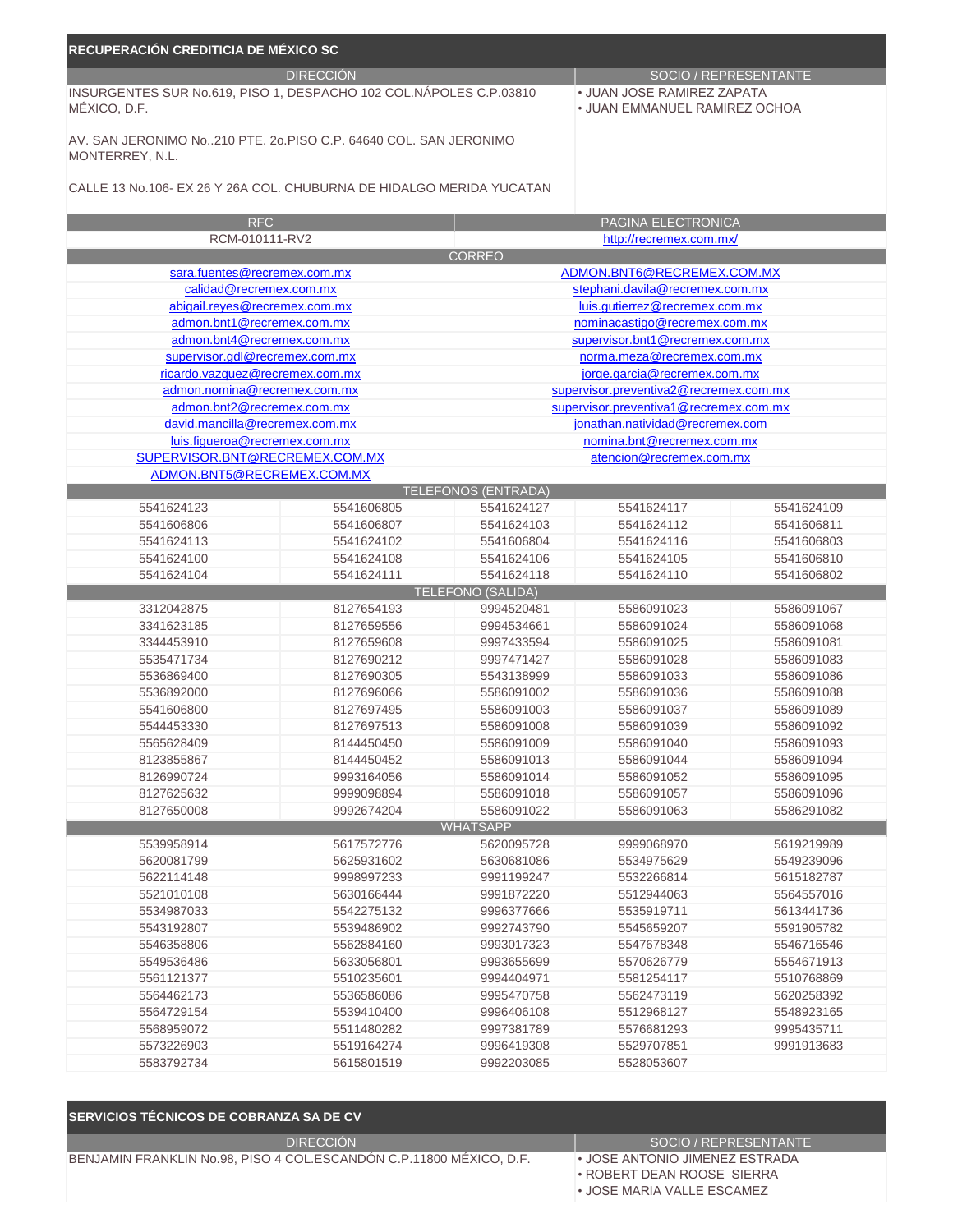| RFC                                    |                 | PAGINA ELECTRONICA                  |                              |  |
|----------------------------------------|-----------------|-------------------------------------|------------------------------|--|
| STC-930419-MI0                         |                 |                                     | http://www.sertecgroup.com   |  |
|                                        |                 | <b>CORREO</b>                       |                              |  |
| supervisor.banorte.3@sertec.com.mx     |                 |                                     | convenios.bnrt@sertec.com.mx |  |
| supervisor.cas.bnt.cdmx4@sertec.com.mx |                 |                                     | luisflores@sertec.com.mx     |  |
| administrativo.bnt.cdmx@sertec.com.mx  |                 | pedrohernandez@sertec.com.mx        |                              |  |
| supervisor.bnrt@sertec.com.mx          |                 | quejas@sertec.com.mx                |                              |  |
| supervisor.cas.bnt.cdmx3@sertec.com.mx |                 | supervisor.banorte.2@sertec.com.mx  |                              |  |
| supervisor.cas.bnt.cdmx1@sertec.com.mx |                 |                                     |                              |  |
|                                        |                 | <b>TELEFONOS (ENTRADA - SALIDA)</b> |                              |  |
| 5547451257                             | 5547451201      | 5552768501<br>5547451203            |                              |  |
|                                        | <b>WHATSAPP</b> |                                     |                              |  |
|                                        |                 | 5561251071                          |                              |  |
|                                        |                 |                                     |                              |  |

| URESTI REYES Y ASOCIADOS ABOGADOS, S.C.                                              |               |                                                          |
|--------------------------------------------------------------------------------------|---------------|----------------------------------------------------------|
| <b>DIRECCIÓN</b>                                                                     |               | SOCIO / REPRESENTANTE                                    |
| AV. CARLOS SALAZAR No. 2333 COL. OBRERA MONTERREY, N.L. C.P. 64010                   |               | <b>. EDUARDO URESTI REYES</b><br>• RICARDO FLORES GARCIA |
| AV. JOSE MARIA VERTIZ No.109 COL. DOCTORES DELEGACION CUAUHTEMOC,<br>C.P. 06720 CDMX |               |                                                          |
| <b>RFC</b>                                                                           |               | PAGINA ELECTRONICA                                       |
| RHL-161111-FC2                                                                       |               | http://uresti.mx                                         |
|                                                                                      | <b>CORREO</b> |                                                          |
| ajuarez@uresti.mx                                                                    |               | mproa@uresti.mx                                          |
| acarpio@uresti.mx                                                                    |               | suptdc4pv@uresti.mx                                      |
| suptdccastigom@uresti.mx                                                             |               | suptdc2pv@uresti.mx                                      |
| atn.domiciliaria@uresti.mx                                                           |               | sjasso@uresti.mx                                         |
| auditoria@uresti.mx                                                                  |               | salfaro@uresti.mx                                        |
| banorte.auto2@uresti-cc.mx                                                           |               | aconguitu@uresti.mx                                      |
| banorte.auto4@uresti-cc.mx                                                           |               | atn_banorte@uresti.mx                                    |
| banorte.auto3@uresti-cc.mx                                                           |               | cavila@uresti.mx                                         |
| banorte.auto1@uresti-cc.mx                                                           |               | mvalenzuela@uresti.mx                                    |
| banorte.auto5@uresti-cc.mx                                                           |               | contacto@uresti.mx                                       |
| banorte.nom3@uresti-cc.mx                                                            |               | customerservice@uresti.mx                                |
| banorte.nom2@uresti-cc.mx                                                            |               | drodriguez@uresti.mx                                     |
| banorte.nom1@uresti-cc.mx                                                            |               | galdape@uresti.mx                                        |
| banorte.nom4@uresti-cc.mx                                                            |               | gerenciacredinomina@uresti.mx                            |
| banorte.nom5@uresti-cc.mx                                                            |               | hipotecario.administrativo@uresti.mx                     |
| banorte.hipo2@uresti-cc.mx                                                           |               | hipotecario.castigo@uresti.mx                            |
| banorte.tdc4@uresti-cc.mx                                                            |               | hipotecario.vencida@uresti.mx                            |
| banorte.tdc7@uresti-cc.mx                                                            |               | hipotecariopreadmin@uresti.mx                            |
| banorte.tdc12@uresti-cc.mx                                                           |               | jherrera@uresti.mx                                       |
| banorte.tdc2@uresti-cc.mx                                                            |               | jquintero@uresti.mx                                      |
| banorte.tdc16@uresti-cc.mx                                                           |               | Ideleon@uresti.mx                                        |
| banorte.tdc3@uresti-cc.mx                                                            |               | rcantu@uresti.mx                                         |
| banorte.tdc5@uresti-cc.mx                                                            |               | mparra@uresti.mx                                         |
| banorte.tdc11@uresti-cc.mx                                                           |               | rgarza@uresti.mx                                         |
| banorte.tdc18@uresti-cc.mx                                                           |               | supautocastigo@uresti.mx                                 |
| banorte.tdc15@uresti-cc.mx                                                           |               | supautopreadmin@uresti.mx                                |
| banorte.tdc1@uresti-cc.mx                                                            |               | supautovencido@uresti.mx                                 |
| banorte.tdc13@uresti-cc.mx                                                           |               | supautovigente@uresti.mx                                 |
| banorte.tdc6@uresti-cc.mx                                                            |               | supnominaadmin@uresti.mx                                 |
| banorte.tdc17@uresti-cc.mx                                                           |               | supnominapcastigo@uresti.mx                              |
| banorte.tdc10@uresti-cc.mx                                                           |               | supnominavencido@uresti.mx                               |
| banorte.tdc14@uresti-cc.mx                                                           |               | supnominavigente@uresti.mx                               |
| banorte.tdc8@uresti-cc.mx                                                            |               | suptdc1pv@uresti.mx                                      |
| calidad@uresti.mx                                                                    |               | suptdc3pv@uresti.mx                                      |
| castigosfinancieros@uresti.mx                                                        |               | suptdcne@uresti.mx                                       |
| auto.clientebanorte@uresti.mx                                                        |               | suptdcvencida@uresti.mx                                  |
| creditospersonales@uresti.mx                                                         |               | crodriguezh@uresti.mx                                    |
| ecarlosn@uresti.mx                                                                   |               | jcgallegos@uresti.mx                                     |
| equiroz@uresti.mx                                                                    |               | soporte@uresti.mx                                        |
| edeleon@uresti.mx                                                                    |               | cfuentes@uresti.mx                                       |
| farroyo@uresti.mx                                                                    |               | ngmartinez@uresti.mx                                     |
| fsalazar@uresti.mx                                                                   |               | sbalboa@uresti.mx                                        |

amireles@uresti.mx

pgarcia@uresti.mx

fsalazar@uresti.mx jaortiz@uresti.mx hipotecario.vigente@uresti.mx

suptdccastigo@uresti.mx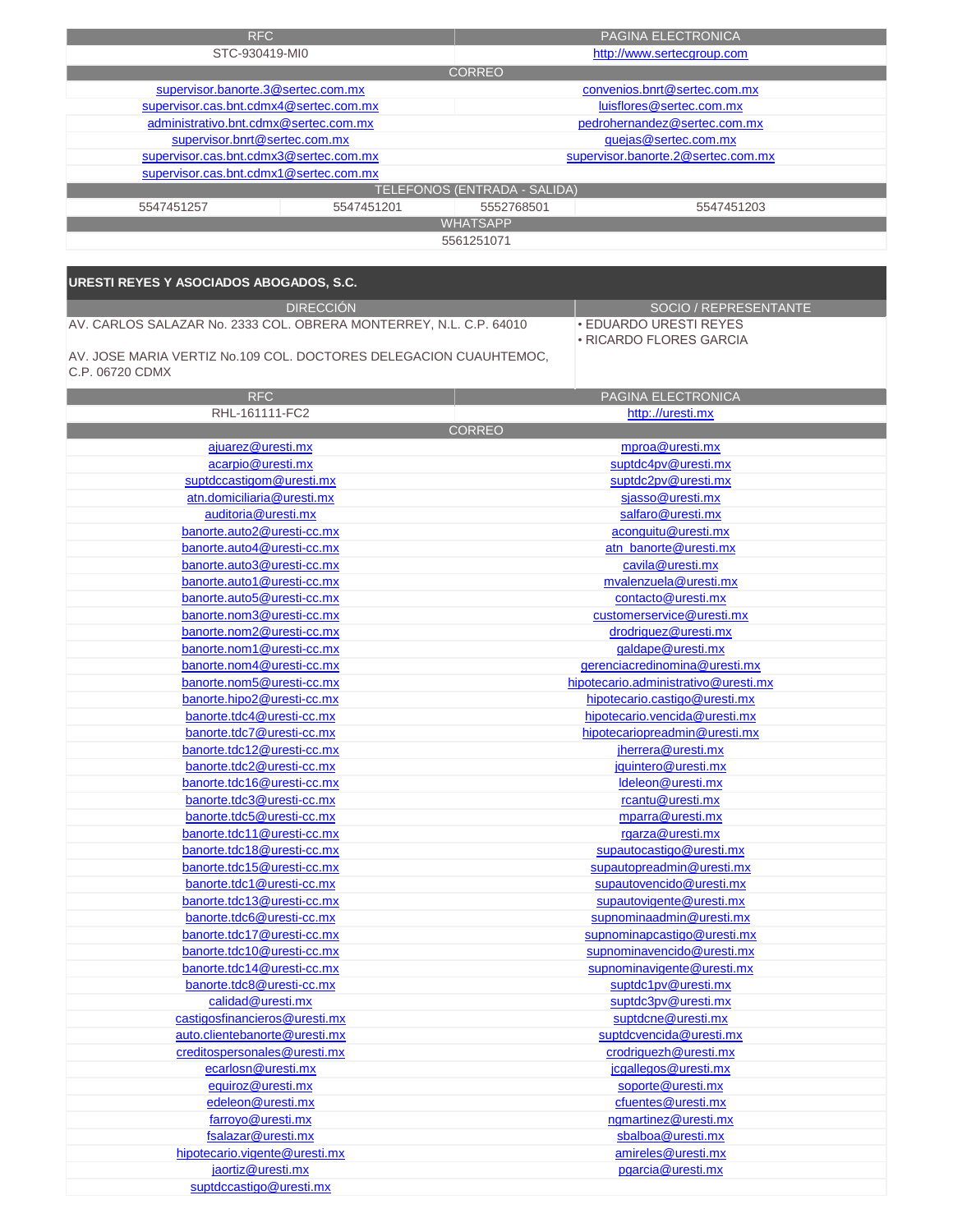|            |            | <b>TELEFONOS (ENTRADA)</b>   |            |            |
|------------|------------|------------------------------|------------|------------|
| 8000600174 | 8000600198 | 8000600341                   | 8000600363 | 8004440642 |
|            |            |                              |            |            |
| 8000600379 | 8000600199 | 8000600342                   | 8000600364 | 8004440643 |
| 8000600380 | 8000600320 | 8000600343                   | 8000600365 | 8004440644 |
| 8000600381 | 8000600322 | 8000600344                   | 8000600366 | 8004446229 |
| 8000600382 | 8000600323 | 8000600345                   | 8000600367 | 8004446230 |
| 8000600383 | 8000600324 | 8000600346                   | 8000600368 | 8004446231 |
|            |            |                              |            |            |
| 8000600384 | 8000600325 | 8000600347                   | 8000600369 | 8004446233 |
| 8000600385 | 8000600326 | 8000600348                   | 8000600370 | 8004446234 |
| 8004446227 | 8000600327 | 8000600349                   | 8000600371 | 8004446235 |
| 8000600170 | 8000600328 | 8000600350                   | 8000600372 | 8004446237 |
|            |            |                              |            |            |
| 8000600171 | 8000600329 | 8000600351                   | 8000600373 | 8004446238 |
| 8000600172 | 8000600330 | 8000600352                   | 8000600374 | 8000600192 |
| 8000600173 | 8000600331 | 8000600353                   | 8000600375 | 8122829188 |
| 8000600175 | 8000600332 | 8000600354                   | 8000600376 | 8183779188 |
| 8000600176 |            |                              | 8001126142 |            |
|            | 8000600333 | 8000600355                   |            | 8130672000 |
| 8000600190 | 8000600334 | 8000600356                   | 8004440635 | 8000600177 |
| 8000600191 | 8000600335 | 8000600357                   | 8004440636 | 8000600377 |
| 8000600193 | 8000600336 | 8000600358                   | 8004440637 | 8000600378 |
| 8000600194 | 8000600337 | 8000600359                   | 8004440638 | 8004446232 |
|            |            |                              |            |            |
| 8000600195 | 8000600338 | 8000600360                   | 8004440639 | 8004446236 |
| 8000600196 | 8000600339 | 8000600361                   | 8004440640 | 8000600321 |
| 8000600197 | 8000600340 | 8000600362                   | 8004440641 |            |
|            |            | TELEFONOS (SALIDA - ENTRADA) |            |            |
|            |            |                              |            |            |
| 2228805007 | 4428888197 | 6123010207                   | 6868880400 | 8677773709 |
| 2228805008 | 4428888198 | 6123010208                   | 6868880401 | 8688884107 |
| 2228805009 | 4428888199 | 6123010209                   | 6868880402 | 8688884108 |
| 2229333377 | 4437360707 | 6123340012                   | 7227777200 | 8688884109 |
|            |            |                              |            |            |
| 2282893407 | 4437360708 | 6146640028                   | 7227777201 | 8718804207 |
| 2282893408 | 4437360709 | 6148885334                   | 7227777202 | 8718804208 |
| 2282893409 | 4437870014 | 6148885335                   | 7229293012 | 8718804209 |
| 2284790012 | 4445360165 | 6148885336                   | 7448884650 | 8998880938 |
| 2297773607 | 4448884607 | 6184180012                   | 7448884651 | 8998880939 |
|            |            |                              |            |            |
| 2297773608 | 4448884608 | 6188883907                   | 7448884652 | 8998880940 |
| 2297773609 | 4448884609 | 6188883908                   | 7472960014 | 9516270307 |
| 2387773207 | 4496620017 | 6188883909                   | 7714012307 | 9516270308 |
| 2387773208 | 4498884417 | 6243380352                   | 7714012308 | 9516270309 |
|            |            |                              |            |            |
| 2387773209 | 4498884418 | 6243380353                   | 7714012309 | 9516820018 |
| 2463561017 | 4498884419 | 6243380354                   | 7715830013 | 9614860507 |
| 2717773307 | 4617773107 | 6312510717                   | 7777090707 | 9614860508 |
| 2717773308 | 4617773108 | 6312510718                   | 7777090708 | 9614860509 |
| 2717773309 | 4617773109 | 6312510719                   | 7777090709 | 9615250017 |
|            |            |                              |            |            |
| 2727773407 | 4627773707 | 6468880307                   | 7777790019 | 9813050013 |
| 2727773408 | 4627773708 | 6468880308                   | 7827773507 | 9832250691 |
| 2727773409 | 4627773709 | 6468880309                   | 7827773508 | 9832250692 |
| 3113700507 | 4732400018 | 6568884307                   | 7827773509 | 9832250693 |
|            |            |                              |            |            |
| 3113700508 | 4777474207 | 6568884308                   | 8127360882 | 9832601014 |
| 3113700509 | 4777474208 | 6568884309                   | 8177706495 | 9847774007 |
| 3114181016 | 4777474209 | 6625740014                   | 8177706496 | 9847774008 |
| 3123501016 | 4923050600 | 6628883907                   | 8177706497 | 9847774009 |
| 3223660105 | 4923050601 | 6628883908                   | 8335730507 | 9935240507 |
|            |            |                              |            |            |
| 3223660106 | 4923050602 | 6628883909                   | 8335730508 | 9935240508 |
| 3223660107 | 4923050603 | 6647773307                   | 8335730509 | 9935240509 |
| 3223660108 | 4923050604 | 6647773308                   | 8336132017 | 9935702017 |
| 3223660109 | 4923050605 | 6647773309                   | 8343710533 | 9987774307 |
|            |            |                              |            |            |
| 3325040572 | 4923461017 | 6676341014                   | 8343710534 | 9987774308 |
| 3388804597 | 5589410022 | 6678884107                   | 8343710535 | 9987774309 |
| 3388804598 | 5590587903 | 6678884108                   | 8447772906 | 9995741200 |
| 3388804599 | 5590587904 | 6678884109                   | 8447772907 | 9995741201 |
| 3781900407 | 5590587905 | 6693720207                   | 8447772908 | 9995741202 |
|            |            |                              |            |            |
| 3781900408 | 5951421707 | 6693720208                   | 8663320016 | 9997620022 |
| 3781900409 | 5951421708 | 6693720209                   | 8677773707 |            |
| 4427460183 | 5951421709 | 6866360019                   | 8677773708 |            |
|            |            | <b>WHATSAPP</b>              |            |            |
| 8134496538 | 8134570677 | 8129347593                   | 8126905627 | 8129497082 |
|            |            |                              |            |            |
| 8129434670 | 8134570680 | 8115375556                   | 8129507502 | 8129448737 |
| 8134495960 | 8134570927 | 8133836137                   | 8117837859 | 8129423778 |
| 8121555244 | 8134575189 | 5544217479                   | 8129460929 | 8127585365 |
| 8127323931 | 8134707401 | 8124694861                   | 8126686024 | 8129426212 |
| 8129468578 |            |                              |            |            |
|            | 8134713131 | 8131929111                   | 8131563369 | 8129496076 |